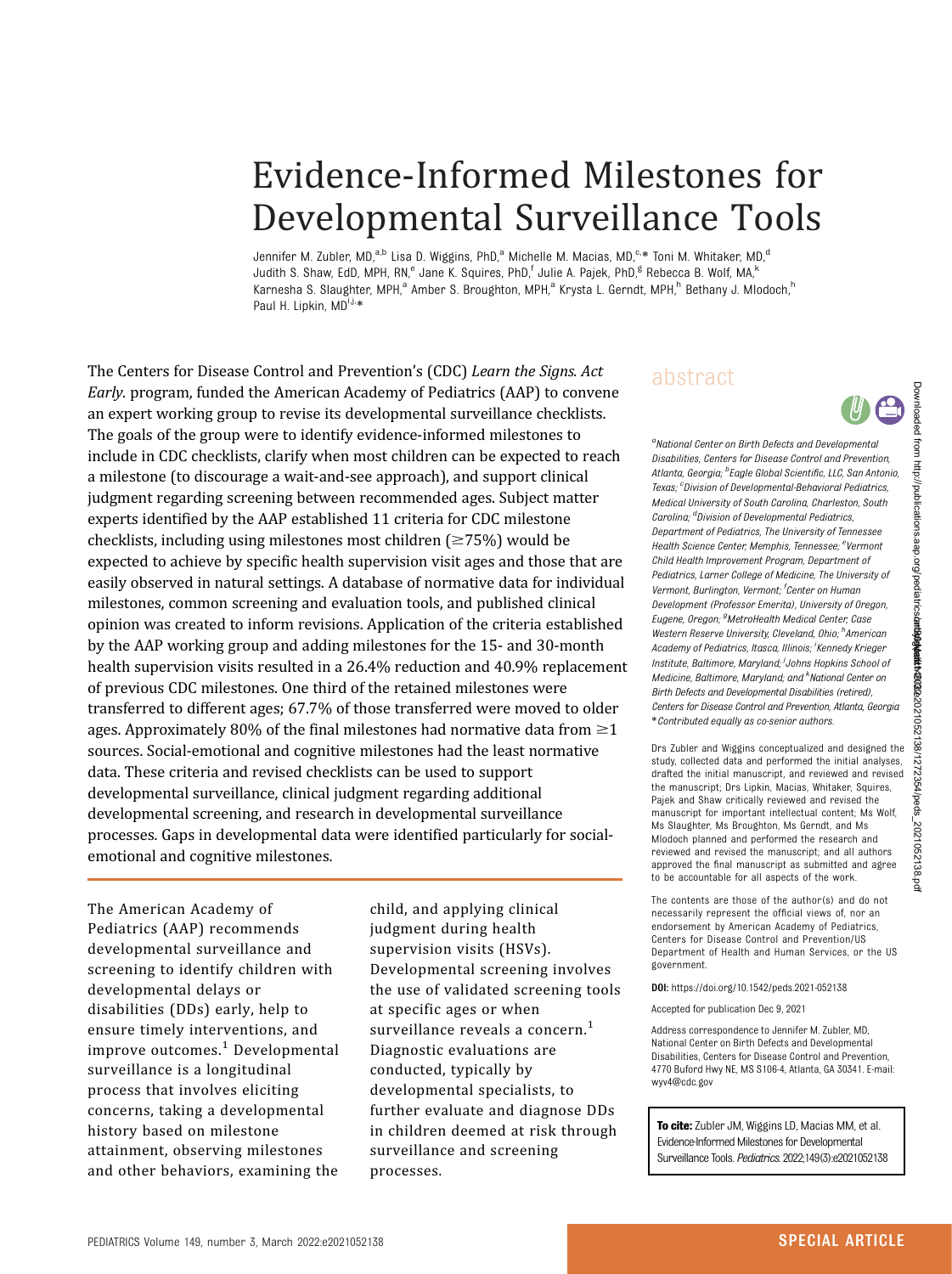Developmental surveillance is family centered to promote conversations and trusting relationships wherein families can express concerns.<sup>[2](#page-26-0)</sup> Surveillance involves clinical judgment about when a child may be at risk for delays and when additional developmental screening might be warranted. Milestone lists help to guide developmental surveillance, but those used for surveillance, unlike screening and evaluation tools, are not validated. Typically, lists of milestones are uncited, are based on clinical opinion, and/or report the average or median age a milestone should be achieved. Moreover, ages specified for individual milestones are inconsistent across sources.[3,4](#page-26-0)

Lists that cite average or median ages at which children achieve milestones provide insight into typical development but do not provide clarity for parents, pediatricians, and other early childhood professionals (ECPs) about when to be concerned or when additional screening might be helpful.<sup>[4](#page-26-0)</sup> For example, lists based on median (50th percentile) age milestones might encourage a wait-and-see<sup>[5](#page-26-0)</sup> approach because half of children are not expected to achieve the milestone by that age. In CDC focus groups, parents of children with disabilities reported delays in identification because they were told to wait, that children develop differently, and that some take longer than others. Milestone lists need to support developmental surveillance and clinical judgment on when additional developmental screening could better assess risk for developmental delays.

In 2004, the CDC's Learn the Signs. Act Early. program developed free developmental surveillance milestone checklists that included developmental warning signs for parents, pediatricians, and ECPs; messaging to "act early" by

addressing concerns; and developmental tips/activities. These materials were developed to help parents to recognize typical development, elicit parents' concerns about their child's development, improve discussions between parents and professionals about a child's development, and support universal developmental screening at recommended ages and additional screenings when there are concerns. The milestones were adapted from Caring for Your Baby and Young Child: Birth to Age 5 (5th ed) to align with recommended HSVs.<sup>[6](#page-26-0)</sup> Like most milestone lists, the original sources of the milestones were uncited, and adaptations were based mainly on clinical opinion, not on empirically informed evidence.

Based on 15 years of use, 3 areas for improving the checklists were identified by the CDC. First, criteria for checklists used for surveillance needed to be established to evaluate the existing CDC checklists. Second, milestones within checklists would represent milestones above the 50th percentile<sup>[3](#page-26-0),[4,7](#page-26-0),[8](#page-26-0)</sup> to ensure that most children would achieve the milestone by a given age. Lastly, new checklists for the 15- and 30 month HSVs were needed to complete the series 2 months to 5 years of age to improve integration of developmental surveillance across early childhood HSVs. This article presents the results of these revisions.

### **METHODS**

The AAP Systems of Services for Children and Youth With Special Health Care Needs team identified and convened 8 subject matter experts (SMEs) in different fields of child development. The group included developmental-behavioral, neurodevelopmental, and general pediatricians; child and developmental psychologists; and a professor of special education and

early intervention. All SMEs had graduate training and experience in research methodology and medical decision-making and clinical experience in developmental surveillance, screening, and evaluation. One SME was an editor of and 2 contributed to the AAP's Bright Futures: Guidelines for Health Supervision of Infants, Children, and Adolescents (4th ed).<sup>[9](#page-26-0)</sup> Two SMEs were lead authors of the AAP's 2020 clinical report, "Promoting Optimal Development: Identifying Infants and Young Children With Developmental Disorders Through Developmental Surveillance and Screening"<sup>[1](#page-26-0)</sup>; another had long-time experience as a developer of screening tools.

# Criteria Identification

The SMEs developed 11 criteria for CDC surveillance milestones and tools [\(Table 1\)](#page-2-0). SMEs nominated the criteria on the basis of their clinical experience and use of CDC surveillance materials. Nominations were discussed, and those that were unanimously agreed upon were included as criteria. Of note, the SMEs agreed that milestones should be easily observed in natural settings and  $\geq$ 75% of children would be expected to achieve a milestone at a given age. The strategy  $( \geq 75\%)$  was chosen to support clinical judgment regarding performing additional developmental screenings, with validated screening tools as a next step to assess a child's risk for developmental delays. This strategy may also prevent a wait-and-see approach because most children of the same age would be expected to achieve the milestone. To reduce confusion about when to be concerned, developmental warning signs were eliminated because not achieving milestones that most children  $(\geq 75\%)$  are expected to achieve similarly warrants more in-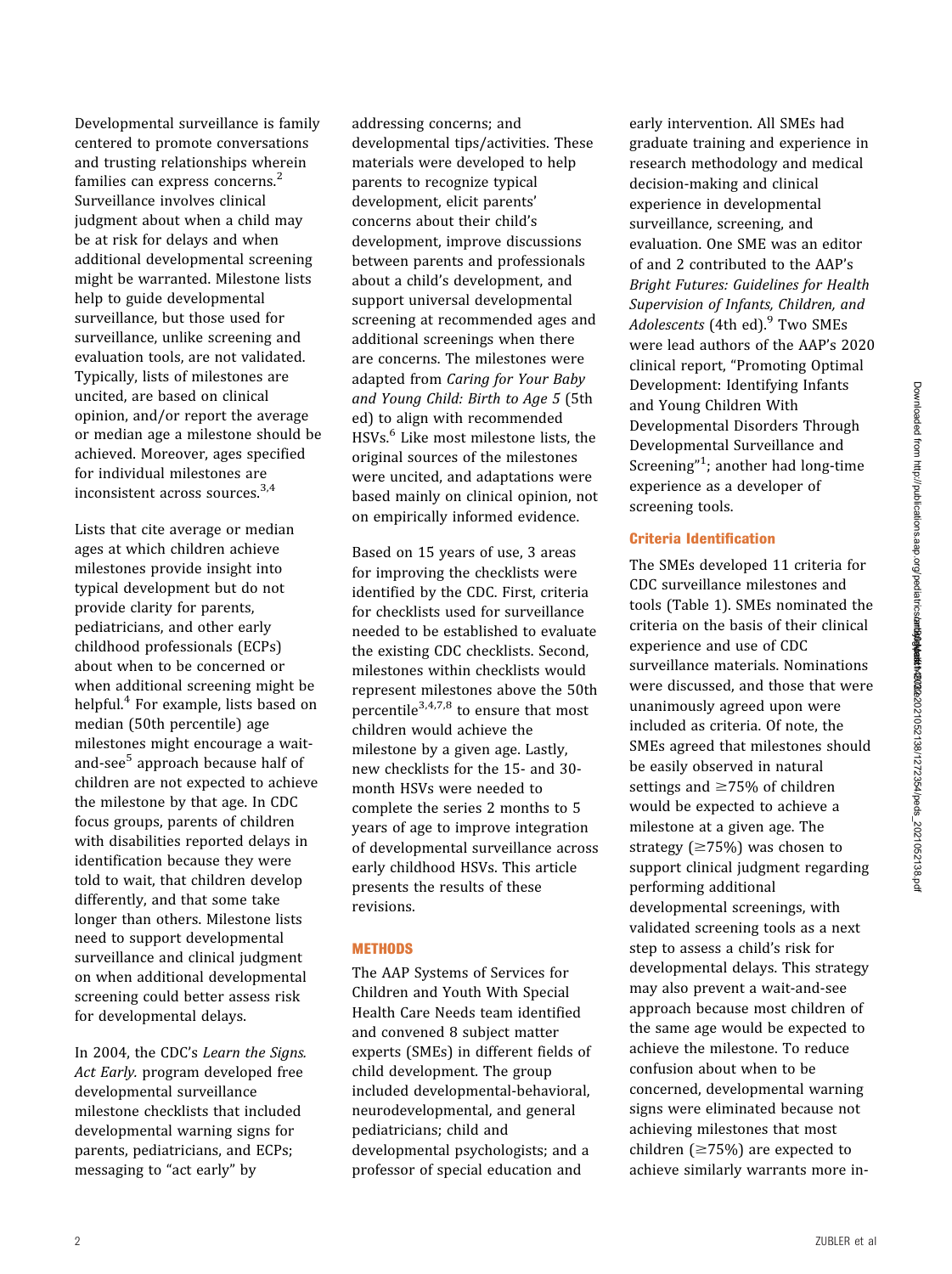- <span id="page-2-0"></span>1. Milestones are included at the age most ( $\geq$ 75%) children would be expected to demonstrate the milestone
- 2. Eliminate "warning signs"<sup>a</sup>
- 3. Are easy for families of different social, cultural, and ethnic backgrounds to observe and use
- 4. Are able to be answered with yes, not yet, or not sure
- 5. Use plain language, avoiding vague terms like may, can, and begins
- 6. Are organized in developmental domains
- 7. Show progression of skills with age, when possible
- 8. Milestones are not repeated across checklists
- 9. Include open-ended questions
- 10. Include information for developmental promotion
- 11. Include information on how to act early if there are concerns

Criteria developed by SMEs.

<sup>a</sup> Milestones listed separately within CDC materials with parent messaging to act early if child has not attained them.

depth surveillance and consideration for developmental screening.

#### Milestone Identification

Milestones for possible inclusion in CDC surveillance materials were identified by the SMEs. Existing CDC milestones were automatically included for evaluation and were the foundation for the revised checklists. Other milestones were identified by a literature review and commonly used developmental resources.

#### Literature Review

A broad literature search was conducted in March 2019 using MEDLINE, PsychInfo, and ERIC databases. Search terms were developed in collaboration with the CDC librarian after discussion of the objective of the literature review and comprised the following: (1) milestone, normative (data, table, range, value) or age (range, appropriate) AND (2) child development or infant development AND (3) percentile, psychometrics, predictive values, red flags, warning signs, assessment, monitor, delay, or reference (standard, values).

An article was included for evaluation if it was written in English, contained evidence that supported at least one normed individual developmental milestone or included published clinical opinion (ie, consensus milestones) that children exhibit the milestone

by a specific age, and limited to children aged  $\leq$ 5 years. Articles were excluded if evidence was limited to special populations (eg, preterm infants) or risk factors. Non–peer-reviewed articles, dissertations, and books were also excluded.

Articles were evaluated by the first 2 authors to determine if they met inclusion criteria. Articles chosen by both authors, either on initial review or after additional discussion and agreement between these 2 authors, had milestone data extracted for review by the SME group.

#### Developmental Resources

SMEs nominated several additional resources for evaluation, including parent resources, professional teaching resources, and commonly used screening and diagnostic evaluation tools [\(Table 2\)](#page-3-0). Inclusion criteria for these resources were availability in English and contained evidence that supported at least one individual developmental milestone or included published clinical opinion (ie, consensus milestones) that children exhibit the milestone by a specific age. All nominations were accepted for additional review.

#### CDC Milestones

Existing CDC milestones served as a foundation for identifying milestones and were automatically evaluated.

#### Milestone Evaluation

The following data were extracted from existing CDC milestones, articles selected for review, and developmental resources: individual milestones, supporting references, and any normative data or published clinical opinion for the milestone. Milestones with conflicting data (eg, age at which most children should achieve the milestone) were flagged for additional discussion.

4A comprehensive database was created with information extracted from CDC milestones and resources for individual milestones from ages 2 months to 5 years, aligned with AAP HSV ages, and shared with the SME group. Original data sources, such as articles that met inclusion criteria and nominated developmental resources, were also shared with the SME group. SMEs collaborated through an inperson meeting, 6 virtual meetings, and e-mail reviews of decision summaries from January to September 2019.

During meetings, the SMEs discussed categorizing milestones into 4 developmental domains: (1) social emotional, (2) language/ communication, (3) cognitive, and (4) motor. These domains were previously used in CDC materials and could help parents to learn about different areas of child development (eg, social-emotional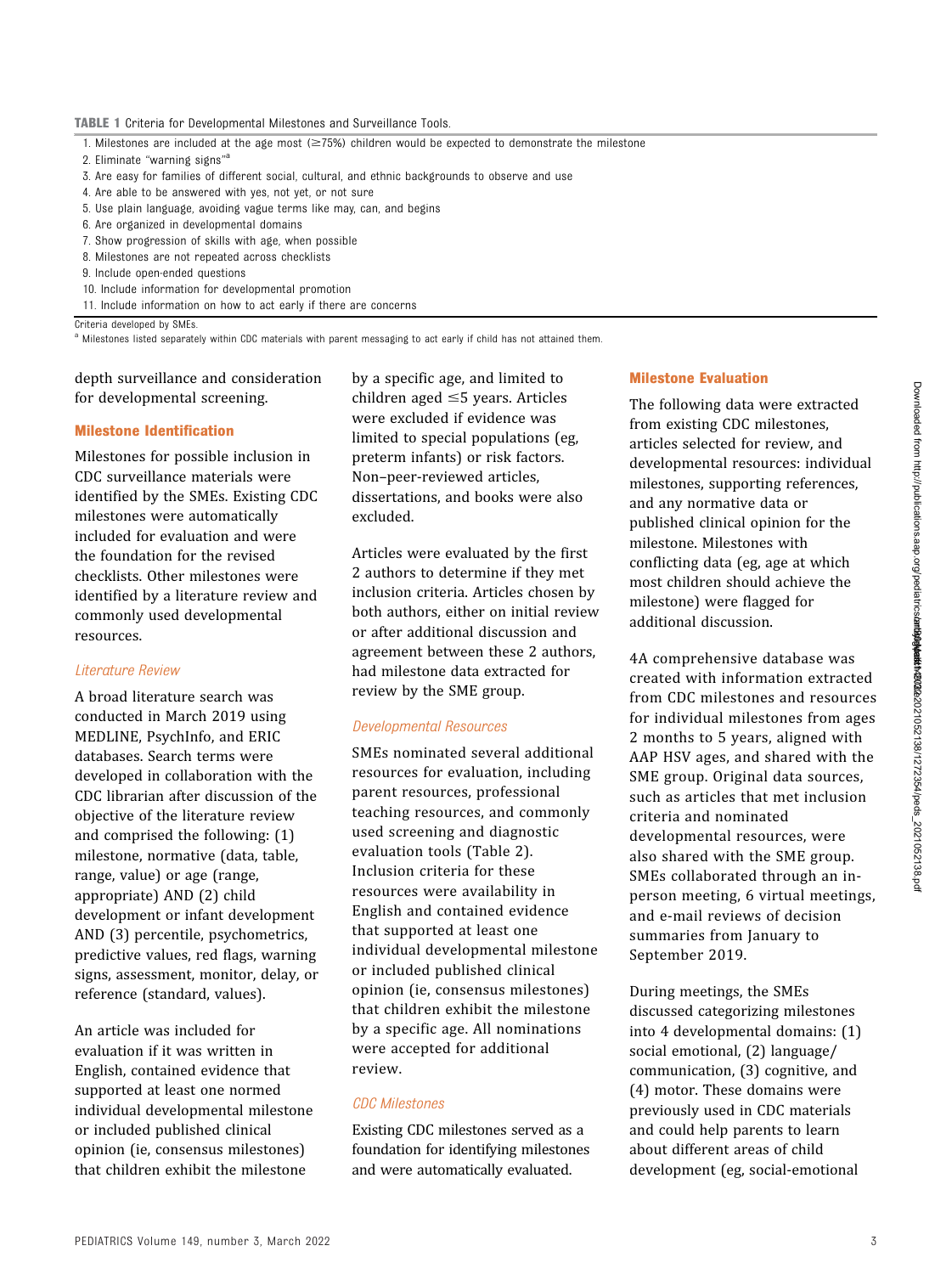<span id="page-3-0"></span>

| Parent Resources                                                                                                                                                                                                                                                                                                                                      | Educational/Training Resources                                                                            | Developmental Screening Tools                                                                                                                                                                                                                                                                                                                                 | Diagnostic Evaluation Tools <sup>a</sup>                                                                                                                                                                                                                                                                                                                                                                                                                                                                                                                                                               |
|-------------------------------------------------------------------------------------------------------------------------------------------------------------------------------------------------------------------------------------------------------------------------------------------------------------------------------------------------------|-----------------------------------------------------------------------------------------------------------|---------------------------------------------------------------------------------------------------------------------------------------------------------------------------------------------------------------------------------------------------------------------------------------------------------------------------------------------------------------|--------------------------------------------------------------------------------------------------------------------------------------------------------------------------------------------------------------------------------------------------------------------------------------------------------------------------------------------------------------------------------------------------------------------------------------------------------------------------------------------------------------------------------------------------------------------------------------------------------|
| AAP Bright Futures Previsit<br>Ouestionnaires <sup>10</sup><br>American Speech-Language-<br><b>Hearing Association</b><br>development charts <sup>11</sup><br>AAP brochure "Is Your One-Year-<br>Old Communicating With You?" <sup>12</sup><br>CDC Learn the Signs. Act Early.<br>checklists <sup>13</sup><br>FIRST WORDS Project $16 \times 16^{14}$ | AAP Bright Futures guidelines (4th ed) <sup>9</sup><br>AAP Pediatrics in Review articles <sup>15-21</sup> | Ages & Stages Questionnaires<br>$(3rd \text{ ed})^{22}$<br>Ages & Stages Questionnaires:<br>Social-Emotional <sup>23</sup><br>Modified Checklist for Autism in<br>Toddlers, Revised <sup>24</sup><br>Parents' Evaluation of<br>Developmental Status With<br>Developmental Milestones <sup>25</sup><br>Survey of Well-Being in Young<br>Children <sup>26</sup> | Bayley Scales of Infant and Toddler<br>Development (3rd ed) $^{27}$<br>Beery-Buktenica Developmental<br>Test of Visual-Motor Integration<br>$(6th$ ed) <sup>28</sup><br><b>BRIGANCE Early Childhood</b><br>Screens III <sup>29</sup><br>The Capute Scales: Cognitive<br>Adaptive Test/Clinical Linguistic<br>and Auditory Milestone Scale <sup>30</sup><br>MacArthur-Bates Communicative<br>Development Inventories<br>$(2nd$ ed) <sup>31</sup><br>Mullen Scales of Early<br>Learning $32$<br>Peabody Developmental Motor<br>Scales (2nd ed) <sup>55</sup><br>Preschool Language Scale-5 <sup>34</sup> |

a Diagnostic evaluation tools were cross referenced when there was lack of agreement supporting a milestone or age of a milestone across other data sources. Not all milestones were cross referenced with diagnostic resources.

skills in addition to language/ communication skills). Because milestones often represent skills across several domains, they were placed in the domain in which the SME group believed that parents would most likely identify them. For example, reciprocal play skills involving other people were categorized as social-emotional, and other play skills were categorized as cognitive.

Milestones were reviewed for 2 to 3 ages at a time (eg, 2, 4, and 6 months) so that skill progression could be considered. Milestones were reviewed by the SME group on the basis of the criteria outlined in [Table 1.](#page-2-0) First, SMEs considered milestones with normative data that supported achievement by  $\geq$ 75% of children at a particular age. Next, they considered milestones from screening and diagnostic tools. Finally, SMEs considered milestones that were based on published clinical opinion. Each of these data sources was cross referenced with the others to get a sense of the evidence base available to support inclusion of a milestone in revised CDC checklists.

If there was disagreement across sources or lack of evidence supporting a milestone for a specific age, additional research was conducted, and additional evidence was then evaluated by the SMEs according to the developed criteria. This included reviewing diagnostic evaluation tools (Table 2) and/or conducting a separate PubMed search for a specific milestone or a related skill. For example, additional evidence was sought for age-specific development of gestures like lifting arms to be picked up, waving byebye, and blowing a kiss.

SMEs used the available evidence base and their clinical experience to determine if and at what age a milestone would be included in the revised checklists. Only milestones with unanimous agreement were included.

During the evaluation process, SMEs denoted milestones they included for surveillance but believed that additional research could improve age placement, quality, and/or quantity of supporting evidence or better capture the underlying developmental construct of the milestone. Finally, the SMEs

simplified the milestones and added examples to try to improve understanding. The CDC team then reviewed milestones from a cultural and health communication perspective (eg, family friendly, fifth- to sixth-grade reading level), and SMEs reviewed those changes again to ensure that the milestone still represented the developmental construct being assessed.

With the use of back-translation methods, the milestones were translated into Spanish by CDC Multilingual Services and reviewed by 2 native Spanish-speaking pediatricians. Cognitive testing with a diverse sample of parents located in different regions of the United States provided feedback on relatability and clarity, which led the SMEs to make additional changes to wording. Results of cognitive testing will be published separately.

#### RESULTS

Of the 1027 articles generated from the literature review, 34 met inclusion criteria. Of those, 24 contained normative data, and 10 contained published clinical opinion for  $\geq$ 1 milestones. Six additional articles were found through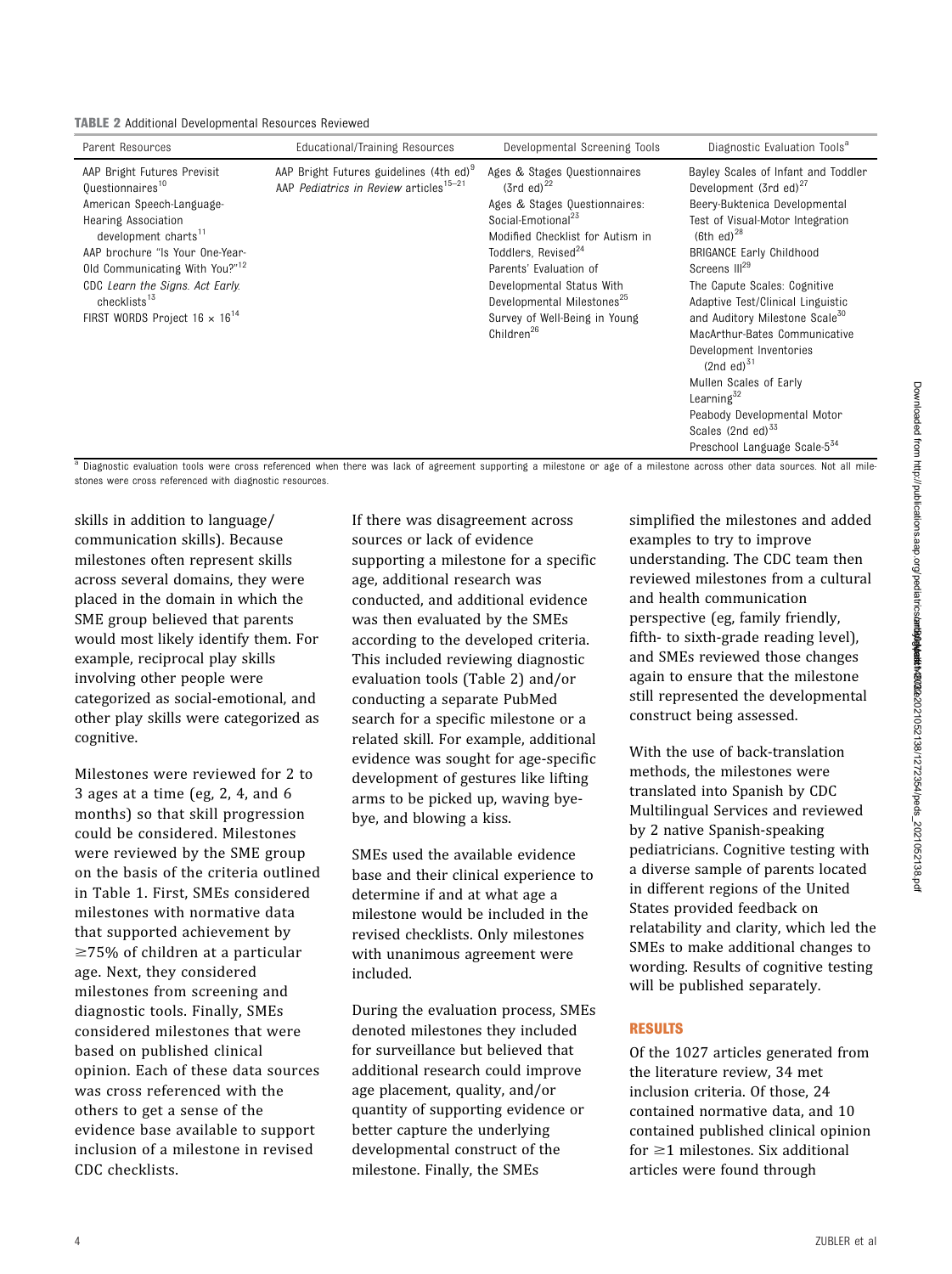independent searches to evaluate individual milestones when SMEs determined that the milestone was appropriate but insufficient or conflicting evidence supported its use at a specific HSV age. Of the articles with normative data, 14 (58.3%) described populations within non–English-speaking countries.

Tables 3 to 6 list the milestones that SMEs included in CDC checklists after critical evaluation and unanimous decision. They are presented by domain with HSV age, references that support the inclusion of the milestone at that age, and whether the milestone was an existing or new CDC milestone. Supporting references are divided into normative data, developmental screening and evaluation tools, and published clinical opinions.

Previously, CDC had 216 milestones across 10 checklists. With the addition of 15- and 30-month checklists and the evidence review process, 159 milestones were included across 12 checklists. This represented a reduction of 57 (26.4%) CDC milestones, with the average number of milestones per checklist decreasing from 22 to 13.

Of the final 159 milestones that met the evaluation criteria, 94 (59.1%) were based on CDC original milestones and 65 (40.9%) were added on the basis of the milestone identification and evaluation process. One third of the 94 retained CDC milestones were moved to a different age on the basis of the criterion that  $\geq$ 75% of children would be expected to achieve the milestone by that age. When moved, 21 of those 31 milestones were transferred to an older age. More than half (56.5%) of the original 216 milestones were eliminated [\(Supplemental Table 7\)](https://pediatrics.aappublications.org/lookup/suppl/doi:10.1542/peds.2021-052138/-/DCSupplemental/) on the basis of SME criteria, including 25 that were duplicated across checklists at

different ages. For example, Tries to use things the right way, like a phone, cup, or book" was on both the 12- and 18-month checklists; this milestone was placed only at 15 months on the basis of supporting evidence. Additionally, eliminating vague terms, such as may or begins, resulted in moving and changing milestones; for example, "Begins to pass things from one hand to another" was removed from the list of milestones at age 6 months and was included as "Moves things from one hand to her other hand" at age 9 months.

The 1-, 2-, and 3-year-old checklists had the greatest decrease in the number of milestones, with a  $\geq 50\%$ reduction. Approximately half of the aggregate loss for these ages was due to moving milestones to the new 15- and 30-month checklists. When combining all new and revised checklists for 1 to 3 years, the number of milestones was reduced by 25.7%, consistent with the 26.4% reduction of milestones across the other age ranges.

All 4 domains had a reduction in number of milestones. Cognitive milestones decreased by 34 (50.7%), social emotional decreased by 16 (27.5%), language decreased by 4 (9.1%), and motor decreased by 3 (6.4%). Social-emotional and cognitive domain milestones were the least likely to have normative data available. The social-emotional domain had 25 (59.5%) milestones with 0 to 1 normed references and 8 (19.0%) with  $\geq$ 3 normed references. The cognitive domain had 19 (57.6%) milestones with 0 to 1 normed references and 8 (24.2%) with  $\geq$ 3 references. In contrast, language and motor domains had 11 (27.5%) and 10 (22.7%) milestones with 0 to 1 normed references and 21 (52.5%) and 30 (68.1%) milestones, respectively, with  $\geq 3$ normed references.

Of the final 159 milestones, 127 (79.9%) were retained or added on the basis of normative data, whereas 32 (20.1%) milestones were included on the basis of screening and evaluation tools, published clinical opinion, and SME opinion. Of milestones with normative data, 32 had normative data from only 1 resource. The SMEs believed that 22 (13.8%) of the final milestones were candidates for additional research, as noted in Tables 3–6; this subset includes the milestone "Sings, dances, or acts for you," the only milestone included or retained without supporting evidence on the basis of SME opinion.

Of the 77 developmental warning signs listed on the old CDC checklists, 59 (76.6%) had a corresponding milestone on the new checklists.

#### **DISCUSSION**

The CDC checklists support developmental surveillance and other important components of the early identification process by pediatricians and other ECPs, including developmental promotion, parent education and engagement, communication of developmental progress and concerns, and developmental screening.[7](#page-26-0),[5,9](#page-26-0),72–[75](#page-28-0) However, variability across surveillance resources, including the CDC's, can create confusion regarding what constitutes a concern and when developmental screening between recommended ages might be warranted.[3](#page-26-0),[4](#page-26-0),[38,](#page-27-0)[76](#page-28-0)

An expert working group convened by AAP sought to improve CDC surveillance tools by enhancing conversations among pediatricians, ECPs, and families regarding childhood development and guiding clinical judgment on when to conduct developmental screening between recommended ages. These tools are not intended to replace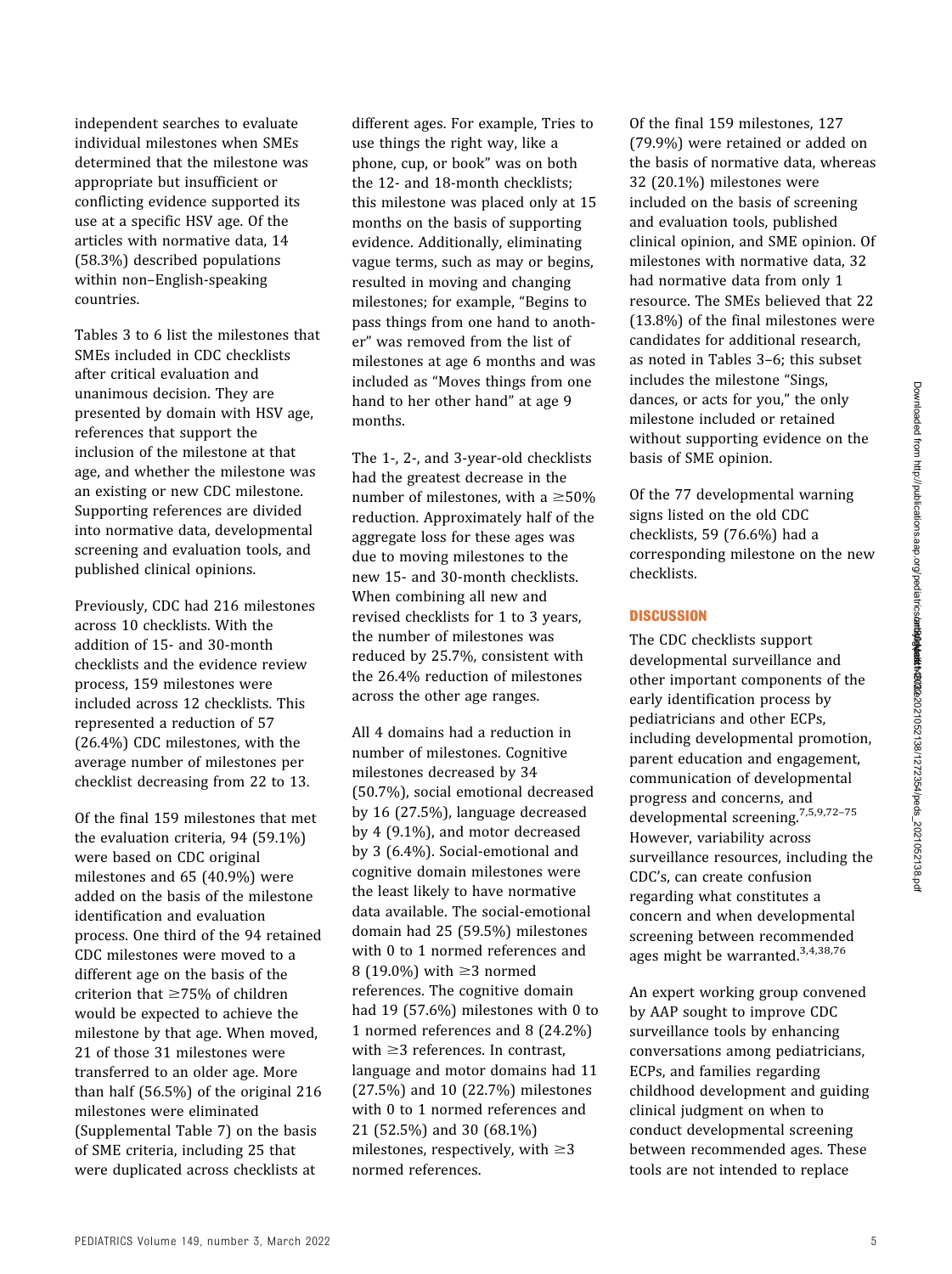|                                                                                            |                  |            |                                                                                                 | Source                         |                                                                                     |
|--------------------------------------------------------------------------------------------|------------------|------------|-------------------------------------------------------------------------------------------------|--------------------------------|-------------------------------------------------------------------------------------|
|                                                                                            |                  |            |                                                                                                 | Screening and<br>Developmental | Published Clinical                                                                  |
| Social-Emotional Milestones                                                                | Age              | CDC or New | Normative Data <sup>a</sup>                                                                     | Evaluation Tools <sup>b</sup>  | Opinion <sup>c</sup>                                                                |
| Calms down when spoken to or<br>picked up <sup>d</sup>                                     | $2 \text{ m}$    | New        | Ertem et al (35)                                                                                |                                | Dosman et al (8),<br>Sharp et al (37)<br>ASHA (11), Bright<br>Futures (36),         |
| Looks at your face                                                                         | $2 \text{ m0}$   | CDC        | Ertem et al (35), Sheldrick<br>and Perrin (38)                                                  |                                | Dosman et al (8)<br>Bright Futures (36),<br>Scharf et al (18)                       |
| Seems happy to see you when<br>you walk up to her                                          | $2 \text{ mo}$   | New        | and Perrin (38), Thalagala<br>Ertem et al (35), Sheldrick<br>(55)                               |                                |                                                                                     |
| Smiles when you talk to or<br>smile at her                                                 | $2 \text{ mo}$   | CDC        | Bhave et al (40), Ertem et al<br>(35), Lejarraga et al (41),<br>Thalagala (39)                  | ASQ-3 (22), PEDS-DM<br>(25)    | ASHA (11)                                                                           |
| Smiles on his own to get your<br>attention                                                 | $4 \text{ mo}$   | CDC        | Ertem et al (35)                                                                                | ASQ-3, PEDS-DM                 | Bright Futures (36)                                                                 |
| Chuckles (not yet a full laugh)<br>when you try to make her<br>Iaugh                       | $4 \text{ mo}$   | New        | et al (35), Sheldrick and<br>Bhave et al (40), Ertem<br>Accardo and Capute (30),<br>Perrin (38) | ASQ-3, PEDS-DM                 | et al (42), Bright<br>ASHA (11), Bellman<br>Futures (36)                            |
| Looks at you, moves, or makes<br>sounds to get or keep your<br>attention                   | $4 \text{ mo}$   | New        | Ertem et al (35)                                                                                | PEDS-DM                        |                                                                                     |
| Knows familiar people                                                                      | $6 \text{ m0}$   | CDC        | Bhave et al (40), Ertem et al<br>(35)                                                           | $ASQ-3$                        | Dosman et al (8)<br>Gerber et al (20),<br>Bright Futures (36),<br>Scharf et al (18) |
| Likes to look at himself in the<br>mirror                                                  | $6 \, \text{m0}$ | CDC        | Bhave et al (40), Lejarraga<br>et al (41)                                                       | ASQ-3                          | Bright Futures (36)                                                                 |
| Laughs                                                                                     | $6 \, \text{m0}$ | New        | et al (35), Sheldrick and<br>Bhave et al (40), Ertem<br>Accardo and Capute (30),<br>Perrin (38) | ASQ-3, PEDS-DM                 | (36), Dosman et al<br>Bellman et al (42),<br>Bright Futures<br>$\circledcirc$       |
| is shy, clingy, or fearful around<br>strangers                                             | $9 \text{ m}$    | CDC        | Ertem et al (43), Kumar et al<br>(44), Lancaster et al (45)                                     |                                | Scharf et al (18)<br>Gerber et al (20),                                             |
| expressions, like happy, sad,<br>angry, and surprised <sup>d</sup><br>Shows several facial | $9 \text{ m}$    | New        | Thalagala (39)                                                                                  |                                | Scharf et al (18)<br>Gerber et al (20),                                             |
| Looks when you call his name                                                               | $9 \text{ m}$    | CDC        | Sheldrick and Perrin (38)<br>Gladstone et al (46),                                              | ASQ-3, PEDS-DM                 | Dosman et al (8)<br>Bright Futures (36)                                             |

TABLE 3 Social-Emotional Milestones With Supporting Normative Data, Evaluation Tools, and Published Clinical Opinion References TABLE 3 Social-Emotional Milestones With Supporting Normative Data, Evaluation Tools, and Published Clinical Opinion References

Downloaded from http://publications.aap.org/pediatrics**/art9004at6122**2021052138/1272354/peds\_2021052138.pdf Downloaded from http://publications.aap.org/pediatrics/article-pdf/149/3/e2021052138/1272354/peds\_2021052138.pdf by guest on 30 March 2022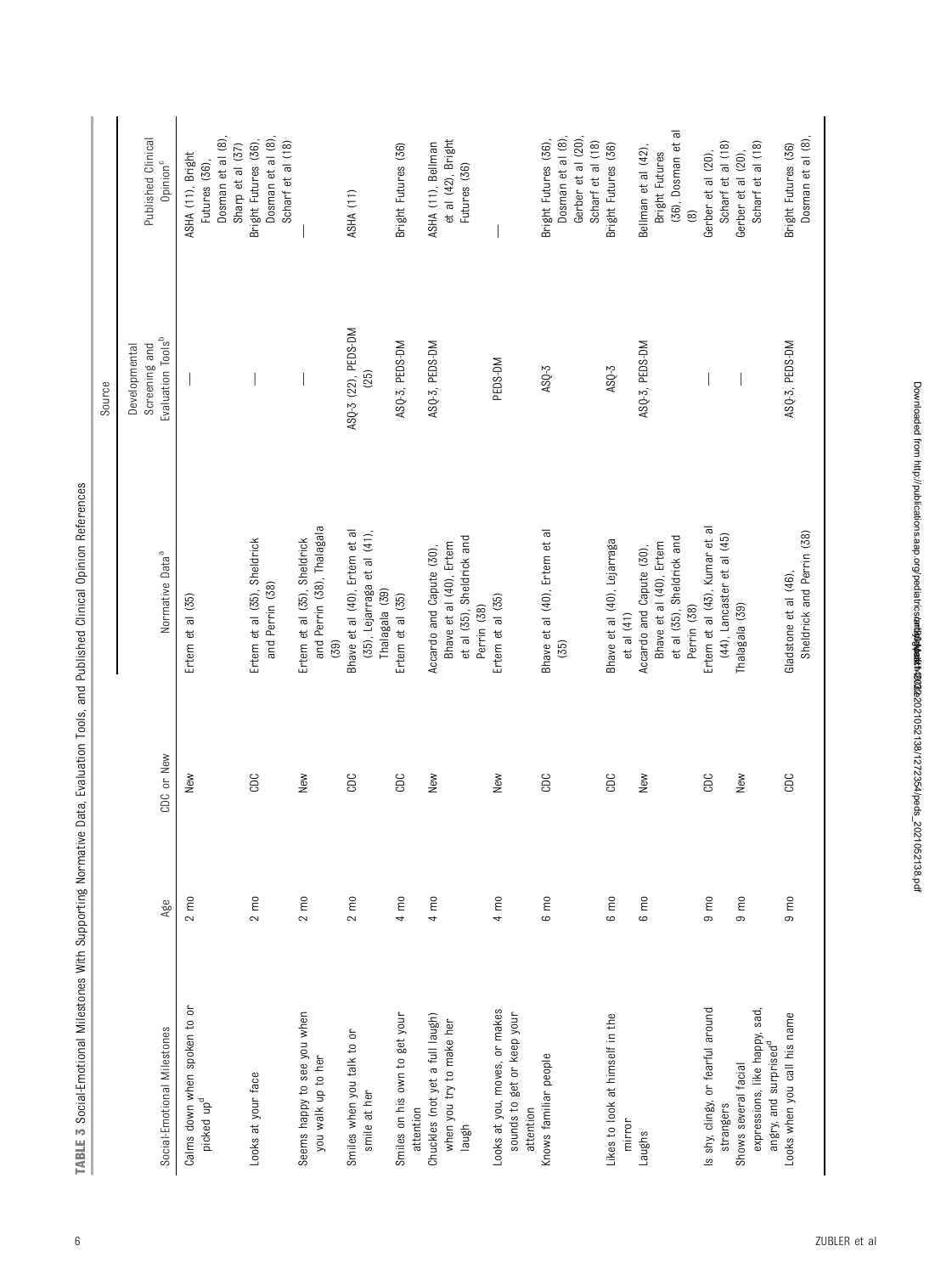| TABLE 3 Continued                       |                 |            |                                |                                                                 |                                            |
|-----------------------------------------|-----------------|------------|--------------------------------|-----------------------------------------------------------------|--------------------------------------------|
|                                         |                 |            |                                | Source                                                          |                                            |
| Social-Emotional Milestones             | Age             | CDC or New | Normative Data <sup>a</sup>    | Evaluation Tools <sup>b</sup><br>Screening and<br>Developmental | Published Clinical<br>Opinion <sup>c</sup> |
|                                         |                 |            |                                |                                                                 | Gerber et al (20)<br>Scharf et al (18)     |
| Reacts when you leave (looks,           | $9 \text{ m}$   | CDC        | Ertem et al (43)               |                                                                 | Dosman et al (8),                          |
| reaches for you, or cries) <sup>d</sup> |                 |            |                                |                                                                 | Gerber et al (20)<br>Scharf et al (18)     |
| Smiles or laughs when you               | $9 \text{ m}$   | CDC        | Ertem et al (35), Lejarraga    | PEDS-DM                                                         | Bellman et al (42),                        |
| play peek-a-boo                         |                 |            | et al (41), Sheldrick and      |                                                                 | Bright Futures                             |
|                                         |                 |            | Perrin (38), Thalagala (39)    |                                                                 | (36), Dosman et al                         |
|                                         |                 |            |                                |                                                                 | (8), Gerber et al                          |
|                                         |                 |            |                                |                                                                 | (20), Scharf et al                         |
|                                         |                 |            |                                |                                                                 | (18)                                       |
| Plays games with you, like pat-         | $12 \text{ m}$  | CDC        | Ertem et al (35), Fenson et al |                                                                 | Bellman et al (42),                        |
| a-cake                                  |                 |            | (47), Sheldrick and Perrin     |                                                                 | Bright Futures                             |
|                                         |                 |            | (38)                           |                                                                 | (36), Gerber et al                         |
|                                         |                 |            |                                |                                                                 | (20), Scharf et al                         |
|                                         |                 |            |                                |                                                                 | (18)                                       |
| Copies other children while             | $15 \text{ m0}$ | CDC        |                                |                                                                 | Bright Futures (36),                       |
| playing, like taking toys out           |                 |            |                                |                                                                 | Dosman et al (8)                           |
| of a container when another             |                 |            |                                |                                                                 |                                            |
| child does <sup>d</sup>                 |                 |            |                                |                                                                 |                                            |
| Shows you an object that he             | $15 \text{ m0}$ | New        | Crais et al (48)               | $ASQ-3$                                                         | Dosman et al (8),                          |
| likes                                   |                 |            |                                |                                                                 | First Words (14),                          |
|                                         |                 |            |                                |                                                                 | Gerber et al (20)<br>Scharf et al (18)     |
| Claps when excited                      | $15 \text{ mo}$ | New        | Crais et al (48), Kwon et al   |                                                                 |                                            |
|                                         |                 |            | (64)                           |                                                                 |                                            |
| Hugs stuffed doll or other toy          | $15 \text{ mo}$ | New        | Crais et al (48), Fenson et al |                                                                 | Colson and Dworkin                         |
|                                         |                 |            | (47)                           |                                                                 | (16), Johnson and                          |
|                                         |                 |            |                                |                                                                 | Blasco (15)                                |
| Shows you affection (hugs,              | $15 \text{ m0}$ | CDC        | Ertem et al (43)               | ASQ-SE-2 (23), Bayley III                                       | Johnson and Blasco                         |
| cuddles, or kisses you)                 |                 |            |                                | (27)                                                            | (15), Vaughan (17)                         |
| Moves away from you, but                | $18 \text{ m0}$ | CDC        |                                | ASQ-SE-2                                                        | Dosman et al (8),                          |
| looks to make sure you are              |                 |            |                                |                                                                 | Gerber et al (20)                          |
| close by                                |                 |            |                                |                                                                 | Scharf et al (18)                          |
| Points to show you something            | 18 mo           | CDC        |                                | Bayley III, MCHAT-R (24),                                       | Bellman et al (42),                        |
| interesting                             |                 |            |                                | PEDS-DM                                                         | Bright Futures                             |
|                                         |                 |            |                                |                                                                 | (36), Dosman et al                         |
|                                         |                 |            |                                |                                                                 | (8), Gerber et al                          |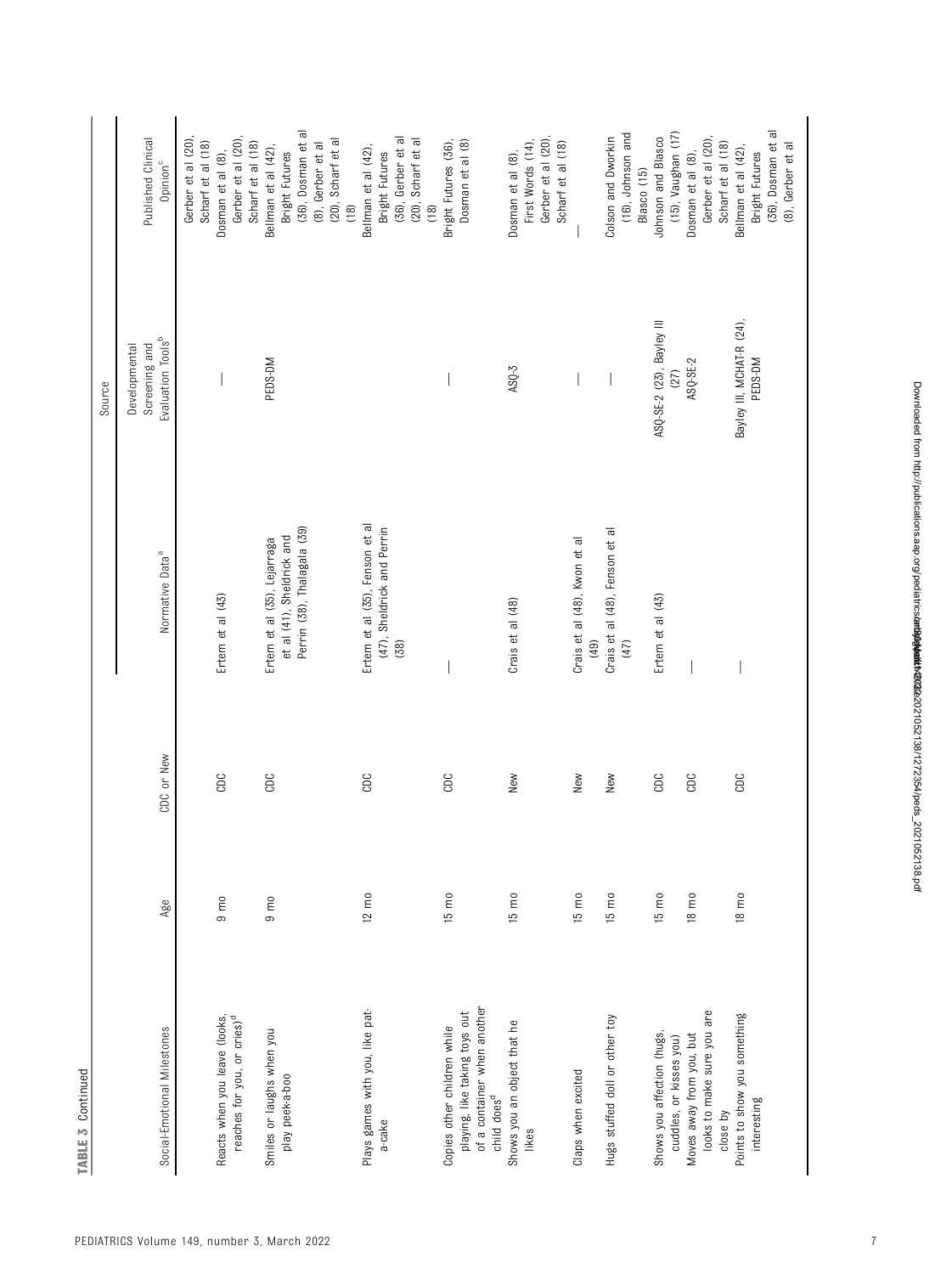| н |  |
|---|--|
| v |  |
|   |  |
|   |  |
|   |  |

|                                                                                                              |                 |            |                                              | Source                                                          |                                                                                                                     |
|--------------------------------------------------------------------------------------------------------------|-----------------|------------|----------------------------------------------|-----------------------------------------------------------------|---------------------------------------------------------------------------------------------------------------------|
| Social-Emotional Milestones                                                                                  | Age             | CDC or New | Normative Data <sup>a</sup>                  | Evaluation Tools <sup>b</sup><br>Screening and<br>Developmental | Published Clinical<br>Opinion <sup>c</sup>                                                                          |
|                                                                                                              |                 |            |                                              |                                                                 | (20), Scharf et al<br>(18)                                                                                          |
| Puts hands out for you to wash<br>them                                                                       | 18 mo           | New        | Gladstone et al (46)                         |                                                                 |                                                                                                                     |
| Looks at a few pages in a book<br>with you <sup>d</sup>                                                      | 18 mo           | New        | Ertem et al (35)                             | ASQ-SE-2                                                        | Behrman et al (50),<br>Dworkin (16)<br>Colson and                                                                   |
| pushing arm through sleeve<br>Helps you dress him by<br>or lifting up foot                                   | $18 \text{ mO}$ | CDC        |                                              | ASQ-3, PEDS-DM                                                  | Dosman et al (8),<br>Bright Futures (36),<br>Vaughan (17)<br>Johnson and<br>Blasco (15)                             |
| looking sad when someone<br>Notices when others are hurt<br>or upset, like pausing or<br>is crying           | 24 mo           | New        |                                              | PEDS-DM                                                         | Scharf et al (18)<br>Dosman et al (8),                                                                              |
| Looks at your face to see how<br>to react in a new situation                                                 | 24 mo           | New        |                                              | ASQ-SE-2, MCHAT-R,<br>PEDS-DM                                   | Dosman et al (8),<br>Bright Futures (36),<br>Johnson and<br>Blasco (15)                                             |
| and sometimes plays with<br>Plays next to other children<br>them                                             | 30 mo           | CDC        | Lansdown et al (51)<br>Lancaster et al (45), | ASQ-SE-2, PEDS-DM                                               | Blasco (15), Scharf<br>Dosman et al (8),<br>Gerber et al (20),<br>Bright Futures (36),<br>Johnson and<br>et al (18) |
| Shows you what she can do by<br>saying, "Look at me!"                                                        | 30 mo           | New        | Sheldrick and Perrin (38)                    |                                                                 |                                                                                                                     |
| told, like helping to pick up<br>Follows simple routines when<br>toys when you say, "It's<br>clean-up time." | 30 mo           | New        |                                              | ASQ-SE, PEDS-DM                                                 | Blasco (15), Scharf<br>et al (18), Vaughan<br>(20), Johnson and<br>(16), Gerber et al<br>Colson and Dworkin<br>(17) |
| after you leave her, like at<br>Calms down within 10 min<br>child care drop off <sup>d</sup>                 | $\zeta$         | CDC        |                                              |                                                                 | Dosman et al (8),<br>Johnson and<br>Blasco (15)                                                                     |
| Notices other children and<br>joins them to play                                                             | $\zeta$         | New        | Lansdown et al (51)                          | ASQ-SE-2, PEDS-DM                                               | Gerber et al (20),<br>Scharf et al (18)<br>Dosman et al (8),                                                        |
|                                                                                                              | 4 y             | CDC        | Ertem et al (43)                             | ASQ-3, PEDS-DM                                                  |                                                                                                                     |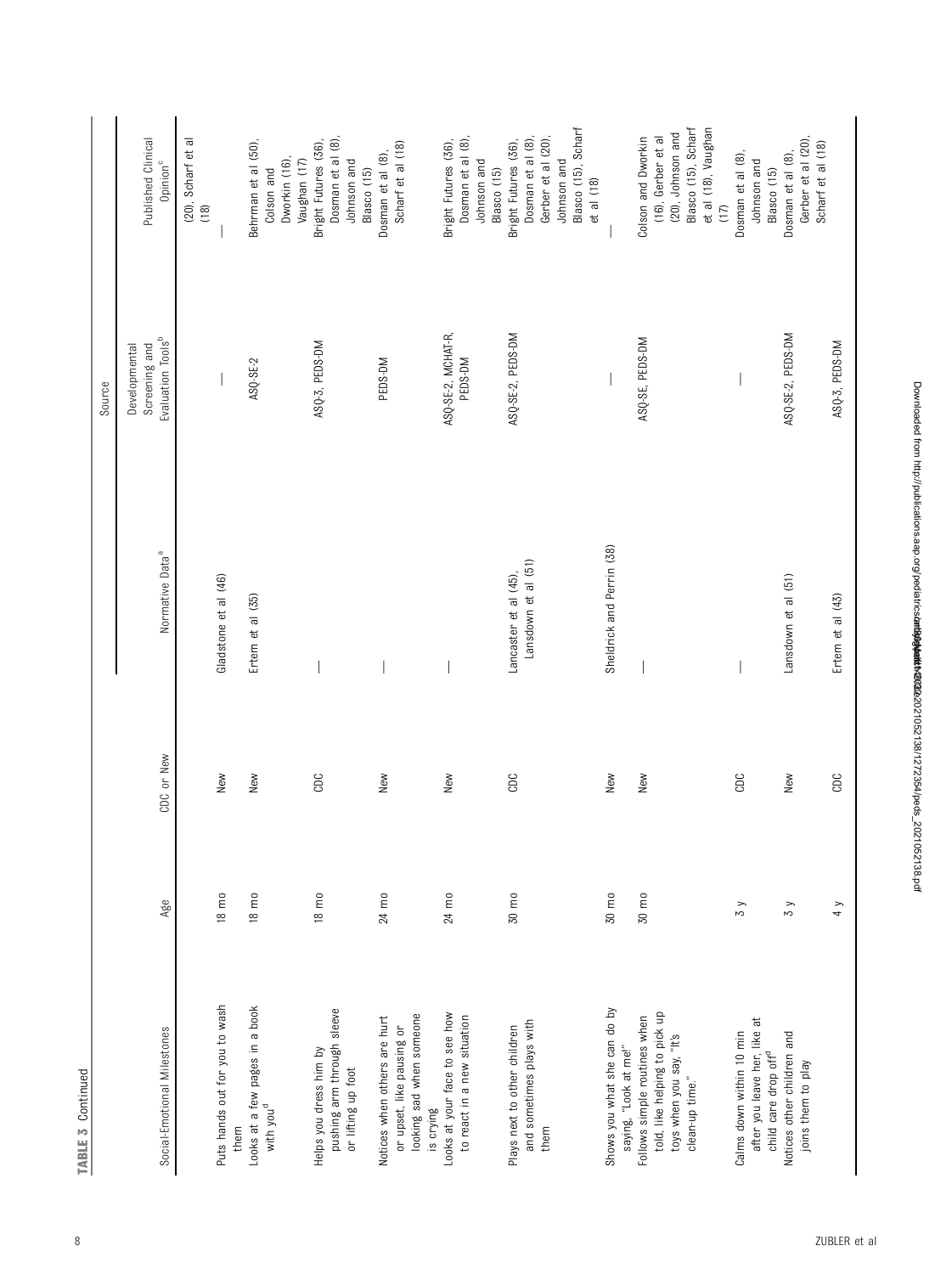|                                                                                                   |               |            |                                                                                                         | Source                         |                                                                                                                    |
|---------------------------------------------------------------------------------------------------|---------------|------------|---------------------------------------------------------------------------------------------------------|--------------------------------|--------------------------------------------------------------------------------------------------------------------|
|                                                                                                   |               |            |                                                                                                         | Screening and<br>Developmental | Published Clinical                                                                                                 |
| Social-Emotional Milestones                                                                       | Age           | CDC or New | Normative Data <sup>a</sup>                                                                             | Evaluation Tools <sup>b</sup>  | Opinion <sup>c</sup>                                                                                               |
| Pretends to be something else<br>during play (teacher,<br>superhero, dog)                         |               |            |                                                                                                         |                                | (36), Dosman et al<br>Behrman et al (50),<br>Bright Futures<br>$\circledR$                                         |
| Asks to go play with children if<br>none are around, like "Can I<br>play with Alex?" <sup>d</sup> | $\frac{1}{4}$ | CDC        | Gladstone et al (46)                                                                                    |                                |                                                                                                                    |
| or sad, like hugging a crying<br>friend <sup>d</sup><br>Comforts others who are hurt              | 4 y           | CDC        |                                                                                                         | ASQ-3, PEDS-DM                 | Dosman et al (8)                                                                                                   |
| Avoids danger, like not jumping<br>from tall heights at the<br>playground                         | 4y            | New        |                                                                                                         | ASQ-SE-2                       |                                                                                                                    |
| Likes to be a "helper"                                                                            | $\frac{1}{4}$ | New        | Haltiwanger and Coster<br>Gladstone et al (46)<br>$(52)$                                                | PEDS-DM                        | Scharf et al (18)<br>Gerber et al (20),                                                                            |
| worship, library, playground)<br>Changes behavior on the basis<br>of where she is (place of       | 4 y           | New        | Gladstone et al (46)                                                                                    | ASQ-SE-2, PEDS-DM              |                                                                                                                    |
| Follows rules or takes turns<br>when playing games with<br>other children                         | Σ Σ           | CDC        | Sheldrick and Perrin (38)<br>Haltiwanger and Coster<br>(52), Kumar et al (44),<br>Gladstone et al (46), | ASQ-3, PEDS-DM                 | Dosman et al (8),<br>Gerber et al (20)<br>Bright Futures (36),<br>Scharf et al (18)<br>Dworkin (16),<br>Colson and |
| Sings, dances, or acts for you <sup>d</sup>                                                       | k g           | CDC        |                                                                                                         |                                |                                                                                                                    |
| Does simple chores at home,<br>clearing the table after<br>like matching socks or<br>eating       | 5 y           | New        | Haltiwanger and Coster<br>Gladstone et al (46)<br>(52)                                                  | PEDS-DM                        |                                                                                                                    |

ASHA American Soeech-Language-Hearing Association: ASD-3. Ages & Stages Ouestion, ASD-55-2. Ages & Stages Ouestionnaires: Social-Emotional (2nd ed): Bayley III. Bayley Scales of Infant and Toddler Development (3rd ed); MCHAT-R, Modified Checklist for Autism in Toddlers. Revised: PEDS-DM. Parents' Evaluation of Developmental Status With Developmental Milestones. —. Empty cells indicate that the gloat was not available to support inclusion of that milestone. inclusion of that milestone.<br><sup>a</sup> Provides baseline distribution data for age of attainment of a milestone for a given population.

Provides baseline distribution data for age of attainment of a milestone for a given population.

Some commonly used developmental screening and diagnostic evaluation tools (not all available tools are represented).

bc d Uncited on the basis of clinical opinion and/or report of the average or median age that a milestone should be achieved.

SME agreement that additional research would be beneficial.

TABLE 3 Continued

TABLE 3 Continued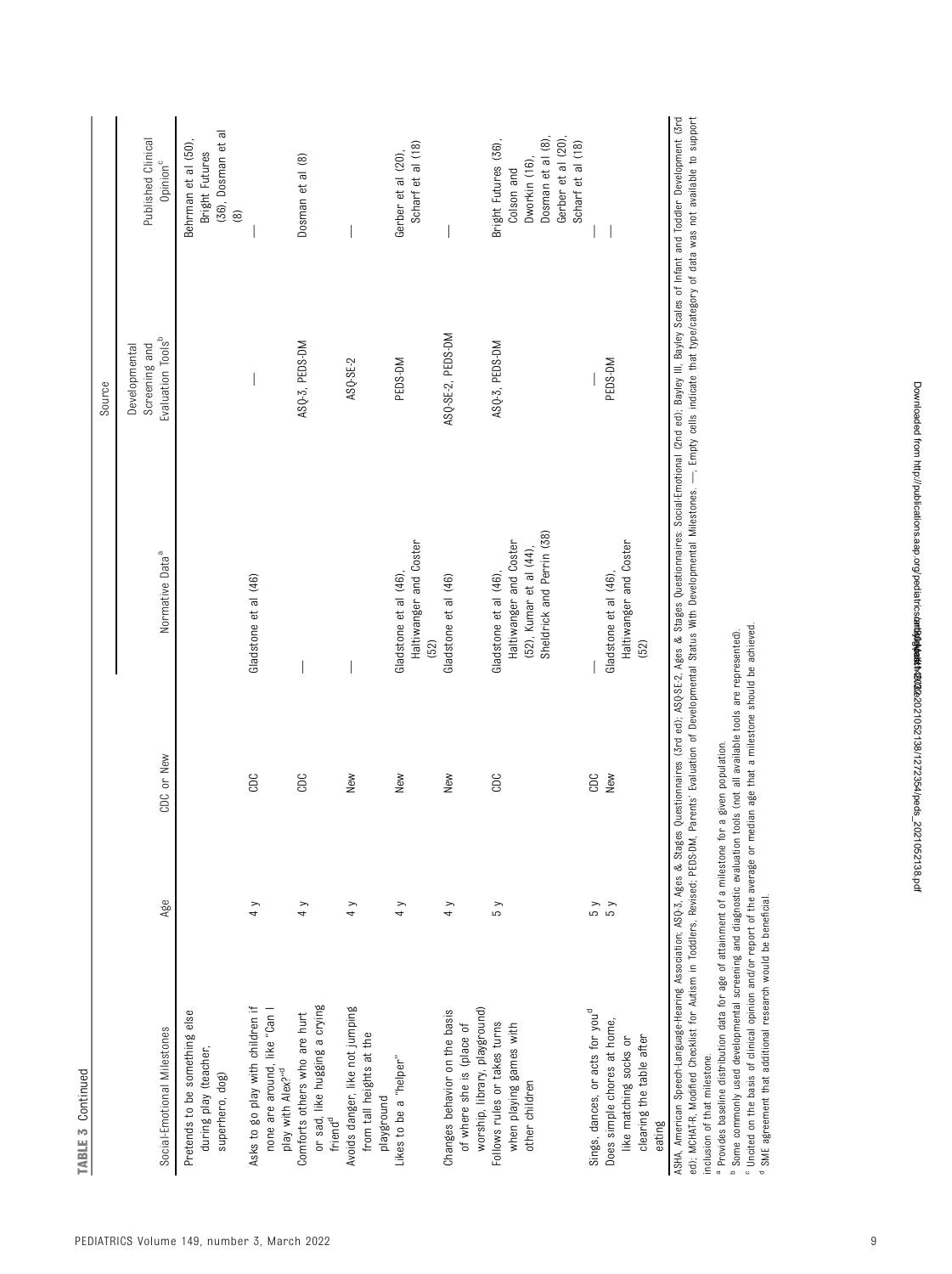validated screening tools but instead to promote optimal child development and encourage professionals to act early through surveillance and screening as outlined in the AAP's clinical  $report.<sup>1</sup> Results indicate substantial$  $report.<sup>1</sup> Results indicate substantial$  $report.<sup>1</sup> Results indicate substantial$ changes were made developing and applying criteria for surveillance milestones and tools, adding 15- and 30-month checklists, and incorporating evidence-informed milestones.

Clinicians have used attainment of developmental milestones for almost a century<sup>[77](#page-28-0)</sup> to determine if a child is developing typically. Pediatricians have reported increasing use of milestone checklists from 53.0% in 2002 to 89.6% in 2016, in addition to their report of increased developmental screening.[78](#page-28-0) However, these surveillance milestone checklists are likely based on published clinical opinion due to the lack of published normative milestone data and the lack of citations of original sources on checklists. The domain tables generated from this work linking developmental milestones to empirically informed evidence and published clinical opinion could improve training of professionals and methods for surveillance,  $4,7,8$  $4,7,8$  $4,7,8$ such as incorporation of the CDC's open access milestones/checklists into electronic health records.

Milestone checklists used in surveillance are intended to prompt conversations, review developmental history and progress, and elicit concerns. The CDC checklists should not replace universal developmental screening, provide a risk categorization, or diagnose DDs. To determine if concerns about milestones should prompt a more in-depth developmental history, observation, and examination along with consideration for assessing actual risk by screening, the SMEs

recommended that most children  $( \geq 75\%)$  should be expected to achieve milestones by a given age.

SMEs believed that using 50th percentile milestones for surveillance would not support clinical decision-making for developmental screening because only half of children would be expected to achieve an individual milestone by a given age. Using milestones that 85% or 90% of children would be expected to achieve may limit opportunities for additional screening for too many children at risk for developmental delays.  $A \ge 75\%$  criterion was thus agreed upon to balance informed clinical decision-making regarding developmental screening and provide opportunities to identify children at risk for delays as soon as possible. Pediatricians are encouraged to follow AAP recommendations to screen a child, using validated screening tools, when surveillance reveals a concern or anytime a concern is raised, to identify and refine the risk for developmental delays.<sup>[1](#page-26-0)</sup>

The criterion [\(Table 1](#page-2-0)) for milestones representing those that most children ( $\geq$ 75%) would be expected to achieve eliminated the need for the CDC's previous warning signs because most are now represented as milestones. Using this strategy, SMEs agreed that a child not meeting a milestone should be considered for screening similar to children demonstrating warning signs. Less than a quarter of warning signs could not be replaced with an evidence-informed milestone. Examples not represented as new milestones include subjective items such as "shows extreme behavior (unusually fearful, aggressive, shy or sad)" and items that may be better recognized during a physical examination, such as "stiff or tight muscles." Additional features of the surveillance tools

may identify those types of concerns. For example, the act early message was retained, and new open-ended questions were added to encourage parents to ask about other concerns.

Use of this same strategy is intended to discourage the wait-and-see approach and could prevent worry for children older than the average age of attainment of a milestone but not likely to be at risk for delays. $1.5$  $1.5$  $1.5$ It could also eliminate the confusion families had with milestones and warning signs on the same checklist and repetition of milestones across checklists.

The application of additional criteria ([Table 1](#page-2-0)) to improve clarity in the revised milestones may help parents, pediatricians, and other ECPs to recognize when missing milestones might indicate the need for developmental screening. Although milestones typically span several developmental domains, SMEs believed that keeping domain labels could improve awareness of the less commonly known socialemotional and cognitive development milestones of young children. Showing progression of a skill, like walking, could demonstrate how earlier milestones lay the foundation for later ones. Adding the open-ended question, "Is there anything your child is doing or is not doing that concerns you?" may encourage parents to discuss the quality with which a child exhibits a milestone, milestones not listed within the sample, and atypical behaviors difficult to capture through a list. $42$  Finally, including information on developmental promotion and acting early may empower families to support their child's development and to ask about screening if they have concerns.

Surveillance of social-emotional and cognitive milestones supports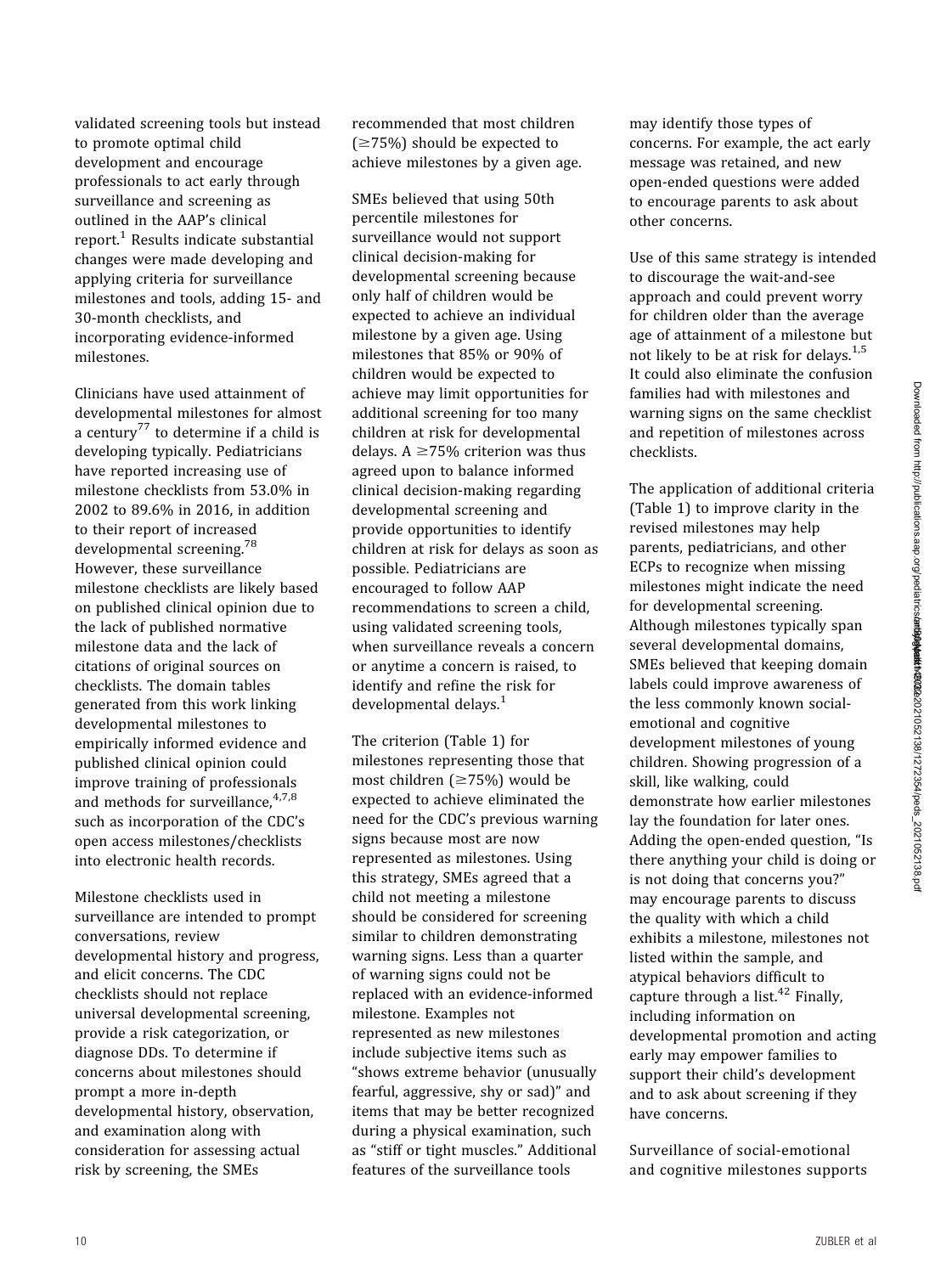|                                                                   |                |            |                                                                                                                                                          | Source                         |                                                                                                                      |
|-------------------------------------------------------------------|----------------|------------|----------------------------------------------------------------------------------------------------------------------------------------------------------|--------------------------------|----------------------------------------------------------------------------------------------------------------------|
| Communication<br>Language/                                        |                |            |                                                                                                                                                          | Screening and<br>Developmental |                                                                                                                      |
| Milestones                                                        | Age            | CDC or New | Normative Data <sup>a</sup>                                                                                                                              | Evaluation Tools <sup>b</sup>  | Published Clinical Opinion <sup>c</sup>                                                                              |
| Makes sounds other<br>than crying                                 | $2 \text{ m}$  | CDC        | Sheldrick and Perrin<br>Dosman et al (8), <sup>d</sup><br>(38)                                                                                           | ASQ-3 (22), PEDS-DM<br>(25)    | Gerber et al (20), Scharf<br>Blackwell and Baker (53),<br>Bright Futures (36),<br>$et al$ $(18)$                     |
| Reacts to loud<br>$\texttt{sounds}^\text{e}$                      | $2 \text{ mo}$ | New        |                                                                                                                                                          |                                | ASHA (11), Bellman et al<br>(42), Bright Futures (36)<br>Accardo and Capute (30),                                    |
| "quee" pue "oooo"<br>Makes sounds like<br>(cooing)                | $4 \text{ m0}$ | CDC        | Accardo and Capute<br>(30), Ertem et al<br>(35)                                                                                                          | $ASQ-3$                        | Gerber et al (20), Scharf<br>ASHA (11), Bright Futures<br>(36), Dosman et al (8),<br>et al (18)                      |
| Makes sounds back<br>when you talk to<br>$\frac{\epsilon}{\ln n}$ | $4 \text{ m0}$ | New        | Ertem et al (35), Den<br>Ouden et al (54),<br>Kumar et al (44)                                                                                           | $ASQ-3$                        | Bellman et al (42)                                                                                                   |
| the sound of your<br>Turns head toward<br>voice                   | $4 \text{ m0}$ | CDC        | et al (54), Sheldrick<br>Accardo and Capute<br>(30), Bhave et al<br>(40), Den Ouden<br>and Perrin (38)                                                   |                                | (20), Johnson and Blasco<br>Bellman et al (42), Dosman<br>et al (8), Gerber et al<br>(15), Scharf et al (18)         |
| Takes turns making<br>sounds with you                             | 6 mo           | CDC        | Lejarraga et al (41)<br>Kumar et al (44),                                                                                                                |                                | Dosman et al (8), Gerber<br>et al (20), Scharf et al<br>(18)                                                         |
| (sticks tongue out<br>Blows "raspberries"<br>and blows)           | $6 \text{ m0}$ | New        | Accardo and Capute<br>(30)                                                                                                                               |                                | Gerber et al (20), Scharf<br>Blackwell and Baker (53),<br>et al (18)                                                 |
| Makes squealing<br>noises                                         | $6 \text{ m}$  | New        |                                                                                                                                                          | $ASQ-3$                        | Bellman et al (42), Blackwell<br>and Baker (53), Gerber<br>et al (20), Scharf et al<br>$(18)$                        |
| "mamamama" and<br>Makes different<br>sounds like<br>"babababa"    | $9 \text{ m}$  | CDC        | et al (54), Lancaster<br>et al (45), Lejarraga<br>et al (41), Sheldrick<br>Accardo and Capute<br>(30), Bhave et al<br>(40), Den Ouden<br>and Perrin (38) | ASQ-3, PEDS-DM                 | ASHA (11), Bright Futures<br>(36)                                                                                    |
| Lifts arms up to be<br>picked up                                  | $9 \text{ m}$  | New        | Sheldrick and Perrin<br>Gladstone et al (46)<br>Fenson et al (47),<br>Kwon et al (49),<br>Ertem et al (35),<br>(38)                                      |                                | First Words (14), Gerber<br>(36), Dosman et al (8),<br>ASHA (11), Bright Futures<br>et al (20), Scharf et al<br>(18) |

TABLE 4 Language and Communication Milestones With Supporting Normative Data, Evaluation Tools, and Published Clinical Opinion References TABLE 4 Language and Communication Milestones With Supporting Normative Data, Evaluation Tools, and Published Clinical Opinion References

Downloaded from http://publications.aap.org/pediatrics/article-pdf/149/3/e2021052138/1272354/peds\_2021052138.pdf by guest on 30 March 2022

Downloaded from http://publications.aap.org/pediatrics/arth9004021052138/1272354/peds\_2021052138.pdf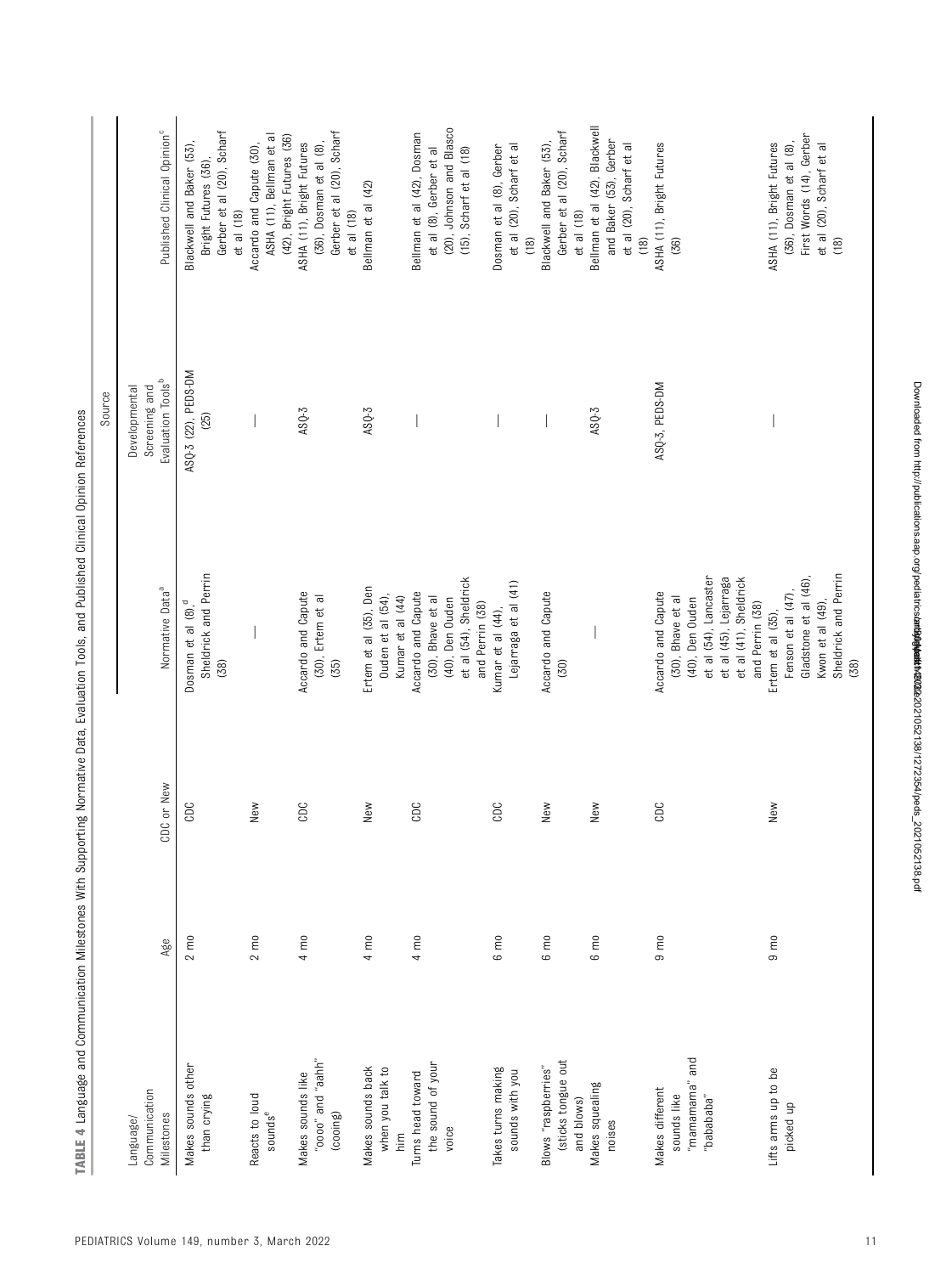|                            |                   |            |                                         | Source                         |                                         |
|----------------------------|-------------------|------------|-----------------------------------------|--------------------------------|-----------------------------------------|
| Communication<br>Language/ |                   |            |                                         | Screening and<br>Developmental |                                         |
| Milestones                 | Age               | CDC or New | Normative Data <sup>a</sup>             | Evaluation Tools <sup>b</sup>  | Published Clinical Opinion <sup>c</sup> |
| "Waves "bye-bye"           | $12 \text{ m0}$   | CDC        | Accardo and Capute                      |                                | ASHA (11), Bright Futures               |
|                            |                   |            | (30), Crais et al (48),                 |                                | (36), First Words (14),                 |
|                            |                   |            | Den Ouden et al                         |                                | Gerber et al (20), Scharf               |
|                            |                   |            | (35), Fenson et al<br>(54), Ertem et al |                                | et al (18)                              |
|                            |                   |            | (47), Kwon et al (49)                   |                                |                                         |
| Calls a parent             | $12 \text{ mo}$   | CDC        | Accardo and Capute                      |                                | AAP (12), Bright Futures                |
| "bada" or "dada"           |                   |            | (30), Crais et al (48)                  |                                | (36), Gerber et al (20),                |
| or another special         |                   |            | Sheldrick and Perrin                    |                                | Scharf et al (18)                       |
| name                       |                   |            | (38)                                    |                                |                                         |
| Understands "no"           | $12 \text{ m0}$   | CDC        | Accardo and Capute                      | Bayley III (27)                | Blackwell and Baker (53),               |
| (pauses briefly or         |                   |            | (30), Ertem et al                       |                                | Dosman et al (8), Gerber                |
| stops when you             |                   |            | (35), Gladstone et al                   |                                | et al (20), Scharf et al                |
| say it)                    |                   |            | (46), Lancaster et al                   |                                | (18)                                    |
|                            |                   |            | (45), Lejarraga et al                   |                                |                                         |
|                            |                   |            | (41), Thalagala (39)                    |                                |                                         |
| Tries to say 1 or 2        | $15 \text{ mo}$   | New        | Gladstone et al (46),                   | ASQ-3, PEDS DM                 | Bright Futures (36), Johnson            |
| words besides              |                   |            | Lancaster et al (45)                    |                                | and Blasco (15), Sharp                  |
| mama or dada,              |                   |            | Tamis-Lemonda et al                     |                                | and Hillenbrand (37)                    |
| like "ba" for ball         |                   |            | (55)                                    |                                |                                         |
| or "da" for dog            |                   |            |                                         |                                |                                         |
| Looks at a familiar        | $15 \, \text{mo}$ | CDC        | Ertem et al (35)                        | $ASQ-3$                        | Gerber et al (20), Scharf               |
| object when you            |                   |            | Lancaster et al (45),                   |                                | et al (18)                              |
| name it                    |                   |            | Sheldrick and Perrin<br>(38)            |                                |                                         |
| Follows directions         | $15 \, \text{m0}$ | New        | Accardo and Capute                      | $ASQ-3$                        | Bright Futures (36), Johnson            |
| given with both a          |                   |            | (30), Ertem et al                       |                                | and Blasco (15)                         |
| gesture and words.         |                   |            | (35), Gladstone et al                   |                                |                                         |
| For example, he            |                   |            | (46)                                    |                                |                                         |
| gives you a toy            |                   |            |                                         |                                |                                         |
| when you hold out          |                   |            |                                         |                                |                                         |
| your hand and say,         |                   |            |                                         |                                |                                         |
| "Give me the toy."         |                   |            |                                         |                                |                                         |
| Points to ask for          | $15 \, \text{m0}$ | CDC        | Ertem et al (43), Kwon                  | $ASQ-3$                        | AAP (12), Gerber et al (20),            |
| something or to            |                   |            | et al (49), Lancaster                   |                                | Johnson and Blasco (15)                 |
| get help                   |                   |            | $et$ al $(45)$                          |                                | Scharf et al (18)                       |
| Tries to say $\geq 5$      | $18 \text{ m0}$   | CDC        | Accardo and Capute                      | $ASQ-3$                        | Bellman et al (42), Blackwell           |
| words besides              |                   |            | (30), Ertem et al                       |                                | and Baker (53), Bright                  |
| mama or dada               |                   |            | (35), Gladstone et al                   |                                | Futures (36), Dosman                    |
|                            |                   |            | (46), Lancaster et al                   |                                | et al (8), Gerber et al                 |
|                            |                   |            |                                         |                                | (20), Scharf et al (18)                 |

TABLE 4 Continued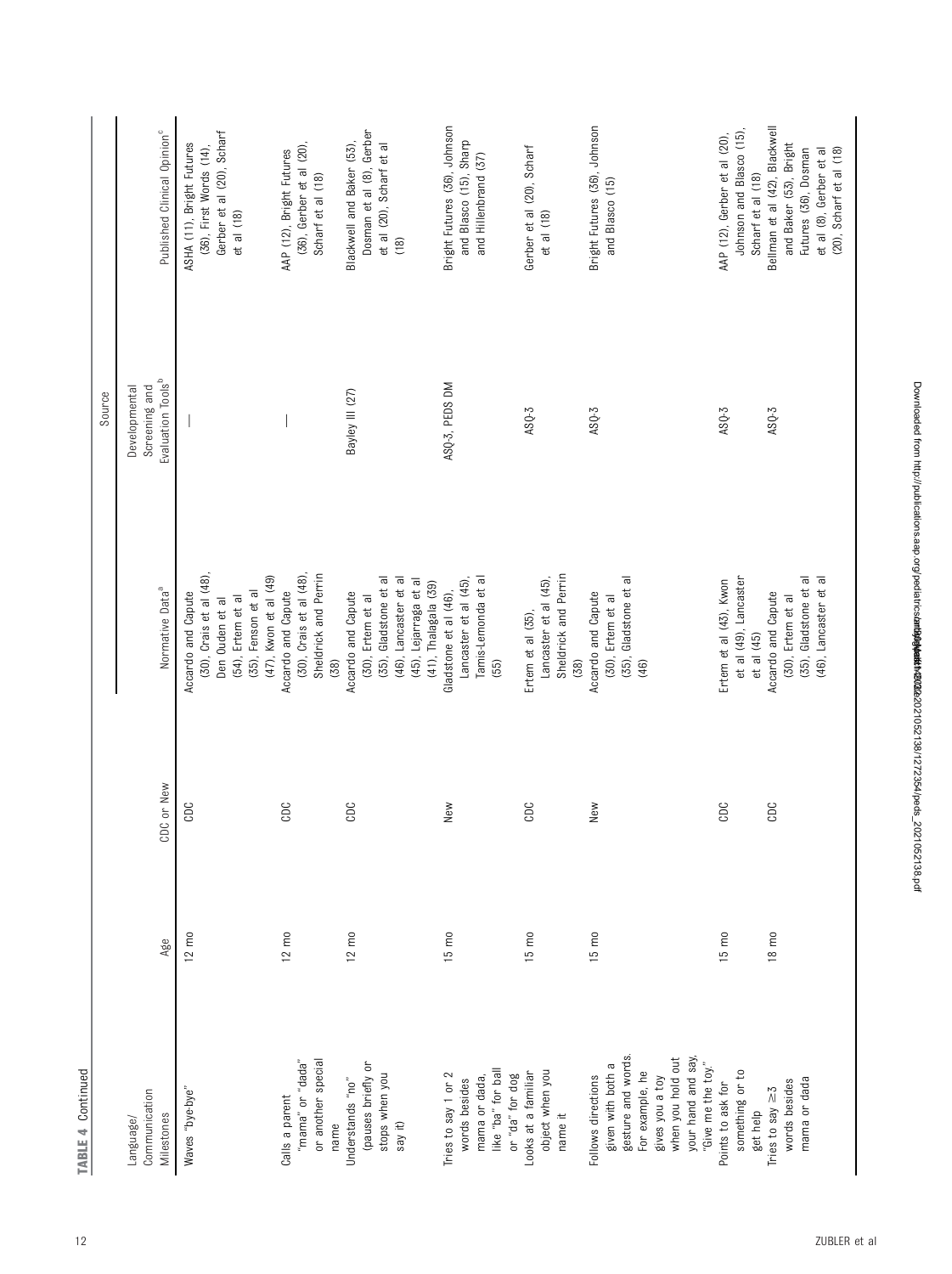|                                                                                                     |                 |            |                                                                                                                           | Source                                                          |                                                                                                                                                            |
|-----------------------------------------------------------------------------------------------------|-----------------|------------|---------------------------------------------------------------------------------------------------------------------------|-----------------------------------------------------------------|------------------------------------------------------------------------------------------------------------------------------------------------------------|
| Communication<br>Milestones<br>Language/                                                            | Age             | CDC or New | Normative Data <sup>a</sup>                                                                                               | Evaluation Tools <sup>b</sup><br>Screening and<br>Developmental | Published Clinical Opinion <sup>c</sup>                                                                                                                    |
| Follows 1-step                                                                                      | $18 \text{ m0}$ | CDC        | (45), Sheldrick and<br>Accardo and Capute<br>Perrin (38)                                                                  |                                                                 | ASHA (11), Dosman et al (8),                                                                                                                               |
| directions without<br>any gestures, like<br>giving you the toy<br>"Give it to me."<br>when you say, |                 |            | (35), Gladstone et al<br>(46), Lancaster et al<br>(45), Sheldrick and<br>(30), Ertem et al<br>Perrin (38)                 |                                                                 | Gerber et al (20), Scharf<br>et al (18)                                                                                                                    |
| Points to things in a<br>ask, for example,<br>book when you<br>"Where is the<br>bear?"              | 24 mo           | CDC        | (30), Lejarraga et al<br>Accardo and Capute<br>(41)                                                                       | AS <sub>0</sub> -3                                              | (42), Blackwell and Baker<br>Johnson and Blasco (15),<br>(53), Bright Futures (36),<br>ASHA (11), Bellman et al<br>Gerber et al (20),<br>Scharf et al (18) |
| Says at least 2 words<br>together, like<br>"More milk."                                             | 24 mo           | CDC        | (43), Gladstone et al<br>(46), Sheldrick and<br>Accardo and Capute<br>(54), Ertem et al<br>(30), Den Ouden<br>Perrin (38) | $ASQ-3$                                                         | Bellman et al (42), Bright<br>(20), Scharf et al (18)<br>Futures (36), Dosman<br>et al (8), Gerber et al<br>AAP (12), ASHA (11),                           |
| body parts when<br>Points to at least 2<br>you ask him to<br>now you                                | 24 mo           | CDC        | (56), Sheldrick and<br>Accardo and Capute<br>(30), Muluk et al<br>Perrin (38)                                             | ASQ-3, PEDS-DM                                                  | (42), Blackwell and Baker<br>(53), Bright Futures (36),<br>Johnson and Blasco (15)<br>ASHA (11), Bellman et al                                             |
| and pointing, like<br>blowing a kiss or<br>Uses more gestures<br>than just waving<br>nodding yes    | 24 mo           | New        | Fenson et al (47), Kwon<br>et al (49)                                                                                     |                                                                 | Dosman et al (8), First<br>Words (14)                                                                                                                      |
| Says ~50 words                                                                                      | 30 mo           | New        | (45), Tamis-Lemonda<br>(30), Lancaster et al<br>Accardo and Capute<br>$et$ al $(55)$                                      | $ASQ-3$                                                         | Johnson and Blasco (15),<br>(36), Gerber et al (20)<br>AAP (12), Bright Futures<br>Scharf et al (18)                                                       |
| I action word, like<br>Says $\geq$ 2 words, with<br>"Doggie run."                                   | 30 mo           | New        | (45), Tamis-Lemonda<br>(35), Lancaster et al<br>Accardo and Capute<br>(30), Ertem et al<br>et al (55)                     | ASQ-3, Bayley III                                               | Dosman et al (8), Gerber<br>Blasco (15), Scharf et al<br>et al (20), Johnson and<br>Blackwell and Baker (53),<br>(18)                                      |
| Names things in a<br>book when you<br>"What is this?"<br>point and ask,                             | 30 mo           | New        | Sheldrick and Perrin<br>Lancaster et al (45),<br>(38)                                                                     | ASQ-3, Bayley III                                               | Gerber et al (20), Scharf<br>et al (18)                                                                                                                    |

TABLE 4 Continued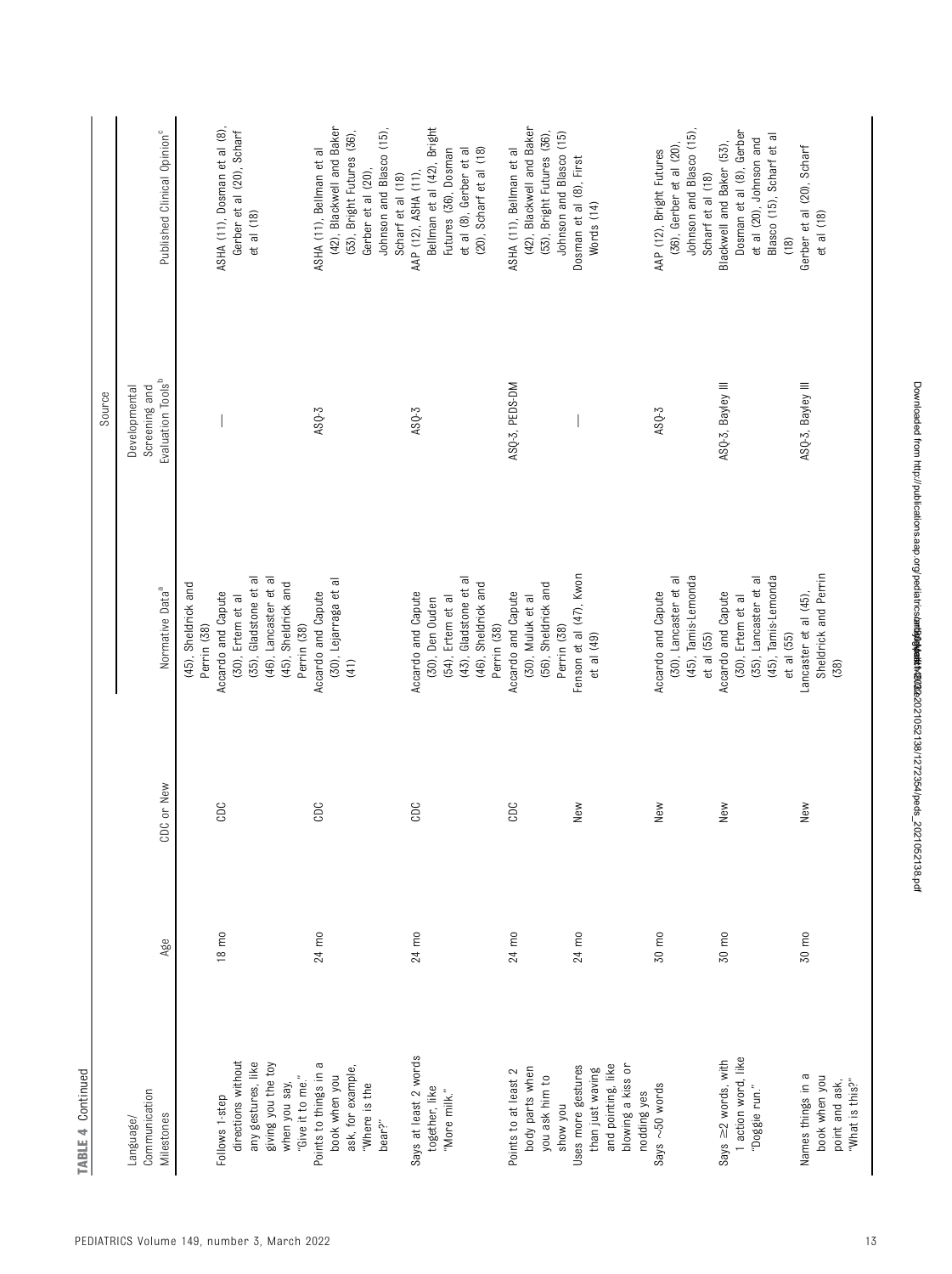|                                                                                                        |               |            |                                                                                                                                        | Source                                                          |                                                                                                                                                                                 |
|--------------------------------------------------------------------------------------------------------|---------------|------------|----------------------------------------------------------------------------------------------------------------------------------------|-----------------------------------------------------------------|---------------------------------------------------------------------------------------------------------------------------------------------------------------------------------|
| Communication<br>Milestones<br>Language/                                                               | Age           | CDC or New | Normative Data <sup>a</sup>                                                                                                            | Evaluation Tools <sup>b</sup><br>Screening and<br>Developmental | Published Clinical Opinion <sup>c</sup>                                                                                                                                         |
| Says words like I, me,<br>or we                                                                        | 30 mo         | CDC        | (35), Lancaster et al<br>(45), Sheldrick and<br>Accardo and Capute<br>(30), Ertem et al<br>Perrin (38)                                 | ASQ-3, Bayley III                                               | and Dworkin (16), Gerber<br>Bright Futures (36), Colson<br>Blasco (15), Scharf et al<br>et al (20), Johnson and<br>(18)                                                         |
| conversation using<br>at least 2 back-<br>Talks with you in<br>exchanges <sup>e</sup><br>and-forth     | $\zeta$       | CDC        |                                                                                                                                        | Bayley III                                                      |                                                                                                                                                                                 |
| "Where is mommy/<br>questions, like<br>where, or why<br>Asks who, what,<br>daddy?"                     | $\zeta$       | New        | Sheldrick and Perrin<br>Ertem et al (43), Nair<br>and Russell (57),<br>(38)                                                            |                                                                 | ASHA (11), Colson and<br>Dworkin (16)                                                                                                                                           |
| running, eating, or<br>Says what action is<br>happening in a<br>picture when<br>asked, like<br>playing | $\zeta$       | New        | Gladstone et al (46)                                                                                                                   | ASQ-3, Bayley III                                               | Gerber et al (20), Knobloch<br>et al (58), Scharf et al<br>(18)                                                                                                                 |
| Says first name when<br>asked                                                                          | $\zeta$       | CDC        | Coster (52), Lansdown<br>et al (51), Lejarraga<br>et al (41), Sheldrick<br>Gladstone et al (46),<br>Haltiwanger and<br>and Perrin (38) | ASQ-3                                                           | Gerber et al (20), Knobloch<br>et al (58), Scharf et al<br>(18)                                                                                                                 |
| Talks well enough for<br>understand, most<br>of the time<br>others to                                  | $\zeta$       | CDC        | Gladstone et al (46),<br>Lancaster et al (45)<br>Ertem et al (35),                                                                     | Bayley III                                                      | (42), Blackwell and Baker<br>Dosman et al (8), Gerber<br>(53), Bright Futures (36),<br>Blasco (15), Scharf et al<br>et al (20), Johnson and<br>ASHA (11), Bellman et al<br>(18) |
| Says sentences with<br>$\geq$ 4 words <sup>e</sup>                                                     | $\frac{1}{4}$ | New        |                                                                                                                                        | $ASQ-3$                                                         | ASHA (11)                                                                                                                                                                       |
| from a song, story,<br>Says some words                                                                 | 4 y           | CDC        |                                                                                                                                        |                                                                 | Colson and Dworkin (16)                                                                                                                                                         |
| or nursery rhyme <sup>e</sup><br>Talks about at least 1<br>happened during<br>thing that               | 4y            | New        |                                                                                                                                        |                                                                 | ASHA (11)                                                                                                                                                                       |

TABLE 4 Continued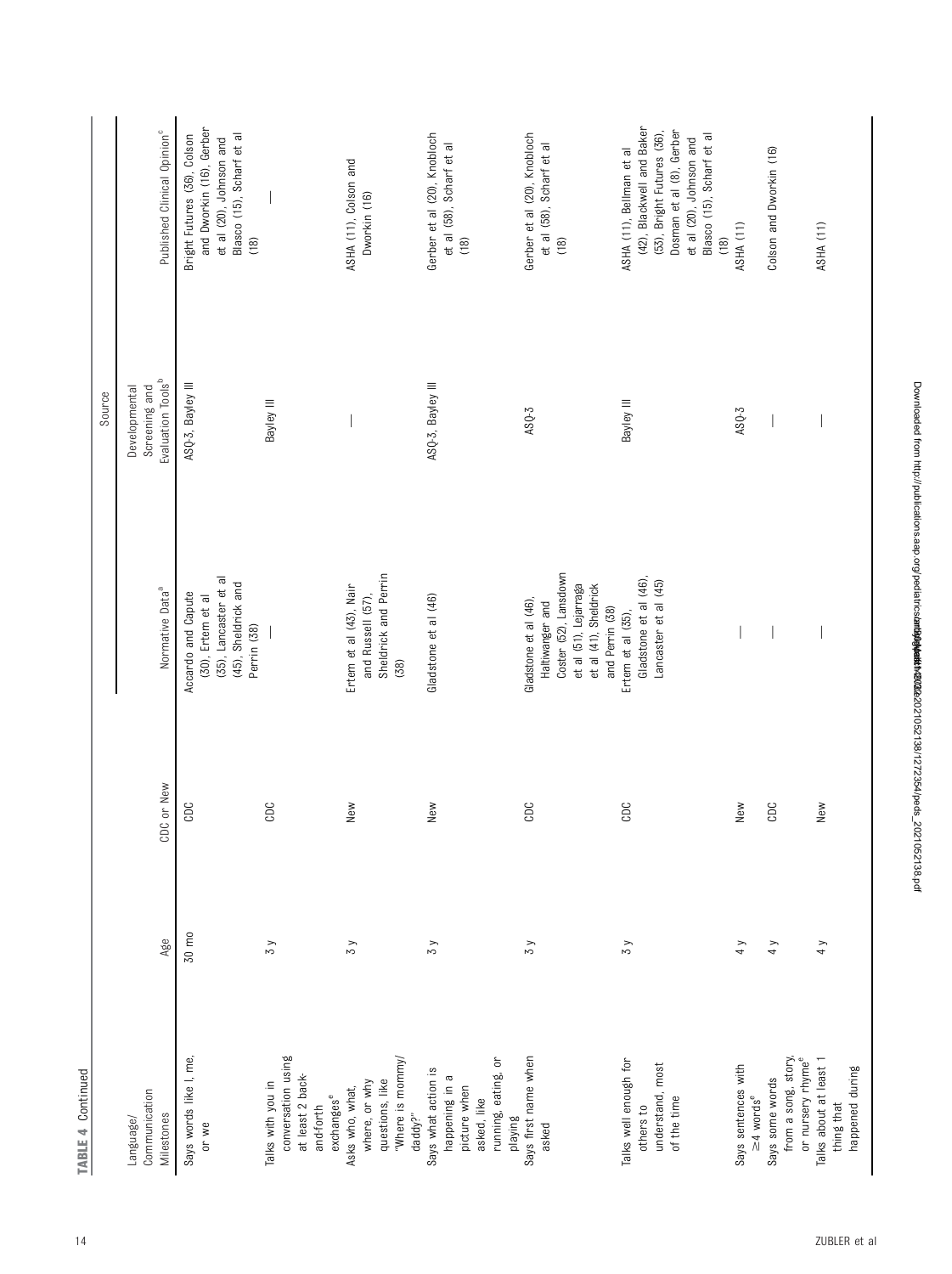| CDC or New<br>New<br>CDC<br>Age<br>$\frac{1}{4}$<br>5 <sub>y</sub><br>stuck in a tree and<br>heard or made up<br>for," or "What is a<br>events, like a cat<br>played soccer." <sup>e</sup><br>"What is a coat<br>with at least 2<br>questions, like<br>Tells a story she<br>his day, like "I<br>Answers simple<br>Communication<br>crayon for?"<br>Milestones<br>Language/ | Gladstone et al (46),<br>Lejarraga et al (41),<br>(57), Sheldrick and<br>(59), Sheldrick and<br>Normative Data <sup>a</sup><br>McCabe and Rollins<br>Nair and Russell<br>Ertem et al (43),<br>Perrin (38)<br>Perrin (38) | Evaluation Tools <sup>b</sup><br>Screening and<br>Developmental<br>$ASQ-3$ | ASHA (11), Gerber et al (20),<br>Published Clinical Opinion <sup>c</sup><br>Gerber et al (20), Scharf<br>Scharf et al (18)<br>et al (18) |
|----------------------------------------------------------------------------------------------------------------------------------------------------------------------------------------------------------------------------------------------------------------------------------------------------------------------------------------------------------------------------|--------------------------------------------------------------------------------------------------------------------------------------------------------------------------------------------------------------------------|----------------------------------------------------------------------------|------------------------------------------------------------------------------------------------------------------------------------------|
|                                                                                                                                                                                                                                                                                                                                                                            |                                                                                                                                                                                                                          |                                                                            |                                                                                                                                          |
|                                                                                                                                                                                                                                                                                                                                                                            |                                                                                                                                                                                                                          |                                                                            |                                                                                                                                          |
|                                                                                                                                                                                                                                                                                                                                                                            |                                                                                                                                                                                                                          |                                                                            |                                                                                                                                          |
|                                                                                                                                                                                                                                                                                                                                                                            |                                                                                                                                                                                                                          |                                                                            |                                                                                                                                          |
|                                                                                                                                                                                                                                                                                                                                                                            |                                                                                                                                                                                                                          |                                                                            |                                                                                                                                          |
|                                                                                                                                                                                                                                                                                                                                                                            |                                                                                                                                                                                                                          |                                                                            |                                                                                                                                          |
|                                                                                                                                                                                                                                                                                                                                                                            |                                                                                                                                                                                                                          |                                                                            |                                                                                                                                          |
|                                                                                                                                                                                                                                                                                                                                                                            |                                                                                                                                                                                                                          |                                                                            |                                                                                                                                          |
|                                                                                                                                                                                                                                                                                                                                                                            |                                                                                                                                                                                                                          |                                                                            |                                                                                                                                          |
|                                                                                                                                                                                                                                                                                                                                                                            |                                                                                                                                                                                                                          |                                                                            |                                                                                                                                          |
| a firefighter saving                                                                                                                                                                                                                                                                                                                                                       |                                                                                                                                                                                                                          |                                                                            |                                                                                                                                          |
|                                                                                                                                                                                                                                                                                                                                                                            |                                                                                                                                                                                                                          |                                                                            |                                                                                                                                          |
| New<br>5y<br>Answers simple                                                                                                                                                                                                                                                                                                                                                |                                                                                                                                                                                                                          |                                                                            | ASHA (11)                                                                                                                                |
| questions about a                                                                                                                                                                                                                                                                                                                                                          |                                                                                                                                                                                                                          |                                                                            |                                                                                                                                          |
| book or story after                                                                                                                                                                                                                                                                                                                                                        |                                                                                                                                                                                                                          |                                                                            |                                                                                                                                          |
| you read or tell it<br>to him <sup>d</sup>                                                                                                                                                                                                                                                                                                                                 |                                                                                                                                                                                                                          |                                                                            |                                                                                                                                          |
|                                                                                                                                                                                                                                                                                                                                                                            |                                                                                                                                                                                                                          |                                                                            |                                                                                                                                          |
| New<br>5 y<br>Keeps a conversation                                                                                                                                                                                                                                                                                                                                         |                                                                                                                                                                                                                          |                                                                            | ASHA (11)                                                                                                                                |
| going with $>3$                                                                                                                                                                                                                                                                                                                                                            |                                                                                                                                                                                                                          |                                                                            |                                                                                                                                          |
| back-and-forth                                                                                                                                                                                                                                                                                                                                                             |                                                                                                                                                                                                                          |                                                                            |                                                                                                                                          |
| exchange <sup>e</sup>                                                                                                                                                                                                                                                                                                                                                      |                                                                                                                                                                                                                          |                                                                            |                                                                                                                                          |
| New<br>5 y<br>Uses or recognizes                                                                                                                                                                                                                                                                                                                                           |                                                                                                                                                                                                                          | PEDS-DM                                                                    | ASHA (11), Gerber et al (20),                                                                                                            |
| simple rhymes                                                                                                                                                                                                                                                                                                                                                              |                                                                                                                                                                                                                          |                                                                            | Scharf et al (18)                                                                                                                        |
| (bat-cat, ball-tall)                                                                                                                                                                                                                                                                                                                                                       |                                                                                                                                                                                                                          |                                                                            |                                                                                                                                          |

opmental Milestones. —, Empty cells indicate that type/category of data was not available to support inclusion of that milestone. уas tmpty cells indicate that type/category of data opmental Milestones.

a provides baseline distribution data for age of attainment of a milestone for a given population. Provides baseline distribution data for age of attainment of a milestone for a given population.

<sup>b</sup> Some commonly used developmental screening and diagnostic evaluation tools (not all available tools are represented). Some commonly used developmental screening and diagnostic evaluation tools (not all available tools are represented).

Uncited on the basis of clinical opinion and/or report the average or median age that a milestone should be achieved.

co<del>c</del> <sup>d</sup> Dosman et al<sup>[8](#page-26-0)</sup> contained both published clinical opinion and normative data.

SME agreement that additional research would be beneficial.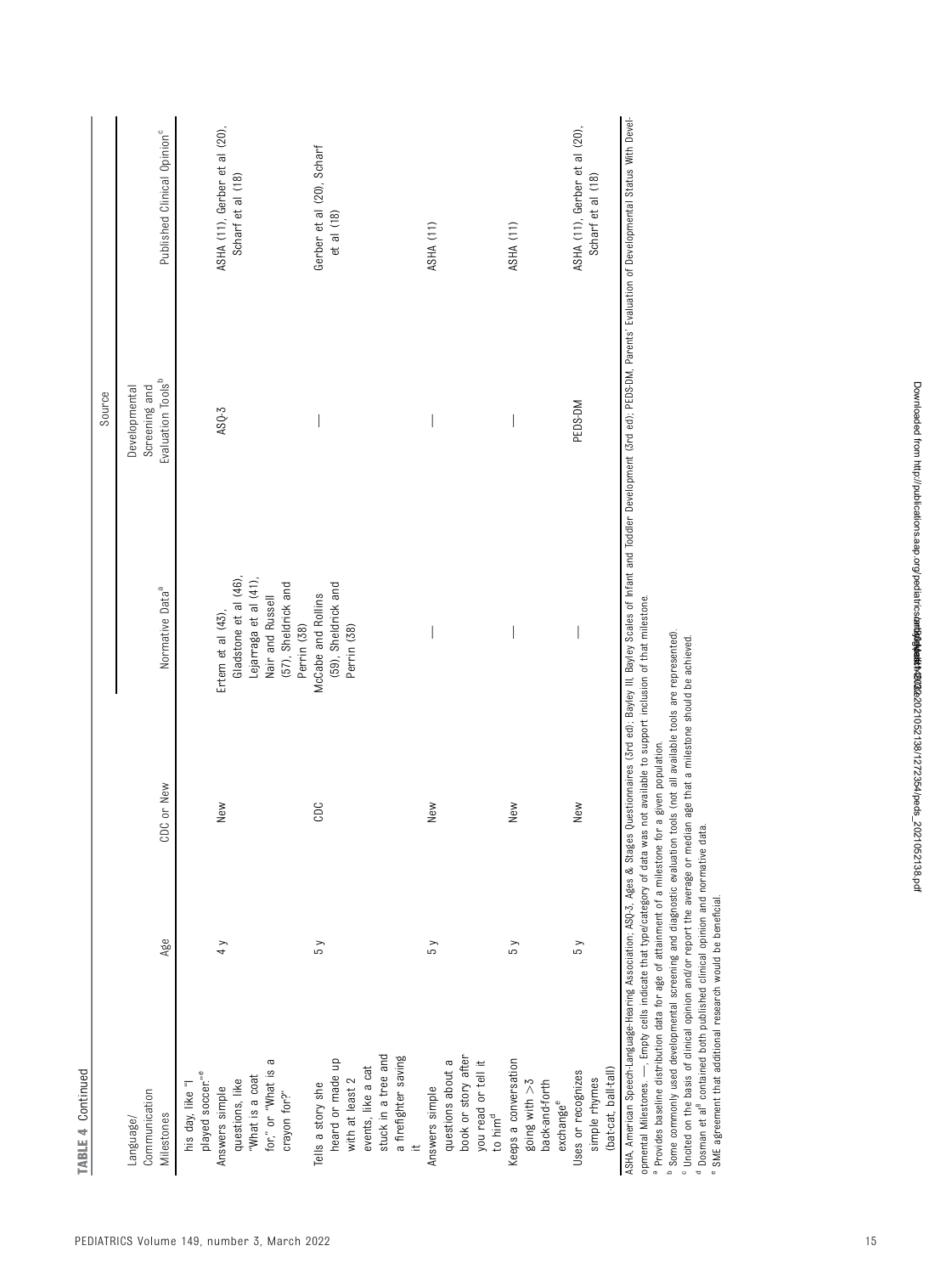early identification of children with intellectual and social-emotional disorders, including autism spectrum disorder. In our review, milestones included in the socialemotional domain had the fewest normed references per milestone, followed by the cognitive domain, language domain, and motor domain. When social-emotional milestones were available, they were often self-help rather than social engagement and emotional regulation skills. These results highlight the need for additional research on social-emotional milestones. For example, can social-emotional function be assessed using milestones during developmental surveillance at HSVs, and what factors influence the timing and development of social-emotional skills? Despite relatively more evidence in the language domain, SMEs believed that more research is needed in the intersection of the socialemotional and language domains to recognize and monitor the development of social language in young children.

# Limitations

There were limitations with the revision process. SMEs' opinions determined which HSV was most appropriate for a milestone, given existing evidence and the goal that most children  $(\geq 75\%)$  would be expected to achieve it by that age. For example, if there was evidence that 50% of children reach a milestone at 11 months and 90% reach it at 16 months, it was placed on the 15-month checklist. Eighty percent of the revised milestones had normative data to support their inclusion on a specific HSV age checklist. However, it was necessary to use data such as published clinical opinion to represent milestones in all domains across all ages.

Regardless of supporting data type, all revised milestones had unanimous SME support for their inclusion in a surveillance tool. When normative data existed, limitations remained in the availability of milestones that met other criteria. For example, sometimes it was difficult to find naturally observable milestones compared with milestones demonstrated during standardized testing. Although the milestones are evidence-informed using international sources and cognitive testing with parents was done, there is no certainty that these new milestones will resonate with all families or that they are the most relevant milestones for developmental surveillance. These checklists and others have not been tested to see whether they indeed lead to appropriate developmental screening between recommended ages and improve early identification.

There are other gaps in developmental surveillance research. Best practices for conducting the recommended 6 components<sup>[1](#page-26-0)</sup> of surveillance are not available. There are limitations in the use of milestones, even evidenceinformed ones, as the sole component of developmental surveillance. Milestones/milestone checklists can support some components, such as taking a developmental history and eliciting concerns, but surveillance also involves observation, examination, education, communication, and clinical decision-making. Moreover, trusting relationships may develop through the longitudinal process of surveillance and improve parents' confidence in sharing concerns and pediatricians'

confidence to assess concerns raised.

## **CONCLUSIONS**

Early identification and intervention for the 1 in 6 children with DDs have been shown to improve outcomes.79–[83](#page-28-0) However, less than a quarter of children with DDs receive early intervention services before age 3 years, [84](#page-28-0),[85](#page-28-0) and most children with emotional, behavioral, and developmental conditions, other than autism spectrum disorder, do not receive services before age 5 years.<sup>[86](#page-28-0)</sup> Developmental surveillance is an important part of early  $\det$  identification<sup>[1,](#page-26-0)[87](#page-28-0)</sup> and facilitates education, communication, and relationship building among parents, pediatricians, and ECPs. Research in early identification has focused primarily on developmental screening, not surveillance. Improvements in surveillance tools and processes could help to identify concerns and support clinical judgment regarding developmental screening to allow more timely referral to early intervention services and additional evaluation. The methods described herein led to substantial revisions of CDC resources to better support developmental surveillance. Best practices for surveillance and improvements in surveillance tools could be supported by additional research on individual normed milestones, particularly social-emotional and cognitive milestones; how parents, pediatricians, and ECPs learn and understand milestones; which milestones are most likely to lead to appropriate screening; whether the use of milestones that most children ( $\geq$ 75%) would be expected to achieve is appropriate for surveillance; whether categorizing milestones into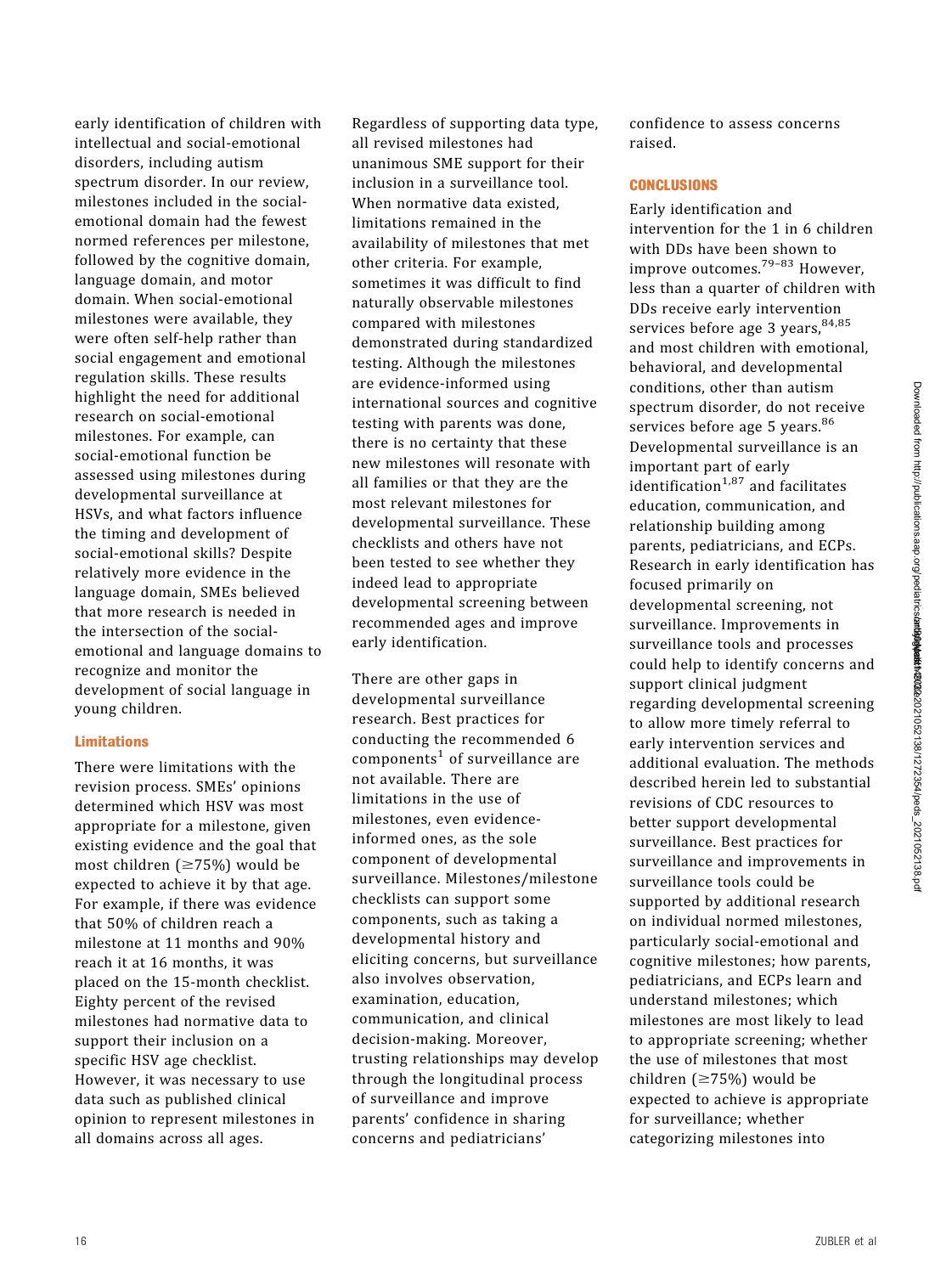|                                                                              |                 |            |                                                                                                                            | Source                                                          |                                                                                                                         |
|------------------------------------------------------------------------------|-----------------|------------|----------------------------------------------------------------------------------------------------------------------------|-----------------------------------------------------------------|-------------------------------------------------------------------------------------------------------------------------|
| Cognitive Milestones                                                         | Age             | CDC or New | Normative Data <sup>a</sup>                                                                                                | Evaluation Tools <sup>b</sup><br>Screening and<br>Developmental | Published Clinical<br>Opinion <sup>c</sup>                                                                              |
| Watches you as you<br>move                                                   | $2 \text{ mo}$  | CDC        | (35), Sheldrick and<br>(30), Atkinson et al<br>Accardo and Capute<br>(40), Ertem et al<br>(60), Bhave et al<br>Perrin (38) | ASQ-3 (22)                                                      |                                                                                                                         |
| several seconds<br>Looks at a toy for                                        | $2 \text{ m0}$  | New        | Kumar et al (44)                                                                                                           |                                                                 | (30), Bellman et al<br>Accardo and Capute<br>(42)                                                                       |
| mouth when she<br>sees breast or<br>If hungry, opens<br>bottle               | $4 \text{ mo}$  | New        | (61), Thalagala (39)<br>Carruth and Skinner                                                                                | ASQ-3, PEDS-DM (25)                                             | Blasco (15), Scharf<br>Gerber et al (20),<br>Johnson and<br>$et$ al $(18)$                                              |
| Looks at his hands<br>with interest                                          | $4 \text{ mo}$  | New        | Lejarraga et al (41)<br>Den Ouden et al (54),<br>Ertem et al (35),                                                         |                                                                 | Blasco (15), Scharf<br>Gerber et al (20),<br>Bellman et al (42),<br>Johnson and<br>$et$ al $(18)$                       |
| mouth to explore<br>Puts things in her<br>them                               | $6 \text{ m}$   | CDC        | Ertem et al (35)                                                                                                           | $ASQ-3$                                                         | Scharf et al (18)<br>Gerber et al (20),                                                                                 |
| Reaches to grab a toy<br>he wants                                            | 6 mo            | CDC        | Den Ouden et al (54),<br>Kumar et al (44)                                                                                  | $ASQ-3$                                                         | Blasco (15), Scharf<br>Gerber et al (20),<br>Dosman et al (8),<br>Johnson and<br>et al (18)                             |
| she does not want<br>Closes lips to show<br>more food <sup>d</sup>           | 6 mo            | New        |                                                                                                                            | PEDS-DM                                                         |                                                                                                                         |
| when dropped out<br>of sight (like his<br>Looks for objects<br>spoon or toy) | $9 \text{ m}$   | New        | Accardo and Capute<br>(30), Ertem et al<br>(35)                                                                            |                                                                 | Blasco (15), Scharf<br>Dosman et al (8),<br>Gerber et al (20),<br>Bright Futures (36),<br>Johnson and<br>$et$ al $(18)$ |
| Bangs 2 things<br>together                                                   | $9 \text{ m}$   | CDC        | Sheldrick and Perrin<br>Gladstone et al (46),<br>Ertem et al (35),<br>(38)                                                 | $ASQ-3$                                                         | (36), Gerber et al<br>(20), Scharf et al<br>Bellman et al (42),<br>Bright Futures<br>(18)                               |
|                                                                              | $12 \text{ mO}$ | CDC        | (30), Gladstone et al<br>Accardo and Capute                                                                                | $ASQ-3$                                                         |                                                                                                                         |

TABLE 5 Cognitive Milestones With Supporting Normative Data, Evaluation Tools, and Published Clinical Opinion References TABLE 5 Cognitive Milestones With Supporting Normative Data, Evaluation Tools, and Published Clinical Opinion References

Downloaded from http://publications.aap.org/pediatricskart909042021052138/1272354/peds\_2021052138.pdf Downloaded from http://publications.aap.org/pediatrics/article-pdf/149/3/e2021052138/1272354/peds\_2021052138.pdf by guest on 30 March 2022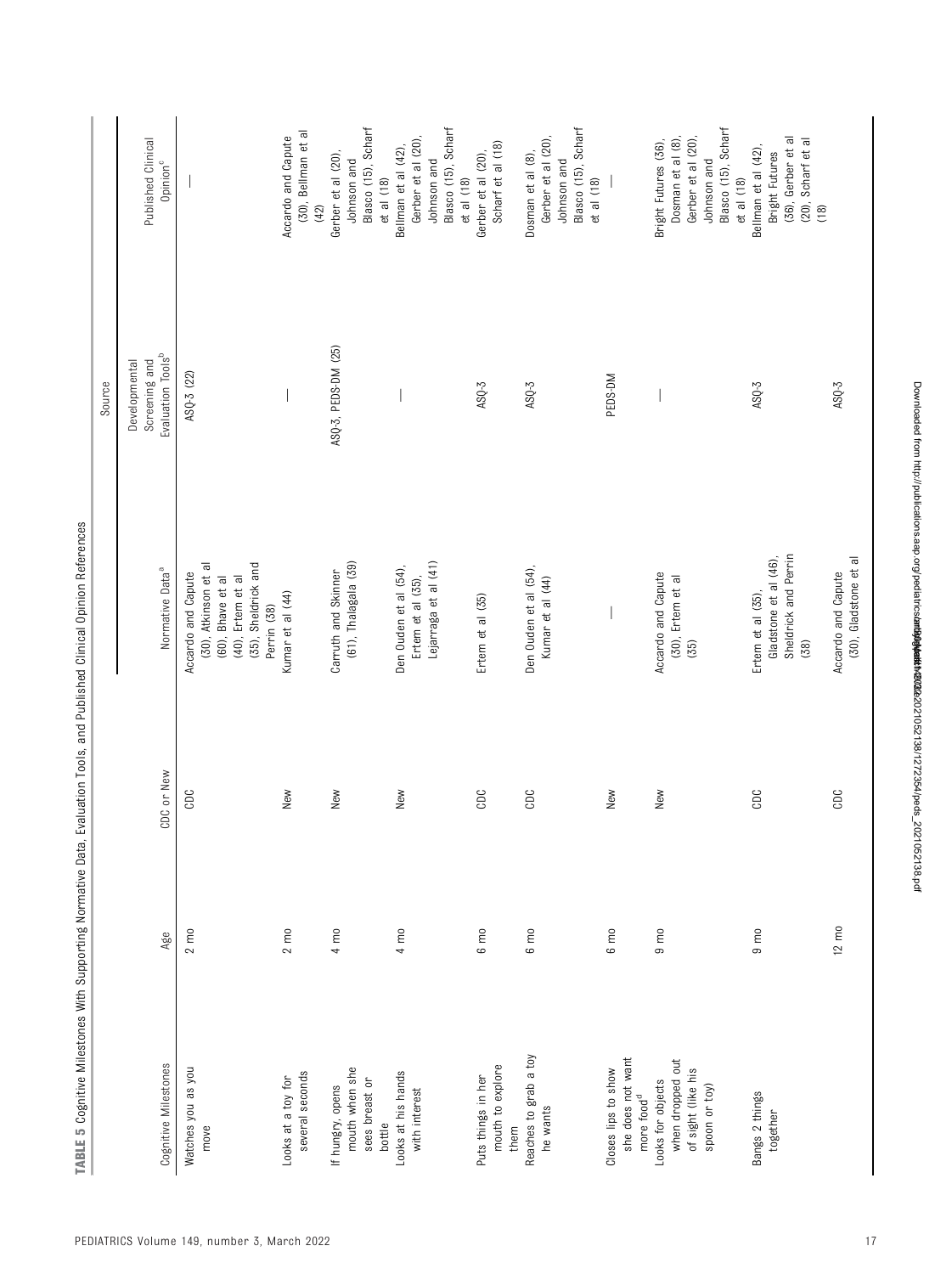|                                    |                 |            |                             | Source                         |                                         |
|------------------------------------|-----------------|------------|-----------------------------|--------------------------------|-----------------------------------------|
|                                    |                 |            |                             | Screening and<br>Developmental | Published Clinical                      |
| Cognitive Milestones               | Age             | CDC or New | Normative Data <sup>a</sup> | Evaluation Tools <sup>b</sup>  | Opinion <sup>c</sup>                    |
| Puts something in a                |                 |            | (46), Lancaster et al       |                                | Bright Futures (36)                     |
| container, like a                  |                 |            | (45), Thalagala (39)        |                                | Gerber et al (20)                       |
| block in a cup                     |                 |            |                             |                                | Scharf et al (18)                       |
| Looks for things he                | $12 \text{ m0}$ | CDC        | Accardo and Capute          |                                | Bright Futures (36),                    |
| sees you hide, like                |                 |            | (30), Ertem et al           |                                | Gerber et al (20)                       |
| a toy under a                      |                 |            | (35), Gladstone et al       |                                | Scharf et al (18)                       |
| blanket                            |                 |            | (46)                        |                                |                                         |
| Tries to use things                | $15 \text{ mo}$ | CDC        |                             |                                | Dosman et al (8),                       |
| the right way, like                |                 |            |                             |                                | Johnson and                             |
| a phone, cup, or                   |                 |            |                             |                                | Blasco (15)                             |
| book <sup>d</sup>                  |                 |            |                             |                                |                                         |
| Stacks at least 2                  | $15 \text{ mo}$ | New        |                             | Beery VMI (28)                 |                                         |
| small objects, like                |                 |            |                             |                                |                                         |
| blocks                             |                 |            |                             |                                |                                         |
| Copies you doing                   | $18 \text{ m0}$ | CDC        | Den Ouden et al (54),       | ASQ-3, PEDS-DM                 | Bellman et al (42),                     |
| chores, like                       |                 |            | Fenson et al (47)           |                                | Dosman et al (8),                       |
| sweeping with a                    |                 |            |                             |                                | Gerber et al (20),                      |
| broom                              |                 |            |                             |                                | Scharf et al (18)                       |
| Plays with toys in a               | $18 \text{ m0}$ | CDC        | Ertem et al $(43)$ ,        | $ASQ-3$                        | Bellman et al (42),                     |
| simple way, like                   |                 |            | Gladstone et al (46)        |                                | Dosman et al (8)                        |
| pushing a toy car                  |                 |            | Lancaster et al (45)        |                                | Gerber et al (20),                      |
|                                    |                 |            |                             |                                | Johnson and                             |
|                                    |                 |            |                             |                                | Blasco (15), Scharf                     |
|                                    |                 |            |                             |                                | et al (18)                              |
| Holds something in 1               | 24 mo           | New        | Kimmerle et al (62)         |                                |                                         |
| hand while using                   |                 |            |                             |                                |                                         |
| the other hand, for                |                 |            |                             |                                |                                         |
| example, holding a                 |                 |            |                             |                                |                                         |
| container and                      |                 |            |                             |                                |                                         |
| taking the lid off <sup>d</sup>    |                 |            |                             |                                |                                         |
| Tries to use switches,             | 24 mo           | CDC        | Ertem et al (35)            | $ASQ-3$                        | Bright Futures (36),                    |
| knobs, or buttons                  |                 |            |                             |                                | Colson and                              |
| on a toy                           |                 |            |                             |                                | Dworkin (16),                           |
|                                    |                 |            |                             |                                | Dosman et al (8),                       |
|                                    |                 |            |                             |                                | Gerber et al (20),<br>Scharf et al (18) |
| Plays with >1 toy at               | 24 mo           | New        |                             | PEDS-DM                        |                                         |
| the same time, like                |                 |            |                             |                                |                                         |
| putting toy food on<br>a toy plate |                 |            |                             |                                |                                         |
|                                    | 30 mo           | New        |                             | $ASQ-3$                        |                                         |

**TABLE 5 Continued**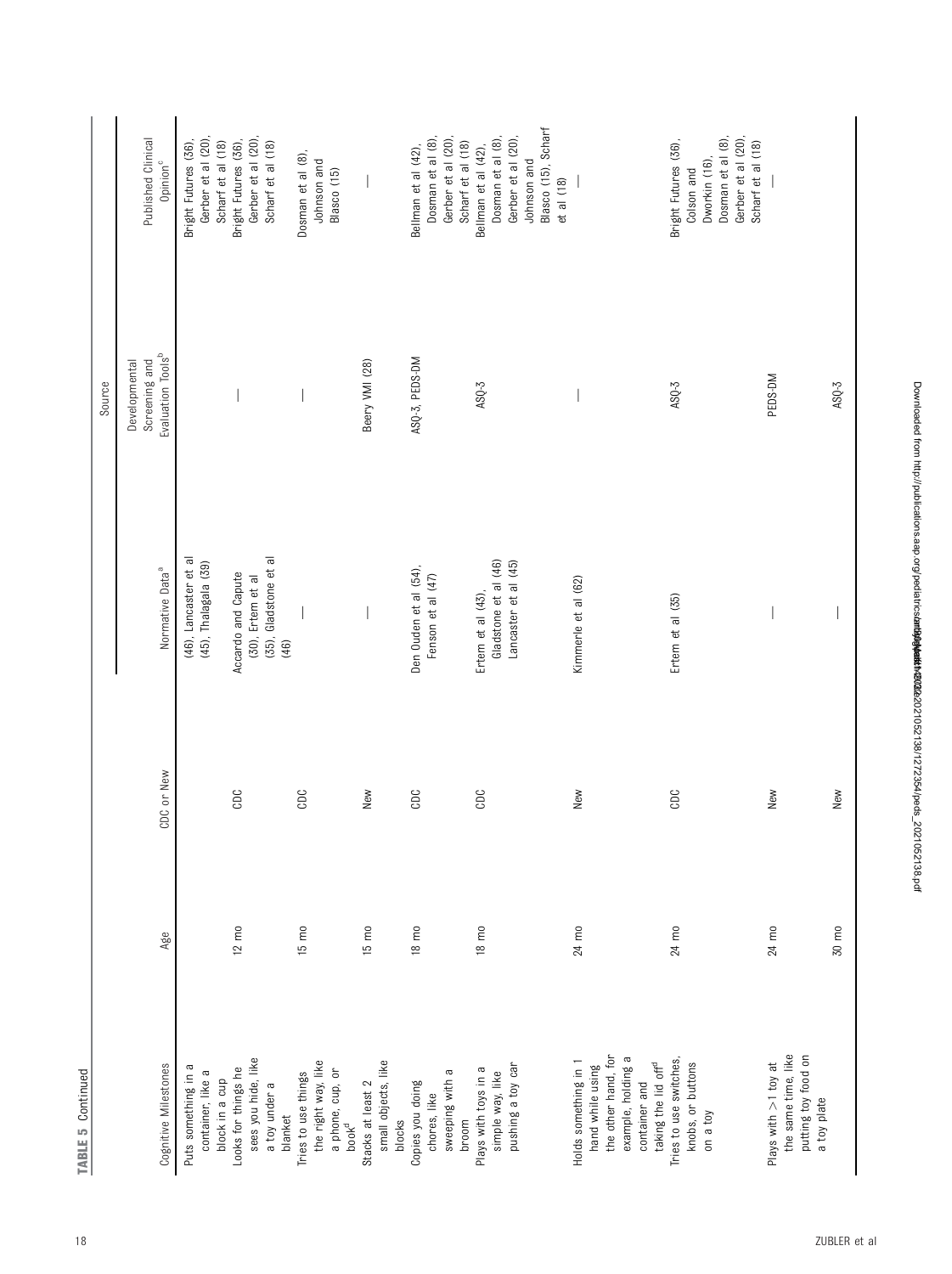|                                                                                                                      |         |            |                                                                                                  | Source                                                          |                                                                                                                                                                  |
|----------------------------------------------------------------------------------------------------------------------|---------|------------|--------------------------------------------------------------------------------------------------|-----------------------------------------------------------------|------------------------------------------------------------------------------------------------------------------------------------------------------------------|
| Cognitive Milestones                                                                                                 | Age     | CDC or New | Normative Data <sup>a</sup>                                                                      | Evaluation Tools <sup>b</sup><br>Screening and<br>Developmental | Published Clinical<br>Opinion <sup>c</sup>                                                                                                                       |
| a doll as if it were<br>feeding a block to<br>pretend, like<br>Uses things to<br>food                                |         |            |                                                                                                  |                                                                 | Dosman et al (8),<br>Gerber et al (20),<br>Scharf et al (18)<br>Bright Futures (36),                                                                             |
| skills, like standing<br>on a small stool to<br>reach something<br>problem-solving<br>Shows simple                   | 30 mo   | New        | Lancaster et al (45)                                                                             | $ASQ-3$                                                         |                                                                                                                                                                  |
| example, "Put the<br>instructions, for<br>close the door."<br>toy down and<br>Follows 2-step                         | 30 mo   | CDC        | (35), Gladstone et al<br>(46) Lancaster et al<br>Accardo and Capute<br>(30), Ertem et al<br>(45) | Bayley III (27)                                                 | Dosman et al (8),<br>Gerber et al (20),<br>Scharf et al (18)<br>AAP (12), Bright<br>Futures (36),                                                                |
| Shows that he knows<br>like pointing to a<br>red crayon when<br>you ask, "Which<br>at least 1 color,<br>one is red?" | 30 mo   | New        | (30), Sheldrick and<br>Accardo and Capute<br>Perrin (38)                                         |                                                                 | Knobloch et al (58)                                                                                                                                              |
| you show him how<br>Draws a circle when                                                                              | $\zeta$ | CDC        | Accardo and Capute<br>(30), Egan and<br>Brown (63)                                               | $ASQ-3$                                                         | Bellman et al (42)<br>Dosman et al (8),<br>Gerber et al (20),<br>Behrman et al (50),<br>Scharf et al (18)<br>(36), Colson and<br>Bright Futures<br>Dworkin (16), |
| Avoids touching hot<br>stove, when you<br>objects, like a<br>warn her <sup>d</sup>                                   | $\zeta$ | New        | Haltiwanger and Coster<br>(52)                                                                   | ASQ-SE (23)                                                     |                                                                                                                                                                  |
| Names a few colors<br>of items                                                                                       | 4y      | CDC        | (30), Lejarraga et al<br>(41), Sheldrick and<br>Accardo and Capute<br>Perrin (38)                | ASQ-3, Bayley III, PEDS-<br>$\geq$                              | Scharf et al (18)<br>Gerber et al (20),                                                                                                                          |
| Tells what comes next<br>in a well-known<br>strong <sup>d</sup>                                                      | 4 y     | CDC        |                                                                                                  |                                                                 | Scharf et al (18)<br>Gerber et al (20),                                                                                                                          |
|                                                                                                                      | 4y      | CDC        | Lejarraga et al (41),                                                                            | ASQ-3, PEDS-DM                                                  |                                                                                                                                                                  |

TABLE 5 Continued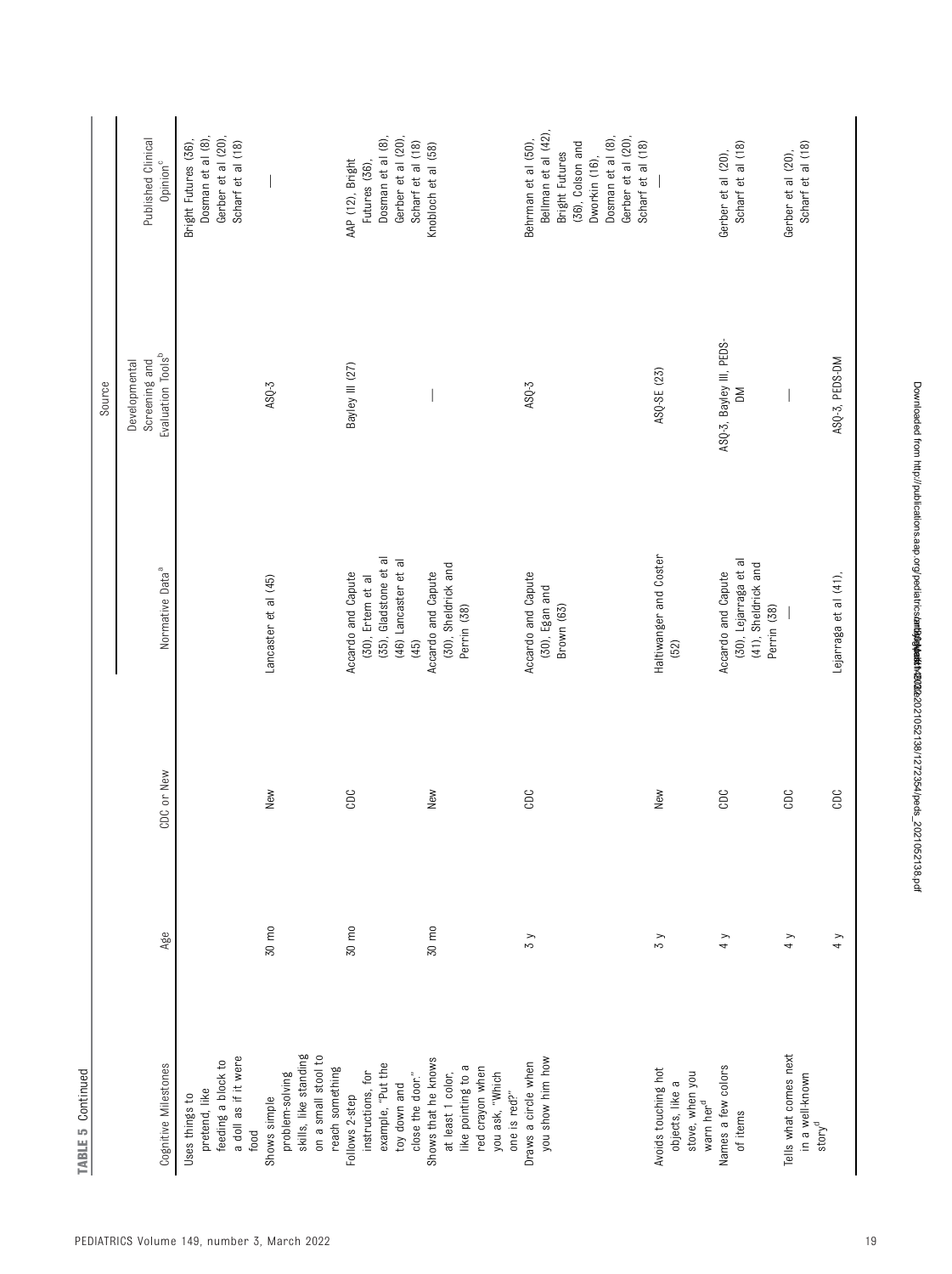| Š<br>ì |  |
|--------|--|
|        |  |
| L.     |  |
|        |  |
|        |  |
|        |  |
|        |  |
|        |  |

|                                                                                                                                                                                                 |               |            |                                                                                                                                                                       | Source                         |                                                                        |
|-------------------------------------------------------------------------------------------------------------------------------------------------------------------------------------------------|---------------|------------|-----------------------------------------------------------------------------------------------------------------------------------------------------------------------|--------------------------------|------------------------------------------------------------------------|
|                                                                                                                                                                                                 |               |            |                                                                                                                                                                       | Screening and<br>Developmental | Published Clinical                                                     |
| Cognitive Milestones                                                                                                                                                                            | Age           | CDC or New | Normative Data <sup>a</sup>                                                                                                                                           | Evaluation Tools <sup>b</sup>  | Opinion <sup>c</sup>                                                   |
| Draws a person with<br>$\geq 5$ body parts                                                                                                                                                      |               |            |                                                                                                                                                                       |                                | Gerber et al (20)<br>Bright Futures (36),<br>Scharf et al (18)         |
| Counts to 10                                                                                                                                                                                    | $\frac{1}{2}$ | CDC        |                                                                                                                                                                       | $ASQ-3$                        | Gerber et al (20)<br>Scharf et al (18)<br>Dosman et al (8),            |
| numbers between<br>1 and 5 when you<br>point to them<br>Names some                                                                                                                              | 5y            | CDC        | Williams and Lerner<br>(64)                                                                                                                                           | PEDS-DM                        | et al (20), Scharf<br>et al (18)<br>ASHA (11), Gerber                  |
| Uses words about<br>tomorrow,<br>yesterday,<br>time, like                                                                                                                                       | 5 y           | CDC        | Sheldrick and Perrin<br>(38)                                                                                                                                          | PEDS-DM                        | (16), Gerber et al<br>Colson and Dworkin<br>(20), Scharf et al<br>(18) |
| crafts (screen time<br>morning, or night<br>Pays attention for<br>does not count) <sup>d</sup><br>$5 - 10$ min during<br>example, during<br>story time or<br>making arts and<br>activities, for | $\frac{8}{3}$ | New        |                                                                                                                                                                       | ASQ-SE                         |                                                                        |
| Writes some letters in<br>her name                                                                                                                                                              | $\sqrt{5}$    | CDC        | Sheldrick and Perrin<br>(38)                                                                                                                                          | ASQ-3, PEDS-DM                 | Gerber et al (20),<br>Scharf et al (18)<br>Dosman et al (8),           |
| when you point to<br>Names some letters<br>them                                                                                                                                                 | 5y            | New        | Williams and Lerner<br>(64)                                                                                                                                           | $ASQ-3$                        | Scharf et al (18)<br>Gerber et al (20),                                |
|                                                                                                                                                                                                 |               |            | Amazican Spach-Japping Association. AGOZ 1600 & Stages (1600 & Stages AG): AGOCS Ados Duastionalisme: Social Emerican Baudeur Stadt David De Tradisco David Cadi Baam |                                |                                                                        |

ASHA, American Speech-Language-Hearing Asociation, ASQ-3, Ages Questionnaires and a Scola Emotional; Bayley Scales of Infant and Toddler Development (3rd ed); Beery<br>VMI, Beery-Buktenica Developmental Test of Visual-Motor I ASHA, American Speech-Language-Hearing Association: ASD-3. Ages & Stages Ouestionnaires: & Stages Ouestionnaires: Social-Emotional: Bayley III, Bayley Scales of Infant and Toddler Development (3rd ed): Beery WM. Been-Buktenica Developmental Test of Visual-Motor Integration; PEDS-DM, Parents' Evaluation of Developmental Status With Developmental Millestones. —. Empty cells indicate that type/category of data was not available t inclusion of that milestone. inclusion of that milestone.

<sup>a</sup> Provides baseline distribution data for age of attainment of a milestone for a given population. Provides baseline distribution data for age of attainment of a milestone for a given population.

Some commonly used developmental screening and diagnostic evaluation tools (not all available tools are represented).

bc d Uncited on the basis of clinical opinion and/or report the average or median age that a milestone should be achieved.

SME agreement that additional research would be beneficial.

Downloaded from http://publications.aap.org/pediatrics/article-pdf/149/3/e2021052138/1272354/peds\_2021052138.pdf by guest on 30 March 2022

Downloaded from http://publications.aap.org/pediatrics**/arti9004det61/1202**2021052138/1272354/peds\_2021052138.pdf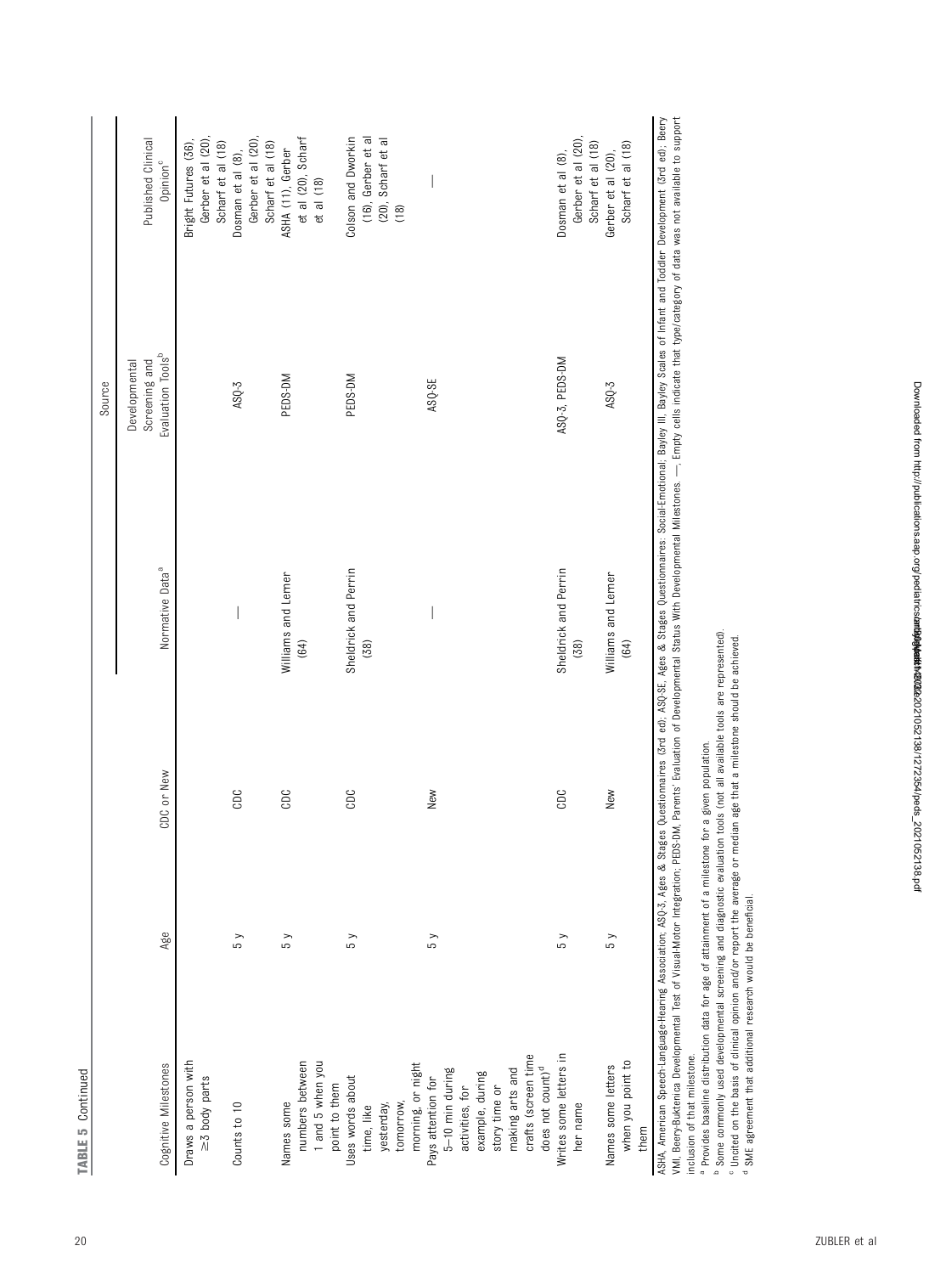|                                  |                  |            |                                            | Source                         |                                        |
|----------------------------------|------------------|------------|--------------------------------------------|--------------------------------|----------------------------------------|
|                                  |                  |            |                                            | Developmental<br>Screening and | Published Clinical                     |
| Motor Milestones                 | Age              | CDC or New | Normative Data <sup>a</sup>                | Evaluation Tools <sup>b</sup>  | Opinion <sup>c</sup>                   |
| Holds head up when               | $2 \, \text{m0}$ | CDC        | Accardo and Capute                         |                                | Bright Futures (36),                   |
| on tummy                         |                  |            | (30), Carruth and<br>Skinner (61), Den     |                                | Dosman et al (8),<br>Gerber et al (20) |
|                                  |                  |            | Ouden et al (54)                           |                                | Scharf et al (18)                      |
| Moves both arms and<br>both legs | $2 \text{ mo}$   | New        |                                            | ASQ-3 (22)                     | Bright Futures (36)                    |
| Opens hands briefly              | $2 \text{ mo}$   | New        | Accardo and Capute                         | $ASQ-3$                        | Bright Futures (36)                    |
|                                  |                  |            | (35), Lejarraga et al<br>(30), Ertem et al |                                |                                        |
|                                  |                  |            | (41)                                       |                                |                                        |
| Holds head steady                | $4 \text{ mo}$   | CDC        | Ertem et al (35),                          | PEDS-DM (25)                   | Bright Futures (36),                   |
| without support                  |                  |            | Lejarraga et al (41),                      |                                | Gerber et al (20),                     |
| when you are<br>holding her      |                  |            | Sheldrick and Perrin<br>(38)               |                                | Scharf et al (18)                      |
| Holds a toy when you             | $4 \text{ mo}$   | CDC        | Dosman et al (8) <sup>d</sup>              |                                | Bellman et al (42),                    |
| put it in his hand               |                  |            |                                            |                                | Gerber et al (20)                      |
|                                  |                  |            |                                            |                                | Scharf et al (18)                      |
| Uses her arm to                  | $4 \text{ mo}$   | CDC        | Bhave et al (40),                          |                                | Gerber et al (20),                     |
| swing at toys                    |                  |            | Dosman et al (8),                          |                                | Scharf et al (18)                      |
|                                  |                  |            | Ertem et al $(43)$ ,                       |                                |                                        |
|                                  |                  |            | Kumar et al (44)                           |                                |                                        |
| Brings hands to                  | 4 mo             | CDC        | Den Ouden et al (54),                      |                                | Bright Futures (36),                   |
| mouth                            |                  |            | Ertem et al (35),                          |                                | Dosman et al (8)                       |
|                                  |                  |            | Lejarraga et al (41),                      |                                |                                        |
|                                  |                  |            | Sheldrick and Perrin                       |                                |                                        |
|                                  |                  |            | (38)                                       |                                |                                        |
| Pushes up onto                   | $4 \text{ m0}$   | CDC        | Accardo and Capute                         |                                | Gerber et al (20),                     |
| elbows/forearms                  |                  |            | (30), Lejarraga et al                      |                                | Scharf et al (18)                      |
| when on tummy                    |                  |            | (41), Thalagala (39)                       |                                |                                        |
| Rolls from tummy to              | $6 \text{ m0}$   | CDC        | Accardo and Capute                         | $ASQ-3$                        | Gerber et al (20),                     |
| back                             |                  |            | (30), Den Ouden                            |                                | Scharf et al (18)                      |
|                                  |                  |            | et al (54), Dosman                         |                                |                                        |
|                                  |                  |            | $\overline{a}$<br>et al (8), Ertem et      |                                |                                        |
|                                  |                  |            | (35)                                       |                                |                                        |
| Pushes up with                   | 6 mo             | CDC        | Accardo and Capute                         |                                | Gerber et al (20),                     |
| straight arms                    |                  |            | (30), Carruth and                          |                                | Scharf et al (18)                      |
| when on tummy                    |                  |            | Skinner (61),                              |                                |                                        |
|                                  |                  |            | Thalagala (39)                             |                                |                                        |
| Leans on hands to                | $6 \text{ mo}$   | CDC        | Accardo and Capute                         | $ASQ-3$                        | Gerber et al (20),                     |
| support himself                  |                  |            | (30), Carruth and                          |                                | Scharf et al (18)                      |
| when sitting                     |                  |            | Skinner (61),                              |                                |                                        |

TABLE 6 Motor Milestones With Supporting Normative Data, Evaluation Tools, and Published Clinical Opinion References TABLE 6 Motor Milestones With Supporting Normative Data, Evaluation Tools, and Published Clinical Opinion References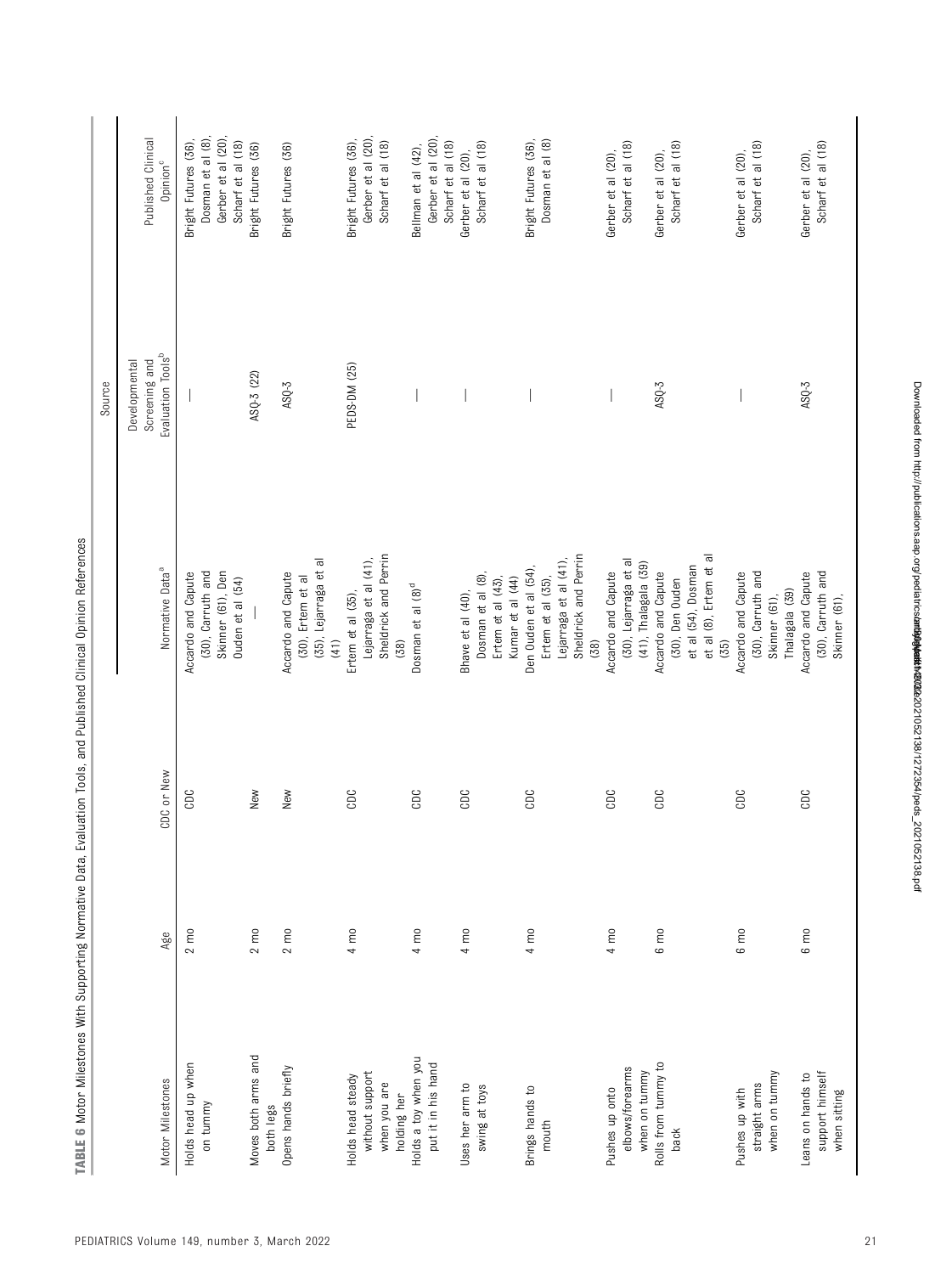| <b>TABLE 6 Continued</b> |                 |            |                                        |                                |                      |
|--------------------------|-----------------|------------|----------------------------------------|--------------------------------|----------------------|
|                          |                 |            |                                        | Source                         |                      |
|                          |                 |            |                                        | Screening and<br>Developmental | Published Clinical   |
| Motor Milestones         | Age             | CDC or New | Normative Data <sup>a</sup>            | Evaluation Tools <sup>b</sup>  | Opinion <sup>c</sup> |
|                          |                 |            | Dosman et al (8),<br>Ertem et al (35), |                                |                      |
|                          |                 |            | Kitsao-Wekulo et al                    |                                |                      |
|                          |                 |            | (65), Lejarraga et al<br>(41)          |                                |                      |
| Gets to a sitting        | $9 \text{ mO}$  | CDC        | Accardo and Capute                     |                                | Gerber et al (20),   |
| position by herself      |                 |            | (30), Bhave et al                      |                                | Scharf et al (18)    |
|                          |                 |            | (40), Gajewska et al                   |                                |                      |
|                          |                 |            | (66), Sheldrick and                    |                                |                      |
|                          |                 |            | Perrin (38)                            |                                |                      |
| Sits without support     | $9 \text{ m}$   | CDC        | Accardo and Capute                     |                                | Bellman et al (42),  |
|                          |                 |            | (30), Bhave et al                      |                                | Gerber et al (20),   |
|                          |                 |            | $(40)$ , Cox et al $(67)$ ,            |                                | Scharf et al (18)    |
|                          |                 |            | Dosman et al (8),                      |                                |                      |
|                          |                 |            | Ertem et al (35),                      |                                |                      |
|                          |                 |            | Gladstone et al (46),                  |                                |                      |
|                          |                 |            | Lancaster et al (44)                   |                                |                      |
|                          |                 |            | Lejarraga et al (41)                   |                                |                      |
| Uses fingers to "rake"   | $9 \text{ mO}$  | New        | Accardo and Capute                     | $ASQ-3$                        | Bright Futures (36), |
| food toward              |                 |            | (30), Carruth and                      |                                | Gerber et al (20),   |
| himself                  |                 |            | Skinner (61), Ertem                    |                                | Scharf et al (18)    |
|                          |                 |            | et al (43), Gladstone                  |                                |                      |
|                          |                 |            | et al (46), Sheldrick                  |                                |                      |
|                          |                 |            | and Perrin (38)                        |                                |                      |
| Moves things from 1      | $9 \text{ mO}$  | CDC        | Accardo and Capute                     | $ASQ-3$                        | Bright Futures (36), |
| hand to her other        |                 |            | (30), Carruth and                      |                                | Dosman et al (8),    |
| hand                     |                 |            | Skinner (61), Cox                      |                                | Gerber et al (20),   |
|                          |                 |            | et al (67), Den                        |                                | Scharf et al (18)    |
|                          |                 |            | Ouden et al (54)                       |                                |                      |
|                          |                 |            | Gladstone et al (46)                   |                                |                      |
|                          |                 |            | Kitsao-Wekulo et al                    |                                |                      |
|                          |                 |            | (65), Lancaster et al                  |                                |                      |
|                          |                 |            | (45), Lejarraga et al                  |                                |                      |
|                          |                 |            | (41), Sheldrick and                    |                                |                      |
|                          |                 |            | Perrin (38),                           |                                |                      |
|                          |                 |            | Thalagala (39)                         |                                |                      |
| Pulls up to stand        | $12 \text{ m0}$ | CDC        | Accardo and Capute                     |                                | Bellman et al (42),  |
|                          |                 |            | (30), Bhave et al                      |                                | Gerber et al (20),   |
|                          |                 |            | (40), Den Ouden                        |                                | Scharf et al (18)    |
|                          |                 |            | et al (54), Dosman                     |                                |                      |
|                          |                 |            | et al (8), Ertem et al                 |                                |                      |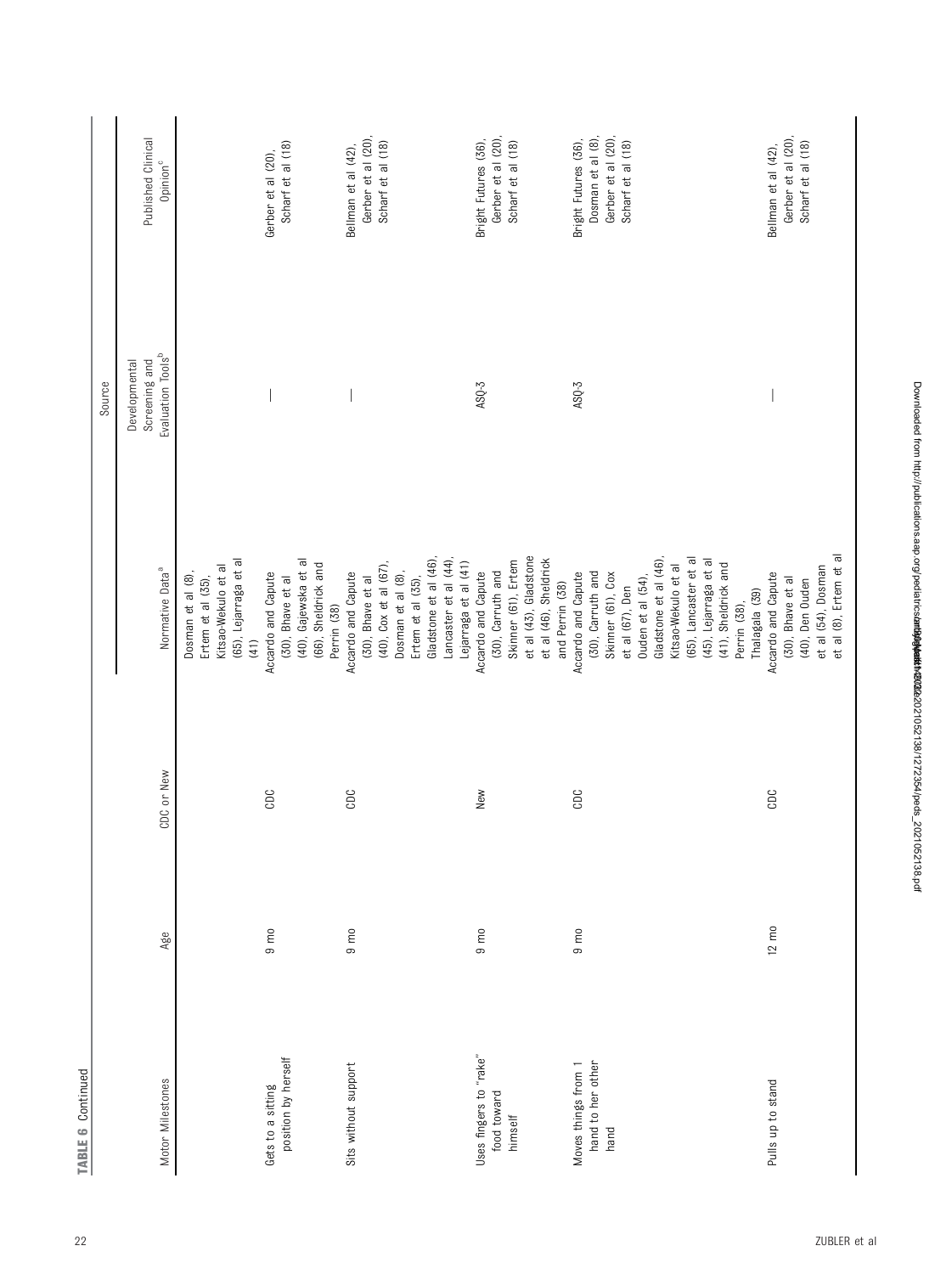| <b>TABLE 6 Continued</b>                                                              |                 |            |                                                                                                                                                                                       |                                                                 |                                                                                                |
|---------------------------------------------------------------------------------------|-----------------|------------|---------------------------------------------------------------------------------------------------------------------------------------------------------------------------------------|-----------------------------------------------------------------|------------------------------------------------------------------------------------------------|
|                                                                                       |                 |            |                                                                                                                                                                                       | Source                                                          |                                                                                                |
| Motor Milestones                                                                      | Age             | CDC or New | Normative Data <sup>a</sup>                                                                                                                                                           | Evaluation Tools <sup>b</sup><br>Screening and<br>Developmental | Published Clinical<br>Opinion <sup>c</sup>                                                     |
|                                                                                       |                 |            | (43), Gladstone et al<br>(46), Lancaster et al<br>(45), Lejarraga et al<br>(41), World Health                                                                                         |                                                                 |                                                                                                |
| Walks, holding onto<br>furniture                                                      | $12 \text{ m0}$ | CDC        | (43), Lejarraga et al<br>(41), World Health<br>Accardo and Capute<br>Organization (68)<br>Organization (68)<br>(30), Ertem et al                                                      |                                                                 | Gerber et al (20),<br>Scharf et al (18)<br>Bellman et al (42),                                 |
| without a lid, as<br>Drinks from a cup<br>you hold it                                 | $12 \text{ m0}$ | New        | Lancaster et al (45)<br>Gladstone et al (46),                                                                                                                                         | ASQ-3, PEDS-DM                                                  | Blasco (15), Scharf<br>Gerber et al (20),<br>Bright Futures (36),<br>Johnson and<br>et al (18) |
| and pointer finger,<br>like small bits of<br>between thumb<br>Picks things up<br>food | $12 \text{ mo}$ | CDC        | Gladstone et al (46),<br>Lancaster et al (45)<br>Lejarraga et al (41)<br>Kumar et al (44),<br>Ertem et al $(43)$ ,                                                                    |                                                                 | Dosman et al (8),<br>Gerber et al (20),<br>Bright Futures (36),<br>Scharf et al (18)           |
| Takes a few steps on<br>his own                                                       | $15 \text{ m0}$ | CDC        | Gladstone et al (46),<br>Noller and Ingrisano<br>Ertem et al $(43)$ ,<br>(69)                                                                                                         |                                                                 | Bright Futures (36)                                                                            |
| herself some food<br>Uses fingers to feed                                             | $15 \text{ m}$  | New        | (44), Lejarraga et al<br>(61), Dosman et al<br>Carruth and Skinner<br>(8), Kumar et al<br>(41)                                                                                        |                                                                 | Gerber et al (20),<br>Bright Futures (36),<br>Scharf et al (18)                                |
| Walks without holding<br>onto anyone or<br>anything                                   | $18 \text{ m}$  | CDC        | (40), Gladstone et al<br>et al (65), Lancaster<br>et al (45), Lejarraga<br>et al (41), Sheldrick<br>(46), Kitsao-Wekulo<br>Accardo and Capute<br>(30), Bhave et al<br>and Perrin (38) | ASQ-3, PEDS-DM                                                  | (36), Dosman et al<br>Bellman et al (42),<br>Bright Futures<br>$\circledcirc$                  |
| Scribbles                                                                             | $18 \text{ mO}$ | CDC        | et al (65), Lancaster<br>(43), Kitsao-Wekulo<br>Accardo and Capute<br>(30), Ertem et al                                                                                               | $ASQ-3$                                                         | Dosman et al (8),<br>Gerber et al (20),<br>Bright Futures (36),<br>Johnson and                 |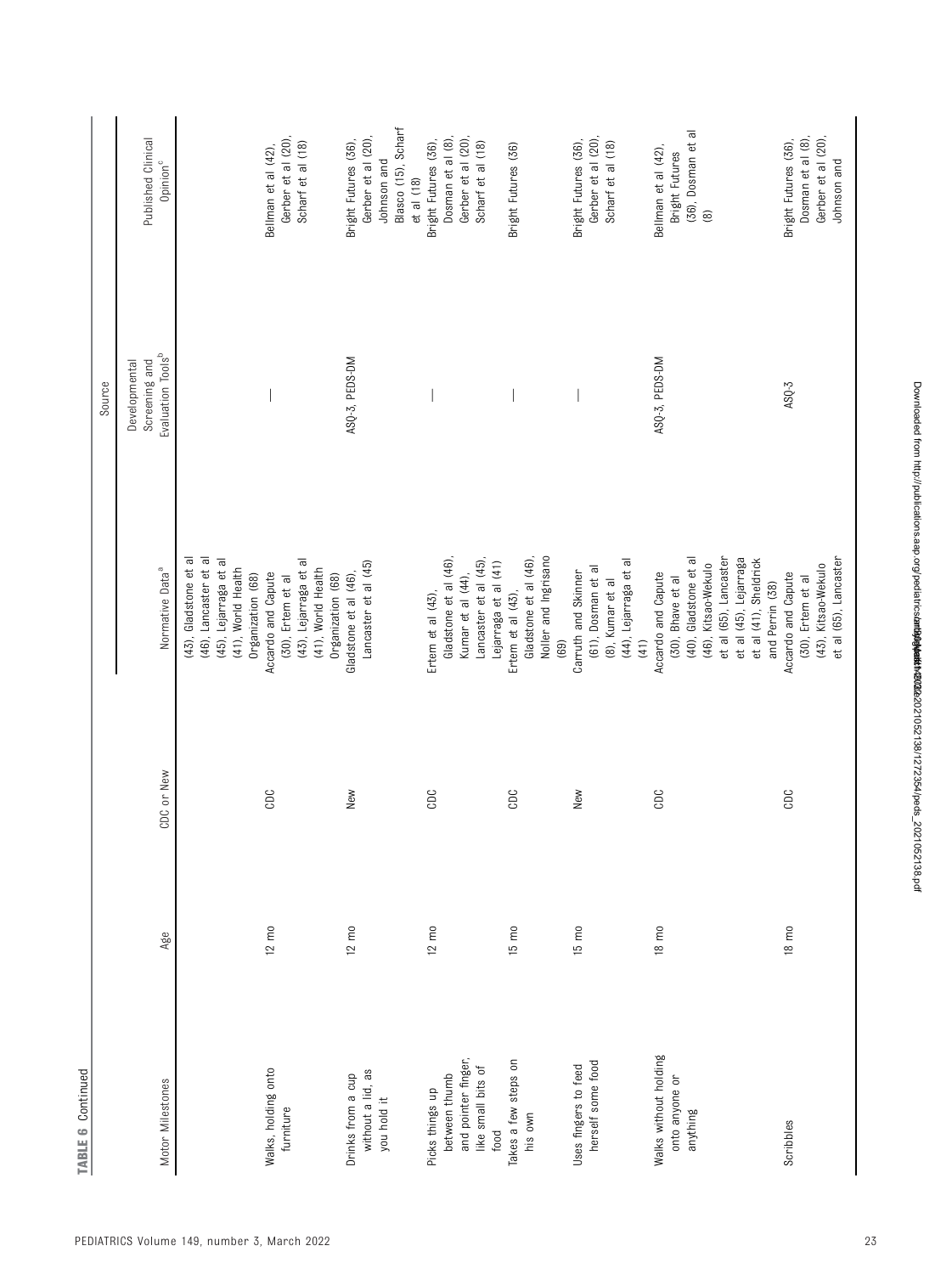|                                        |                 |            |                                                             | Source                                                          |                                            |
|----------------------------------------|-----------------|------------|-------------------------------------------------------------|-----------------------------------------------------------------|--------------------------------------------|
| Motor Milestones                       | Age             | CDC or New | Normative Data <sup>a</sup>                                 | Evaluation Tools <sup>b</sup><br>Screening and<br>Developmental | Published Clinical<br>Opinion <sup>c</sup> |
|                                        |                 |            | et al (45), Lansdown<br>et al (51), Lejarraga<br>et al (41) |                                                                 | Blasco (15), Scharf<br>et al (18)          |
| without a lid and<br>Drinks from a cup | $18 \text{ mO}$ | CDC        | Den Ouden et al (54),<br>Ertem et al (43),                  | $ASQ-3$                                                         | Dosman et al (8)<br>Bright Futures (36),   |
| may spill                              |                 |            | Gladstone et al (46),                                       |                                                                 | Gerber et al (20),                         |
| sometimes                              |                 |            | Lancaster et al (45)                                        |                                                                 | Blasco (15), Scharf<br>Johnson and         |
|                                        |                 |            |                                                             |                                                                 | $et$ al $(18)$                             |
| Feeds herself with                     | 18 mo           | New        | Carruth and Skinner                                         |                                                                 | Bright Futures (36),                       |
| her fingers                            |                 |            | (61), Dosman et al                                          |                                                                 | Gerber et al (20)<br>Scharf et al (18)     |
|                                        |                 |            | (44), Lejarraga et al<br>(8), Kumar et al                   |                                                                 |                                            |
|                                        |                 |            | (41)                                                        |                                                                 |                                            |
| Tries to use a spoon                   | $18 \text{ m0}$ | New        | Gladstone et al (46)<br>Ertem et al $(43)$ ,                | $ASQ-3$                                                         | Bellman et al (42),<br>Bright Futures      |
|                                        |                 |            |                                                             |                                                                 |                                            |
|                                        |                 |            |                                                             |                                                                 | (70), Dosman et al<br>(8), Gerber et al    |
|                                        |                 |            |                                                             |                                                                 | (20), Johnson and                          |
|                                        |                 |            |                                                             |                                                                 | Blasco (15), Scharf                        |
|                                        |                 |            |                                                             |                                                                 | $et$ al $(18)$                             |
| Climbs on and off a                    | $18 \text{ mO}$ | CDC        | Carruth and Skinner                                         |                                                                 | Bright Futures (36),                       |
| couch or chair                         |                 |            | (61), Kitsao-Wekulo                                         |                                                                 | Colson and                                 |
| without help                           |                 |            | et al (65), Lancaster                                       |                                                                 | Dworkin (16)                               |
|                                        |                 |            | et al (45), Lejarraga                                       |                                                                 | Gerber et al (20)                          |
|                                        |                 |            | et al (41)                                                  |                                                                 | Johnson and                                |
|                                        |                 |            |                                                             |                                                                 | Blasco (15), Scharf                        |
|                                        |                 |            |                                                             |                                                                 | et al (18)                                 |
| Kicks a ball                           | 24 mo           | CDC        | Ertem et al $(43)$ ,                                        | ASQ-3                                                           | Bellman et al (42),                        |
|                                        |                 |            | Gladstone et al (46),                                       |                                                                 | Bright Futures                             |
|                                        |                 |            | Lancaster et al (45)                                        |                                                                 | (36), Colson and                           |
|                                        |                 |            | Lejarraga et al (41),                                       |                                                                 | Dworkin (16),                              |
|                                        |                 |            | Sheldrick and Perrin                                        |                                                                 | Dosman et al (8)                           |
|                                        |                 |            | (38), Thalagala (39)                                        |                                                                 | Gerber et al (20),                         |
|                                        |                 |            |                                                             |                                                                 | Johnson and                                |
|                                        |                 |            |                                                             |                                                                 | Blasco (15), Scharf                        |
|                                        |                 |            |                                                             |                                                                 | et al (18)                                 |
| Runs                                   | 24 mo           | CDC        | Accardo and Capute                                          | $ASQ-3$                                                         | Bellman et al (42)                         |
|                                        |                 |            | (30), Gladstone et al                                       |                                                                 | Bright Futures                             |
|                                        |                 |            | (46), Sheldrick and                                         |                                                                 | (36), Colson and                           |
|                                        |                 |            | Perrin (38)                                                 |                                                                 | Dworkin (16),                              |
|                                        |                 |            |                                                             |                                                                 | Dosman et al (8)                           |

TABLE 6 Continued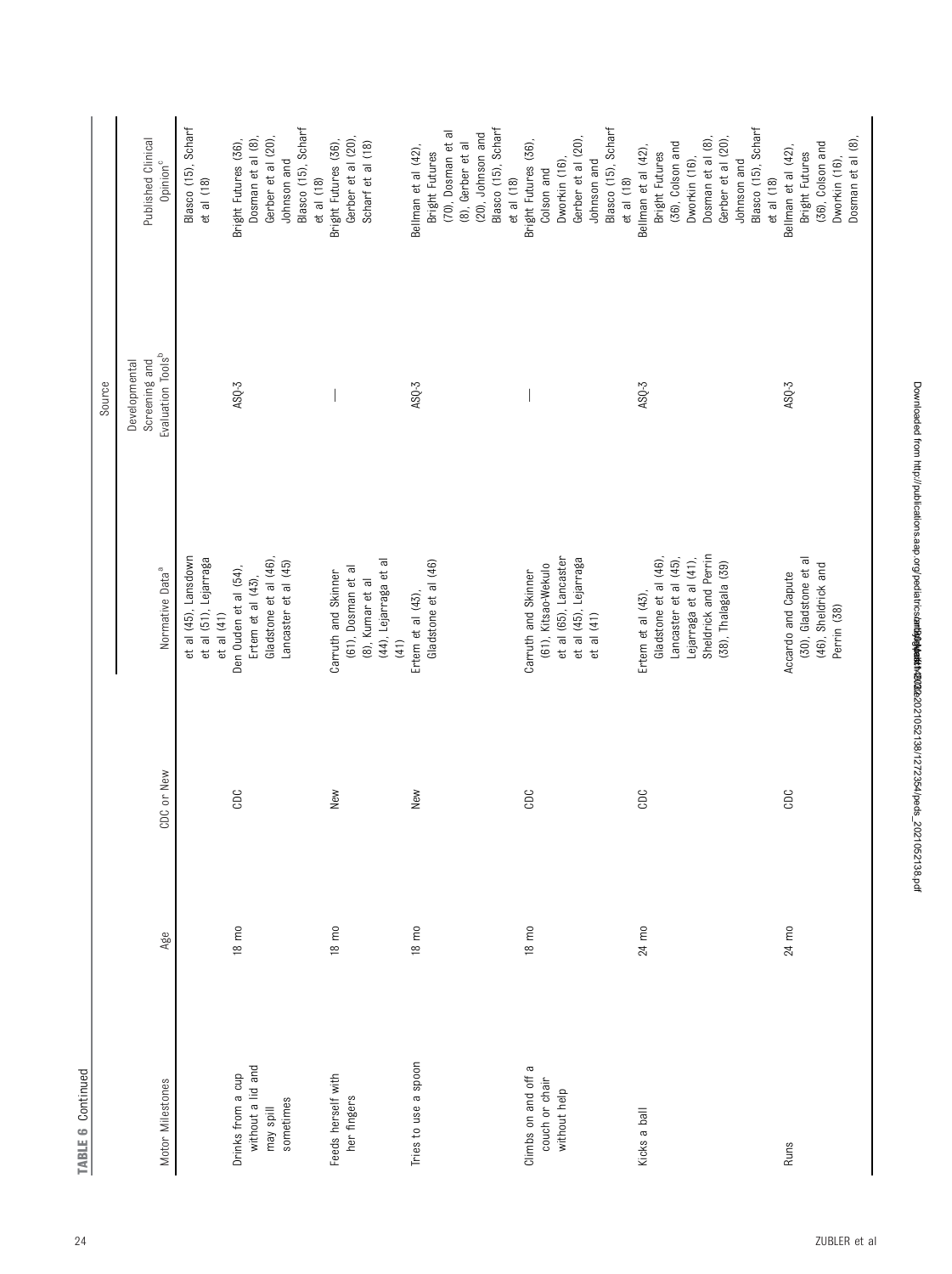| <b>TABLE 6 Continued</b>                   |                 |            |                                                  |                                                                 |                                            |
|--------------------------------------------|-----------------|------------|--------------------------------------------------|-----------------------------------------------------------------|--------------------------------------------|
|                                            |                 |            |                                                  | Source                                                          |                                            |
| Motor Milestones                           | Age             | CDC or New | Normative Data <sup>a</sup>                      | Evaluation Tools <sup>b</sup><br>Screening and<br>Developmental | Published Clinical<br>Opinion <sup>c</sup> |
|                                            |                 |            |                                                  |                                                                 |                                            |
|                                            |                 |            |                                                  |                                                                 | Gerber et al (20)<br>Scharf et al (18)     |
| Walks (not climbs) up<br>a few stairs with | 24 mo           | CDC        | Bhave et al (40), Ertem<br>et al (43), Sheldrick | ASQ-3, PEDS-DM                                                  | Bellman et al (42),<br>Bright Futures      |
| or without help                            |                 |            | and Perrin (38)                                  |                                                                 | (70), Colson and                           |
|                                            |                 |            |                                                  |                                                                 | Dosman et al (8),<br>Dworkin (16),         |
|                                            |                 |            |                                                  |                                                                 | Gerber et al (20),                         |
|                                            |                 |            |                                                  |                                                                 | Johnson and                                |
|                                            |                 |            |                                                  |                                                                 | Blasco (15), Scharf                        |
|                                            |                 |            |                                                  |                                                                 | et al (18)                                 |
| Eats with a spoon                          | 24 mo           | CDC        | Dosman et al (8),                                |                                                                 | Bright Futures (36),                       |
|                                            |                 |            | Ertem et al (43)                                 |                                                                 | Colson and                                 |
|                                            |                 |            | Gladstone et al (46),                            |                                                                 | Dworkin (16)                               |
|                                            |                 |            | Muluk et al (56)                                 |                                                                 | Dosman et al (8),                          |
|                                            |                 |            |                                                  |                                                                 | Gerber et al (20),                         |
|                                            |                 |            |                                                  |                                                                 | Johnson and                                |
|                                            |                 |            |                                                  |                                                                 | Blasco (15), Scharf                        |
|                                            |                 |            |                                                  |                                                                 | et al (18)                                 |
| Uses hands to twist                        | 30 mo           | CDC        | Lancaster et al (45)                             | <b>MSEL (32)</b>                                                | Bright Futures (36),                       |
| things, like turning                       |                 |            |                                                  |                                                                 | Johnson and                                |
| unscrewing lids<br>doorknobs or            |                 |            |                                                  |                                                                 | Blasco (15)                                |
| Takes some clothes                         | $30 \text{ mo}$ | CDC        | Dosman et al (8),                                | ASQ-3, PEDS-DM                                                  | Bellman et al (42),                        |
| off by himself, like                       |                 |            | Ertem et al $(43)$ ,                             |                                                                 | Bright Futures                             |
| loose pants or an                          |                 |            | Gladstone et al (46)                             |                                                                 | (36), Gerber et al                         |
| open jacket                                |                 |            |                                                  |                                                                 | (20), Johnson and                          |
|                                            |                 |            |                                                  |                                                                 | Blasco (15), Scharf                        |
|                                            |                 |            |                                                  |                                                                 | et al (18)                                 |
| Jumps off the ground                       | 30 mo           | New        | Gladstone et al (46),                            | $ASQ-3$                                                         | Bright Futures (36),                       |
| with both feet                             |                 |            | Kitsao-Wekulo et al                              |                                                                 | Colson and                                 |
|                                            |                 |            | (65), Lejarraga et al                            |                                                                 | Dworkin (16)                               |
|                                            |                 |            | (41), Sheldrick and                              |                                                                 | Gerber et al (20),                         |
|                                            |                 |            | Perrin (38)                                      |                                                                 | Johnson and                                |
|                                            |                 |            |                                                  |                                                                 | Blasco (15), Scharf                        |
|                                            |                 |            |                                                  |                                                                 | et al (18)                                 |
| Turns book pages, 1                        | $30 \text{ mo}$ | CDC        |                                                  | <b>MSEL</b>                                                     | Bright Futures (36),                       |
| at a time, when                            |                 |            |                                                  |                                                                 | Knobloch et al (58)                        |
| you read to her<br>Strings items           | $\frac{2}{3}$   | New        | Gladstone et al (46)                             | $ASQ-3$                                                         | Gerber et al (20),                         |
| together, like large                       |                 |            |                                                  |                                                                 | Knobloch et al                             |
| beads or macaroni                          |                 |            |                                                  |                                                                 |                                            |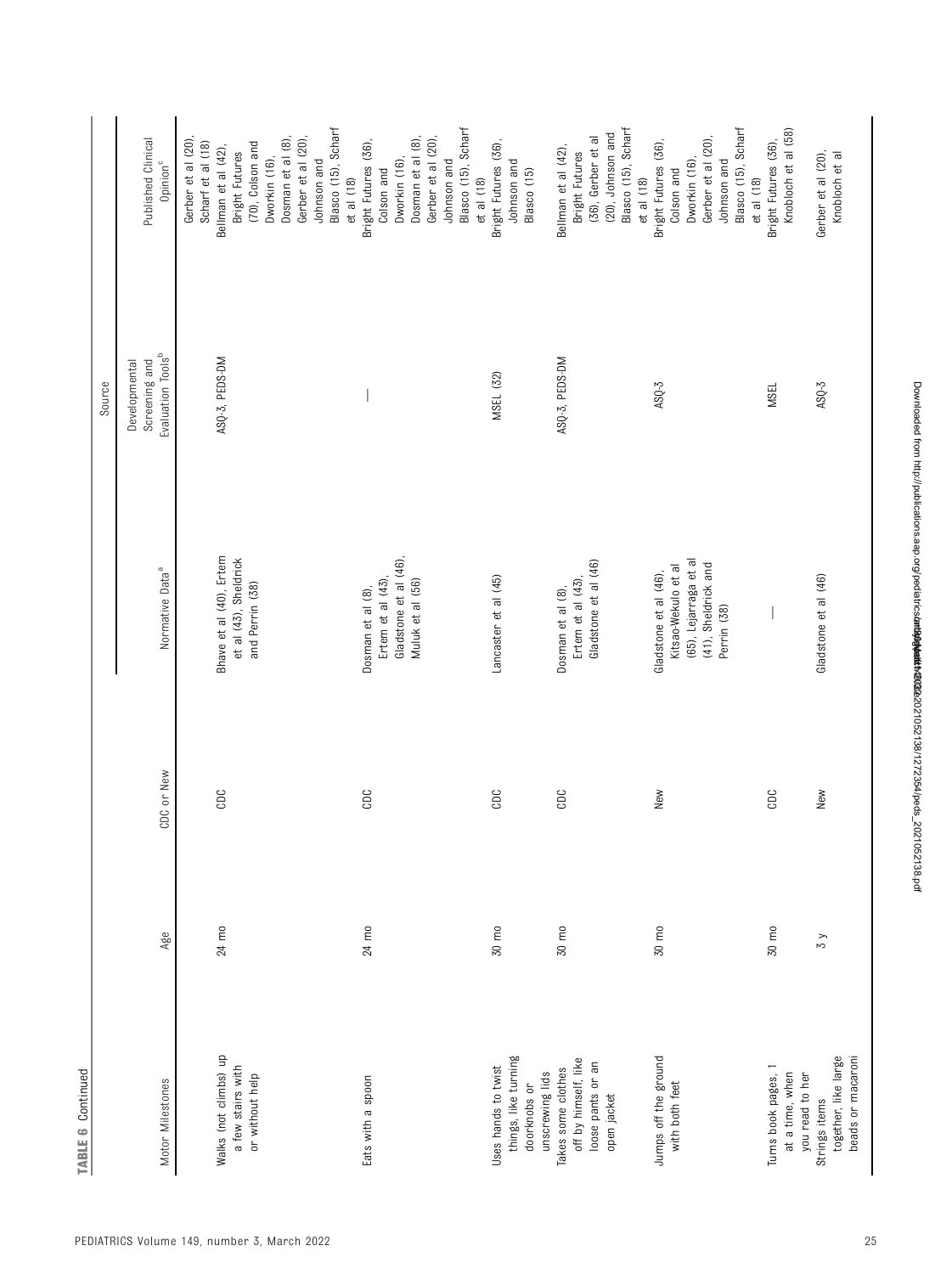| Š | ٠ |
|---|---|
|   |   |
|   |   |
|   |   |
|   |   |
|   |   |
|   |   |

|                                                                     |               |            |                                                                                                                                                                                                                                | Source                                                          |                                                                 |
|---------------------------------------------------------------------|---------------|------------|--------------------------------------------------------------------------------------------------------------------------------------------------------------------------------------------------------------------------------|-----------------------------------------------------------------|-----------------------------------------------------------------|
| Motor Milestones                                                    | Age           | CDC or New | Normative Data <sup>a</sup>                                                                                                                                                                                                    | Evaluation Tools <sup>b</sup><br>Screening and<br>Developmental | Published Clinical<br>Opinion <sup>c</sup>                      |
| Puts on some clothes                                                | $\zeta$       | CDC        | Dosman et al (8),                                                                                                                                                                                                              | ASQ-3, PEDS-DM                                                  | (58), Scharf et al<br>Bellman et al (42),<br>(18)               |
| loose pants or a<br>by himself, like<br>jacket                      |               |            | Ertem et al (35)                                                                                                                                                                                                               |                                                                 | (20), Johnson and<br>(36), Gerber et al<br>Bright Futures       |
|                                                                     |               |            |                                                                                                                                                                                                                                |                                                                 | Blasco (15), Scharf<br>$et$ al $(18)$                           |
| Uses a fork                                                         | $\frac{8}{3}$ | CDC        | Dosman et al (8)                                                                                                                                                                                                               | $ASQ-3$                                                         | Bright Futures (36)<br>Bellman et al (42),                      |
| Catches a large ball<br>most of the time                            | 4y            | CDC        |                                                                                                                                                                                                                                | $ASQ-3$                                                         | Gerber et al (20),<br>Bright Futures (36)                       |
|                                                                     |               |            |                                                                                                                                                                                                                                |                                                                 | Scharf et al (18)                                               |
| Serves himself food<br>or pours water,<br>supervision<br>with adult | 4 y           | CDC        |                                                                                                                                                                                                                                | $ASQ-3$                                                         | Scharf et al (18)<br>Gerber et al (20),                         |
| Unbuttons some<br>buttons                                           | 4y            | New        | Ohtoshi et al (71)                                                                                                                                                                                                             |                                                                 | Bright Futures (36),<br>Gerber et al (20)                       |
|                                                                     |               |            |                                                                                                                                                                                                                                |                                                                 | Scharf et al (18)                                               |
| fingers and thumb<br>pencil between<br>Holds crayon or              | 4y            | New        | Egan and Brown (63),<br>Ertem et al (43)                                                                                                                                                                                       | $ASQ-3$                                                         | Knobloch et al (58)<br>Dosman et al (8),<br>Bright Futures (36) |
| Buttons some buttons<br>(not in a fist)                             | 5y            | New        | Ohtoshi et al (71)                                                                                                                                                                                                             | $ASQ-3$                                                         | Gerber et al (20),<br>Bright Futures (36),                      |
| Hops on 1 foot                                                      | 5y            | CDC        | Gladstone et al (46),                                                                                                                                                                                                          | $ASQ-3$                                                         | Scharf et al (18)<br>Bellman et al (42),                        |
|                                                                     |               |            | Kitsao-Wekulo et al<br>(65), Nair and                                                                                                                                                                                          |                                                                 | (36), Gerber et al<br>Bright Futures                            |
|                                                                     |               |            | Russell (57)                                                                                                                                                                                                                   |                                                                 | (20), Scharf et al<br>(18)                                      |
|                                                                     |               |            | ASQ-3, Ages & Stages Questionnaires (3rd ed); MSEL, Mullen Scales of Early Learning; PEDS-DM, Parents' Evaluation of Developmental Status With Developmental Milestones. --, Empty cells indicate that type/category of data w |                                                                 |                                                                 |

ASD-3. A&es & Sta&es Ouestionnaires (3rd ed): MSEL. Mullen Scales of Early Learning: PEDS-DM. Parents Evaluation of Develoomental Status Willestones. — Empty cells indicate that type/category of data was not ASQ-3, Ages & Stages Questionnaires (3rd ed); MSEL, Mullen Scales of Early Learning; PEDS-DM, Parents' Evaluation of Developmental Status With Developmental Milestones. -<br>available to support inclusion of that milestone.<br>" available to support inclusion of that milestone.

aProvides baseline distribution data for age of attainment of a milestone for a given population.

bc d Some commonly used developmental screening and diagnostic evaluation tools (not all available tools are represented).

Uncited, based on clinical opinion, and/or report the average or median age that a milestone should be achieved.

<sup>d</sup> Dosman et al<sup>[8](#page-26-0)</sup> contained both published clinical opinion and normative data.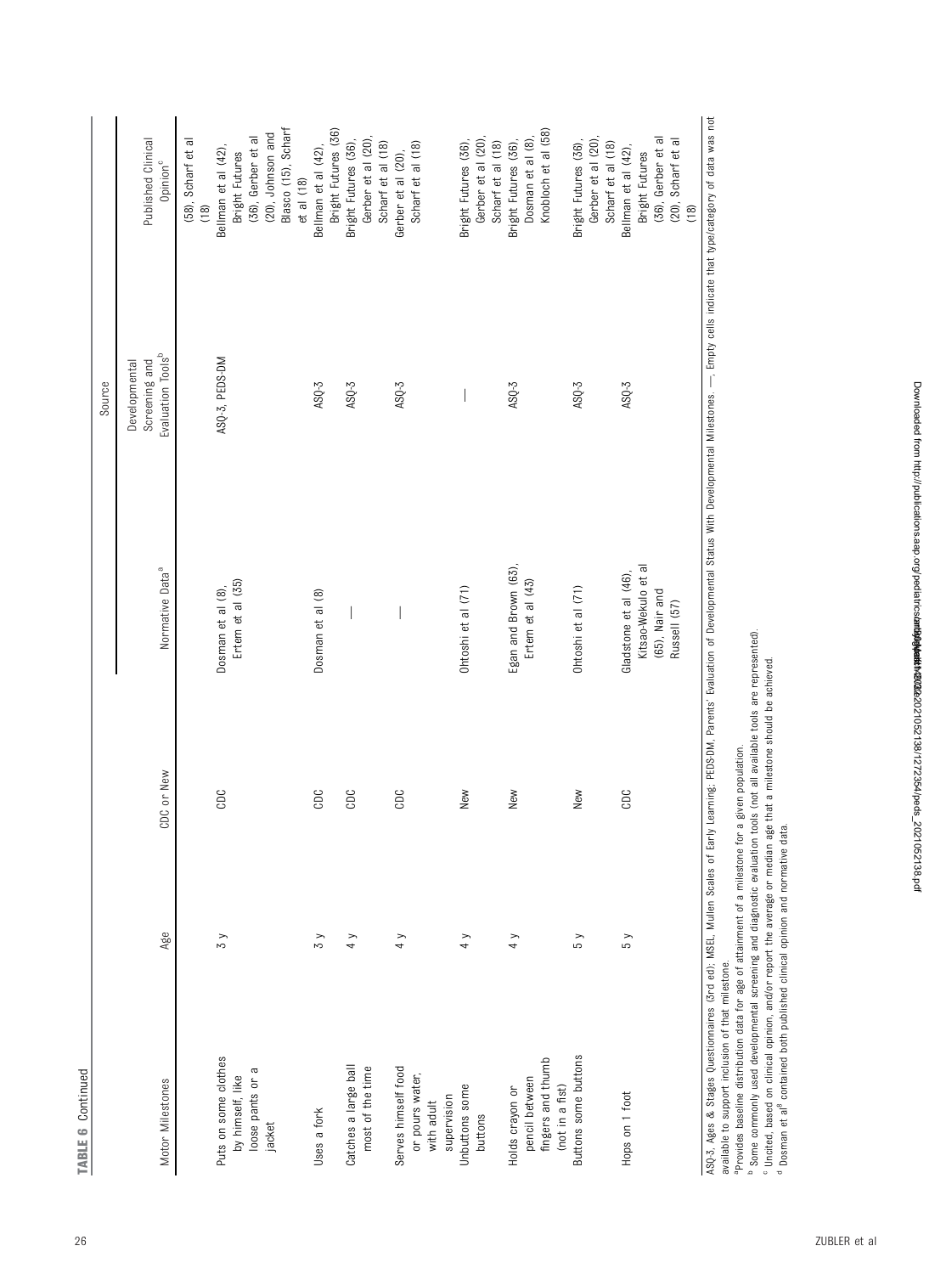<span id="page-26-0"></span>developmental domains is helpful; and whether cultural differences exist in surveillance milestones and processes. $1,3-5,7$  Nevertheless, based on review of milestone data and clinical experience, the SMEs agreed that most typically developing children would achieve the developmental constructs represented. To our knowledge, this attempt is the first to align empirically informed milestones on parent-completed surveillance tools with objectively defined

criteria agreed upon by SMEs. The CDC milestones and checklists can be used in continued efforts to improve developmental surveillance.

#### ACKNOWLEDGMENTS

We thank Mary Cogswell, RN, DrPH, for her review of earlier versions of the manuscript and pediatricians Natalia Benza, MD, and Jose O. Rodriquez, MD, MBA, for their review of the Spanish milestone translations.

#### **ABBREVIATIONS**

AAP: American Academy of Pediatrics CDC: Centers for Disease Control and Prevention DD: developmental delay or disability ECP: early childhood professional HSV: health supervision visit SME: subject matter expert

Copyright © 2022 by the American Academy of Pediatrics

FUNDING: This project is supported by the Centers for Disease Control and Prevention of the US Department of Health and Human Services as part of a financial assistance award totaling \$100,000, with 100% funded by the Centers for Disease Control and Prevention/US Department of Health and Human Services.

CONFLICT OF INTEREST DISCLOSURES: Dr Squires is a developer of the Ages & Stages Questionnaires and receives royalties from Brookes Publishing, the company that publishes this tool; the other authors have indicated they have no conflicts of interest relevant to this article to disclose.

#### REFERENCES

- 1. Lipkin PH, Macias MM; Council on Children With Disabilities, Section on Developmental and Behavioral Pediatrics. Promoting optimal development: identifying infants and young children with developmental disorders through developmental surveillance and screening. Pediatrics. 2020;145(1):e20193449
- 2. Foy JM, Green CM, Earls MF; Committee on Psychosocial Aspects of Child and Family Health, Mental Health Leadership Work Group. Mental health competencies for pediatric practice. Pediatrics. 2019;144(5):e20192757
- 3. Wilkinson CL, Wilkinson MJ, Lucarelli J, et al. Quantitative evaluation of content and age concordance across developmental milestone checklists. J Dev Behav Pediatr. 2019;40(7):511–518
- 4. Sices L. Use of developmental milestones in pediatric residency training and practice: time to rethink the meaning of the mean. J Dev Behav Pediatr. 2007;28(1):47–52
- 5. Raspa M, Levis DM, Kish-Doto J, et al. Examining parents' experiences and information needs regarding early identification of developmental delays: qualitative research to inform a public health

campaign. J Dev Behav Pediatr. 2015;36(8):575–585

- 6. Shelov, SP, Altmann, T, Caring for Your Baby and Young Child: Birth to Age 5, New and Revised 5th ed, American Academy of Pediatrics, Itasca, IL, 2009
- 7. Sheldrick RC, Schlichting LE, Berger B, et al. Establishing new norms for developmental milestones. Pediatrics. 2019;144(6):e20190374
- 8. Dosman CF, Andrews D, Goulden KJ. Evidence-based milestone ages as a framework for developmental surveillance. Paediatr Child Health. 2012;17(10):561–568
- 9. Hagan JFSJ, Duncan PM, eds. Bright Futures: Guidelines for Health Supervision of Infants, Children, and Adolescents, 4th ed. Itasca, IL: American Academy of Pediatrics; 2017
- 10. Shaw J, Hagan JJ, Shepard M, et al. Bright Futures Tool and Resource Kit. Itasca, IL: American Academy of Pediatrics; 2019
- 11. American Speech-Language-Hearing Association. How Does Your Child Hear and Talk? Available at: [https://www.asha.org/](https://www.asha.org/public/speech/development/chart) [public/speech/development/chart.](https://www.asha.org/public/speech/development/chart) Accessed August 26, 2021
- 12. American Academy of Pediatrics. Is Your One-Year-Old Communicating With You?

[brochure]. Itasca, IL: American Academy of Pediatrics; 2005

- 13. National Center on Birth Defects and Developmental Disabilities, Centers for Disease Control and Prevention. Tools for Tracking Milestones. Available at: [https://www.cdc.gov/ncbddd/](https://www.cdc.gov/ncbddd/actearly/freematerials.html) [actearly/freematerials.html](https://www.cdc.gov/ncbddd/actearly/freematerials.html). Accessed August 26, 2021
- 14. FIRST WORDS Project. 16 by 16. Available at: [https://firstwordsproject.com/](https://firstwordsproject.com/about-16by16) [about-16by16.](https://firstwordsproject.com/about-16by16) Accessed August 26, 2021
- 15. Johnson CP, Blasco PA. Infant growth and development. Pediatr Rev. 1997;18(7): 224–242
- 16. Colson ER, Dworkin PH. Toddler development. Pediatr Rev. 1997;18(8):255–259
- 17. Vaughan VC III. Assessment of growth and development during infancy and early childhood. Pediatr Rev. 1992;13(3):88–97
- 18. Scharf RJ, Scharf GJ, Stroustrup A. Developmental milestones. Pediatr Rev. 2016;37(1):25–37, quiz 38, 47
- 19. Gerber RJ, Wilks T, Erdie-Lalena C. Developmental milestones 3: social-emotional development. Pediatr Rev. 2011;32(12): 533–536
- 20. Gerber RJ, Wilks T, Erdie-Lalena C. Developmental milestones: motor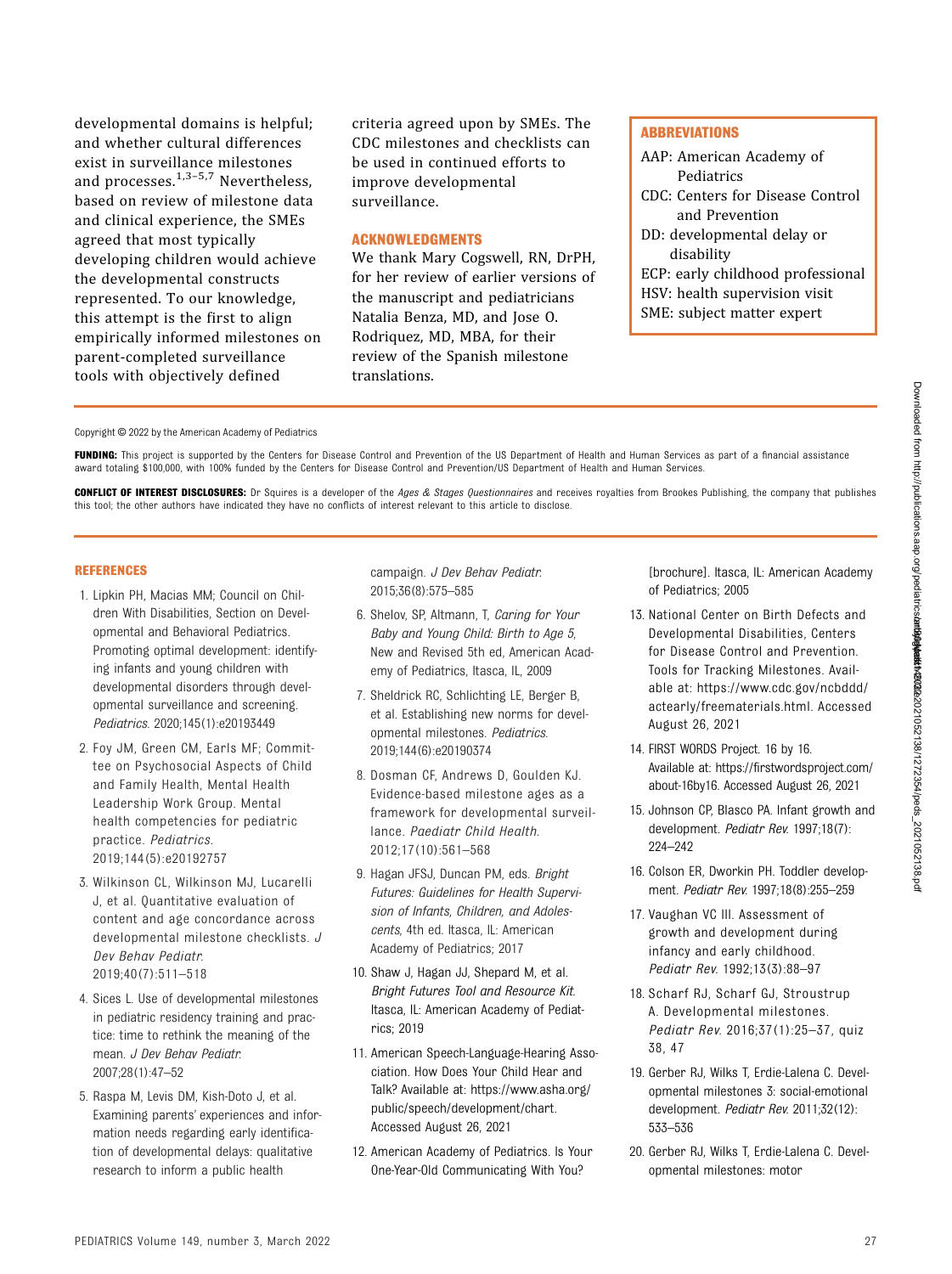50. Behrman R, Kiegelman R, Arvin A, et al. Nelson's Textbook of Pediatrics. Philadelphia, PA: WB Saunders; 1996

47. Fenson L, Dale PS, Reznick JS, Bates E, Thal DJ, Pethick SJ. Variability in early

sion 174–185

2009;18(1):95–108

- 51. Lansdown RG, Goldstein H, Shah PM, et al. Culturally appropriate measures for monitoring child development at family and community level: a WHO collaborative study. Bull World Health Organ. 1996;74(3):283–290
- 52. Haltiwanger J, Coster W. A Normative Study of Development in Context: Growth toward Independence in Social Function Skills of Young Children. Washington, DC: National Institute on Disability and Rehabilitation Research ED/OSERS; 1991:29

Downloaded from http://publications.aap.org/pediatrics**/art/20/2**021052138/1272354/1peds\_2021052138.pdf Downloaded from http://publications.aap.org/pediatrics/article-pdf/149/3/e2021052138/1272354/peds\_2021052138.pdf by guest on 30 March 2022

- 53. Blackwell PB, Baker BM. Estimating communication competence of infants and toddlers. J Pediatr Health Care. 2002;16(1):29–35
- 54. Den Ouden L, Rijken M, Brand R, Verloove-Vanhorick SP, Ruys JH. Is it correct to correct? Developmental milestones in 555 "normal" preterm infants compared with term infants. J Pediatr. 1991;118(3):399–404
- 55. Tamis-Lemonda CS, Bornstein MH, Kahana-Kalman R, Baumwell L, Cyphers L. Predicting variation in the timing of language milestones in the second year: an events history approach. J Child Lang. 1998;25(3):675–700
- 56. Muluk NB, Bayoğlu B, Konuşkan B, Anlar B. Milestones of language development in Turkish children. B-ENT. 2013;9(4):299–306
- 57. Nair MKC, Russell PS. Development and normative validation of Developmental Assessment Tool for Anganwadis for 3 to 4-year-old children (DATA-II). J Clin Epidemiol. 2013;66(1):23–29
- 58. Knobloch H, Stevens F, Malone A. Manual of Developmental Diagnosis: The Administration

<span id="page-27-0"></span>development. Pediatr Rev. 2010;31(7):267–276, quiz 277

- 21. Wilks T, Gerber RJ, Erdie-Lalena C. Developmental milestones: cognitive development. Pediatr Rev. 2010;31(9):364–367
- 22. Squires J, Bricker D. Ages & Stages Questionnaires. Baltimore, MD: Brookes Publishing; 2009
- 23. Squires J, Bricker D, Twombly E. Ages & Stages Questionnaires: Social-Emotional. Baltimore, MD: Brookes Publishing; 2002
- 24. Robins M, Fein D, Barton M. The Modified Checklist for Autism in Toddlers, Revised With Follow-Up (M-CHAT-R/F). 2009
- 25. Glascoe F, Robertshaw N. PEDS: Developmental Milestones. Nashville, TN: Ellsworth & Vandermeer Press; 2018
- 26. Tufts Medical Center. The Survey of Children Well-being of Young Children. Available at: [https://www.](https://www.tuftschildrenshospital.org/the-survey-of-wellbeing-of-young-children/overview) [tuftschildrenshospital.org/](https://www.tuftschildrenshospital.org/the-survey-of-wellbeing-of-young-children/overview) [the-survey-of-wellbeing-of-young-children/](https://www.tuftschildrenshospital.org/the-survey-of-wellbeing-of-young-children/overview) [overview.](https://www.tuftschildrenshospital.org/the-survey-of-wellbeing-of-young-children/overview) Accessed August 26, 2021
- 27. Bayley N. The Bayley Scales of Infant and Toddler Development. 3rd ed. Minneapolis, MN: Pearson; 2006
- 28. Beery KE, Buktenica NA, Beery NA. The Beery–Buktenica Developmental Test of Visual–Motor Integration: Administration, Scoring, and Teaching Manual. Minneapolis, MN: Pearson; 2010
- 29. French B. BRIGANCE Early Childhood Screens III. North Billerica, MA: Curriculum Associates; 2013
- 30. Accardo P, Capute A. The Capute Scales: Cognitive Adaptive Test/Clinical Linguistic and Auditory Milestone Scale. Baltimore, MD: Brookes Publishing; 2005
- 31. Fenson LMV, Thal D, Dale P, Reznick JS, Bates E. MacArthur-Bates Communicative Development Inventories Baltimore. Baltimore, MD: Brookes Publishing; 2007
- 32. Mullen E. Mullen Scales of Early Learning. Bloomington, MN: Pearson; 1995
- 33. Folio MR, Fewall RR. Peabody Developmental Motor Scales. Austin, TX: PRO-ED; 2000
- 34. Zimmerman IL, Steiner VG, Pond RA. The Preschool Language Scale-5. San Antonio, TX: Pearson; 2011
- 35. Ertem IO, Krishnamurthy V, Mulaudzi MC, et al. Similarities and differences in child development from birth to age 3 years by sex and across four countries: a

cross-sectional, observational study. Lancet Glob Health. 2018;6(3):e279–e291

- 36. Lipkin P, Macias M. Developmental Milestones for Developmental Surveillance at Preventive Care Visits. Bright Futures: Guidelines for Health Supervision of Infants, Children, and Adolescents. 4th ed. Itasca, IL: American Academy of Pediatrics; 2017
- 37. Sharp HM, Hillenbrand K. Speech and language development and disorders in children. Pediatr Clin North Am. 2008;55(5): 1159–1173, viii
- 38. Sheldrick RC, Perrin EC. Evidence-based milestones for surveillance of cognitive, language, and motor development. Acad Pediatr. 2013;13(6):577–586
- 39. Thalagala N. Windows of achievement for development milestones of Sri Lankan infants and toddlers: estimation through statistical modelling. Child Care Health Dev. 2015;41(6):1030–1039
- 40. Bhave A, Bhargava R, Kumar R. Development and validation of a new Lucknow Development Screen for Indian children aged 6 months to 2 years. J Child Neurol. 2010;25(1):57–60
- 41. Lejarraga H, Pascucci MC, Krupitzky S, et al. Psychomotor development in Argentinean children aged 0-5 years. Paediatr Perinat Epidemiol. 2002;16(1):47–60
- 42. Bellman M, Byrne O, Sege R. Developmental assessment of children. BMJ. 2013;346(7891):e8687
- 43. Ertem IO, Krishnamurthy V, Mulaudzi MC, et al. Validation of the International Guide for Monitoring Child Development demonstrates good sensitivity and specificity in four diverse countries. Acta Paediatr. 2019;108(6):1074–1086
- 44. Kumar R, Iyengar SD, Bhasin S, Gupta I, Kumar V. A normative study of child development using a culture-appropriate test battery in rural Haryana, India. J Trop Pediatr. 1995;41(1):38–42
- 45. Lancaster GA, McCray G, Kariger P, et al. Creation of the WHO Indicators of Infant and Young Child Development (IYCD): metadata synthesis across 10 countries. BMJ Glob Health. 2018;3(5):e000747
- 46. Gladstone M, Lancaster GA, Umar E, et al. The Malawi Developmental Assessment Tool (MDAT): the creation, validation, and reliability of a tool to assess child development in rural African settings. PLoS Med. 2010;7(5):e1000273